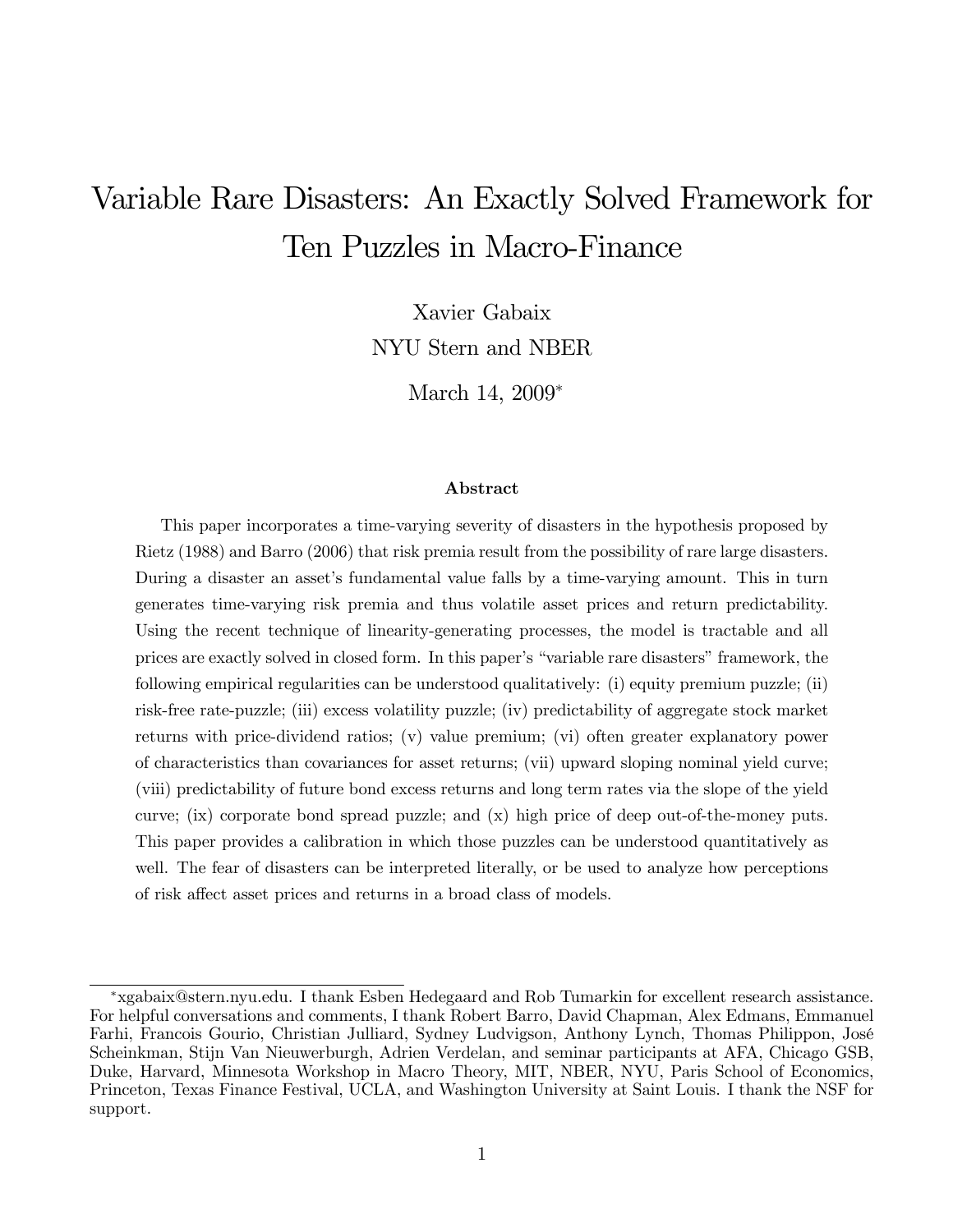## 1 Introduction

Lately, there has been a revival of a hypothesis proposed by Rietz (1988) that the possibility of rare disasters, such as economic depressions or wars, is a major determinant of asset risk premia. Indeed, Barro (2006) has shown that, internationally, disasters have been sufficiently frequent and large to make Rietz's proposal viable and account for the high risk premium on equities.

The rare disaster hypothesis is almost always formulated with constant severity of disasters. This is useful to think about averages but cannot account for some key features of asset markets such as volatile price-dividend ratios for stocks, volatile bond risk premia, and return predictability. In this paper, I formulate a variable-severity version of the rare disasters hypothesis and investigate the impact of time-varying disaster severity on the prices of stocks and bonds as well as the predictability of their returns.<sup>1</sup>

I show that many asset puzzles can be qualitatively understood using this model. I then demonstrate that a parsimonious calibration allows one to understand the puzzles quantitatively provided that real and nominal variables have a sufficiently variable sensitivity to disasters (something I will argue below is plausible).

The proposed framework allows for a very tractable model of stocks and bonds in which all prices are in closed forms. In this setting, the following patterns are not puzzles but emerge naturally when the present model has just two shocks: one real for stocks and one nominal for bonds.

A. Stock market: Puzzles about the aggregates

- 1. Equity premium puzzle.
- 2. Risk-free rate puzzle.2
- 3. Excess volatility puzzle: Stock prices are more volatile than warranted by a model with a constant discount rate.
- 4. Aggregate return predictability: Future aggregate stock market returns are partly predicted by price/dividend and similar ratios.
	- B. Stock market: Puzzles about the cross-section of stocks
- 5. Value/Growth puzzle: Stocks with a high (resp. low) P/D ratio have lower (resp. higher) future returns, even after controlling for their covariance with the aggregate stock market.

 $1A$  later companion paper, Farhi and Gabaix (2008) studies exchange rates. A brief introduction is Gabaix (2008), but almost all results appear here for the first time.

<sup>2</sup>For this and the above puzzle, the paper simply imports from Rietz (1988), Longstaff and Piazzesi (2004) and Barro (2006).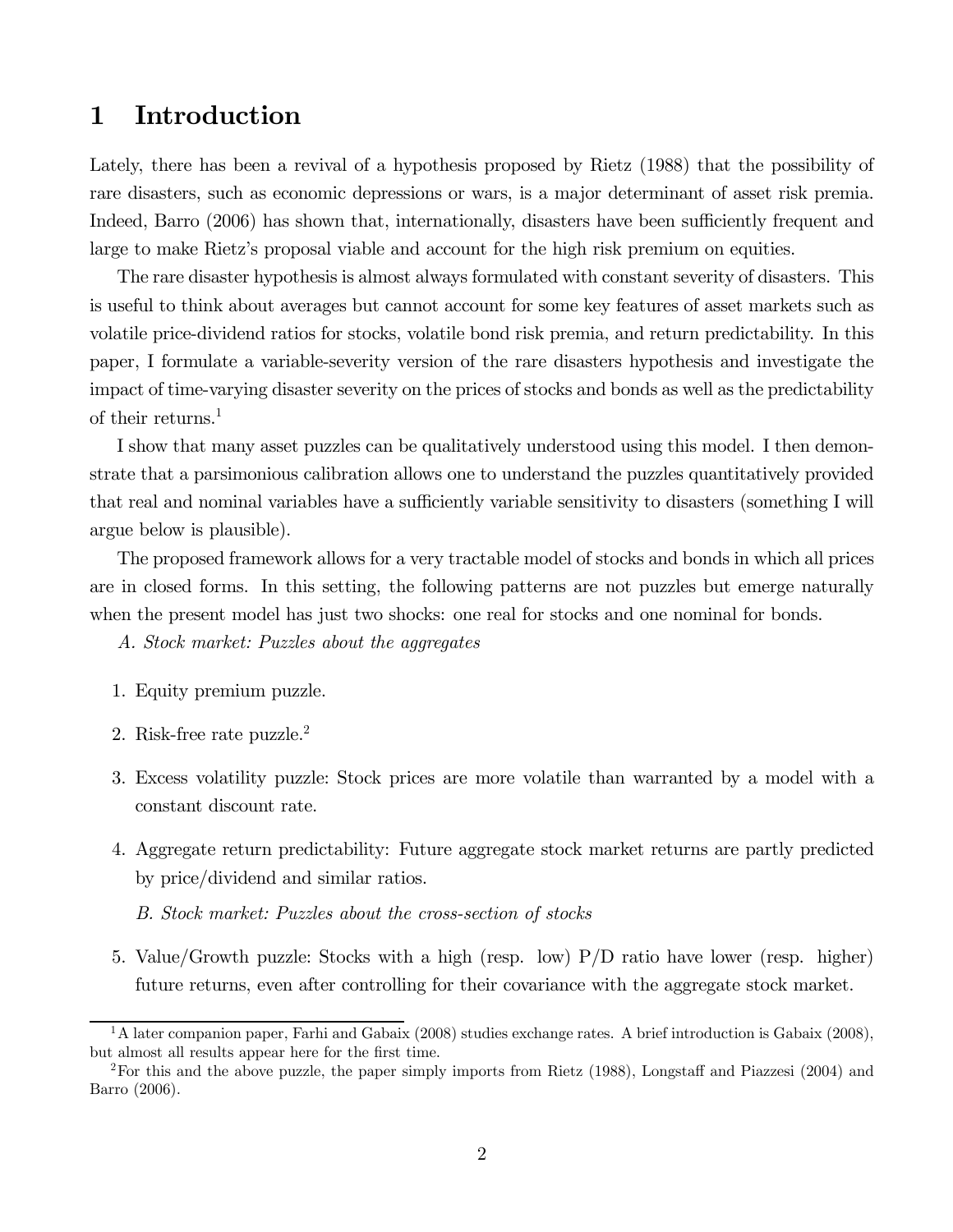6. Characteristics vs. Covariances puzzle: Stock characteristics (e.g. the P/D ratio) often predict future returns as well as or better than covariances with risk factors.

C. Nominal bond puzzles

- 7. Yield curve slope puzzle: The yield curve slopes up on average. The premium of long-term yields over short-term yields is too high to be explained by a traditional RBC model. This is the bond version of the equity premium puzzle.
- 8. Long term bond return predictability: Fama-Bliss (1987), Campbell-Shiller (1991), Cochrane-Piazzesi (2005) show that a high slope of the yield curve predicts high excess returns on long term bonds and that long term interest rates will fall.
- 9. Credit spread puzzle: Corporate bond spreads are higher than seemingly warranted by historical default rates.

#### D. Options puzzles

10. Option puzzles: Deep of out-of-the-money puts have high prices. Future stock market returns can be predicted with option prices.

To understand the economics of the model, first consider bonds. Consistent with the empirical evidence (Barro and Ursua 2008), a disaster leads to a temporary jump in inflation in the model. This has a greater detrimental impact on long-term bonds, so they command a high risk premium relative to short-term bonds. This explains the upward slope of the nominal yield curve. Next, suppose that the size of the expected jump in inflation itself varies. Then the slope of the yield curve will vary and will predict excess bond returns. A high slope will mean-revert and thus predicts a fall in the long rate and high returns on long term bonds. This mechanism accounts for many stylized facts on bonds.

The same mechanism is at work for stocks. Suppose that a disaster reduces the fundamental value of a stock by a time-varying amount. This yields a time-varying risk premium which generates a time-varying price-dividend ratio and the "excess volatility" of stock prices. It also makes stock returns predictable via measures such as the dividend-price ratio. When agents perceive the severity of disasters as low, price-dividend ratios are high and future returns are low.

The model's mechanism also impacts disaster-related assets such as corporate bonds and options. If high-quality corporate bonds default mostly during disasters, then they should command a high premium that cannot be accounted for by their behavior during normal times. The model also generates option prices with a "volatility smirk," i.e. a high put price (hence implied volatility) for deep out-of-the-money puts.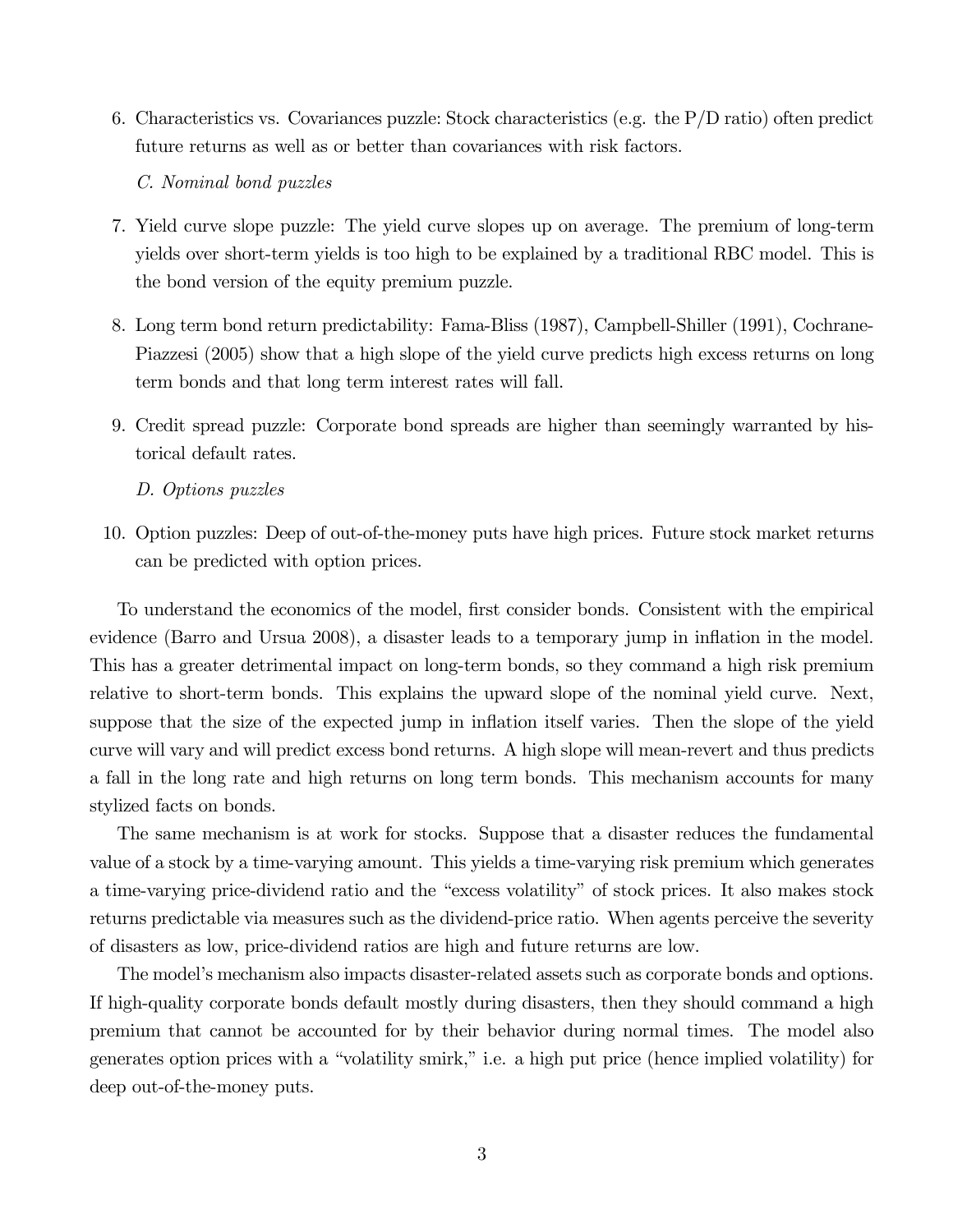After laying out the framework and solving it in closed form, I ask if some parameters can rationalize the fairly large volatility of asset prices. The average values are essentially taken from Barro and Ursua (2008)'s analysis of many countries. The calibration gives results for stocks, bonds and options consistent with empirical values. The volatilities of expectation about disaster sizes are very hard to measure directly. However, the numbers calibrated in this paper generate a steady state dispersion of anticipations that is almost certainly lower than the dispersion of realized values. By that criterion, the calibrated values in the model appear reasonable. Still, whether they are is ultimately an empirical question. It is beyond the scope and spirit of this paper to provide new historical results. This paper is essentially only theoretical – it lays out the framework of variable rare disaster, solves it, and provides a calibration.

While the model is presented as rational, it could be interpreted as behavioral. The changing beliefs about the intensity of possible disasters are very close to what the behavioral literature calls "animal spirits," and the recent rational literature calls "perception of distant risks" or "timevarying risk aversion." The model's structure gives a consistent way to think about the impact of changing "sentiment" on prices in the time-series and in the cross-section.<sup>3</sup>

Throughout this paper, I use the class of "linearity-generating" (LG) processes (Gabaix 2009). That class keeps all expressions in closed form. The entire paper could be rewritten with other processes (e.g. affine-yield models) albeit with considerably more complicated algebra and the need to resort to numerical solutions. The LG class and the affine class give the same expression to a first order approximation. Hence, there is little of economic consequence in the use of LG processes and their use should be viewed as an analytical convenience.

**Relation to the literature** A few papers address the issue of time-varying disasters. Longstaff and Piazzesi (2004) consider an economy with constant intensity of disasters, but in which stock dividends are a variable, mean-reverting share of consumption. They find a high equity premium, and highly volatile stock returns. Veronesi (2004) considers a model in which investors learn about a world economy that follows a Markov chain through two possible economic states, one of which may be a disaster state. He finds GARCH effects and apparent "overreaction." Weitzman (2007) provides a Bayesian view that the main risk is model uncertainty, as the true volatility of consumption may be much higher than the sample volatility. Unlike the present work, those papers do not consider bonds, nor study return predictability. After the present paper was circulated, Wachter (2008) proposed a quite different model with a time-varying probability of disaster, in an affine-yield framework. The present paper admits a time-varying probability of disaster, though it relies on a constant one in its calibration.

<sup>3</sup> In another interpretation of the model, the "disasters" are not macroeconomic disasters, but financial crises.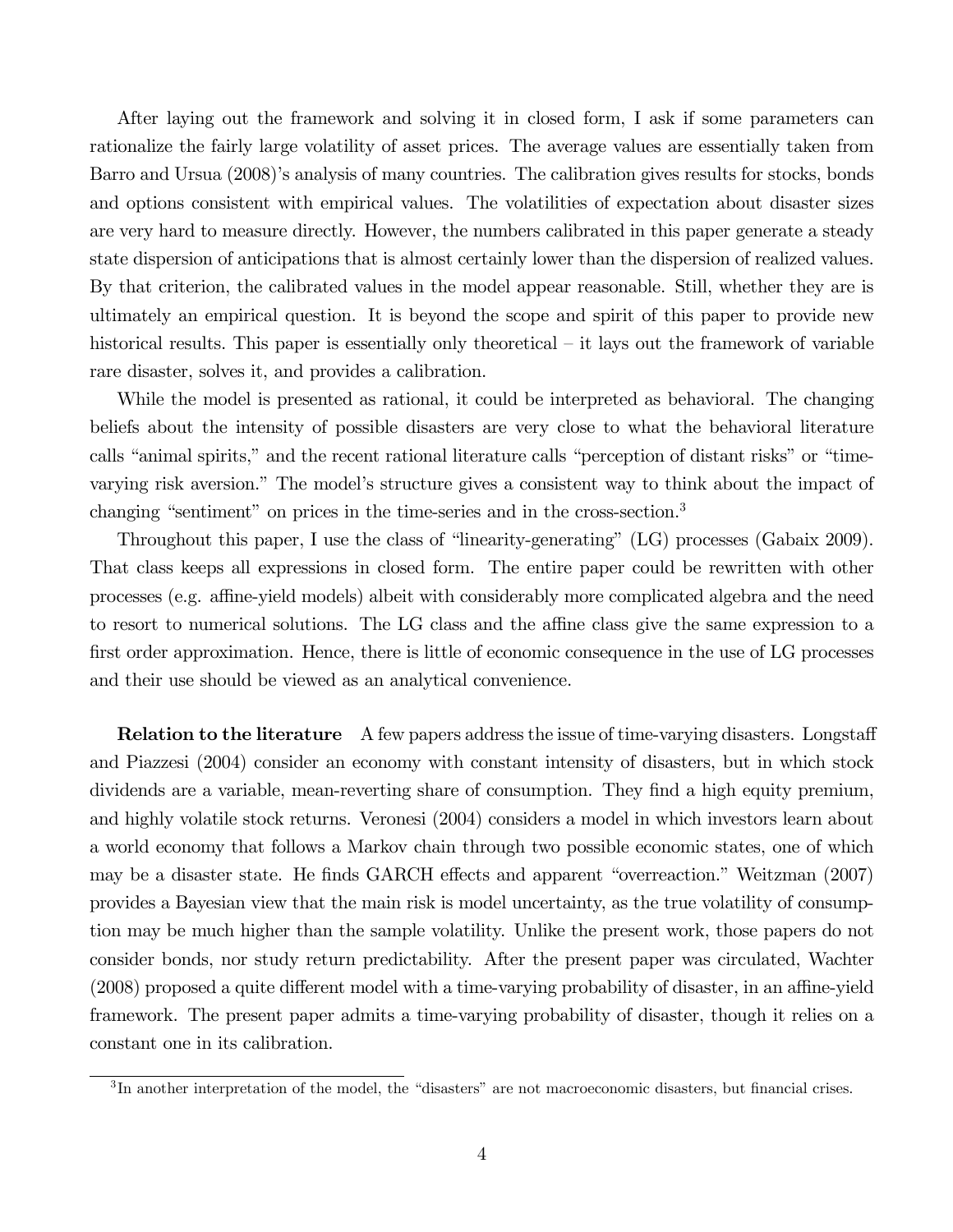Within the class of rational, representative-agents frameworks that deliver time-varying risk premia, the variable rare disasters model may be a third workable framework, along with the external-habit model of Campbell-Cochrane (CC, 1999) and the long run risk model of Bansal-Yaron (BY, 2004). They have proven to be two very useful and influential models. Still, the reader might ask, why do we need another model of time-varying risk premia? The variable rare disasters framework has several useful features.

First, as emphasized by Barro (2006), the model uses the traditional iso-elastic expected utility framework like the majority of macroeconomic theory. CC and BY use more complex utility functions with external habit and Epstein-Zin (1989)-Weil (1990) utility, which are harder to embed in macroeconomic models. In ongoing work, I show how the present model (which is in an endowment economy) can be directly mapped into a production economy with traditional real-business cycle features. Hence, because it keeps the same utility function as the overwhelming majority of the rest of economics, the rare disasters idea brings us close to the long-sought unification of macroeconomics and finance (see Jermann 1998 and Boldrin, Christiano and Fisher 2001, Uhlig 2007 for attacks of this problem using habit formation). Second, the model is particularly tractable. Stock and bond prices have linear closed forms. As a result, asset prices and premia can be derived and fully understood without recourse to simulations.<sup>4</sup> Third, the model is based on a different hypothesis about the origins of risk premia, namely the fear of rare disasters, which has some intuitive appeal and allows agents to have moderate risk aversion. Fourth, the model easily accounts for some facts that are hard to generate in the CC and BY models. In the model, "characteristics" (such as price-dividend ratios) predict future stock returns better than market covariances, something that it is next to impossible to generate in the CC and BY models. The model also generates a low correlation between consumption growth and stock market returns, which is hard for CC and BY to achieve, as emphasized by Lustig, van Nieuwerburgh, and Verdelhan (2008).

There is a well-developed literature that studies jumps particularly with option pricing in mind. Using options, Liu, Pan and Wang (2004) calibrate models with constant risk premia and uncertainty aversion demonstrating the empirical relevance of rare events in asset pricing. Santa Clara and Yan (forth.) also use options to calibrate a model with frequent jumps. Typically, the jumps in these papers happen every few days or few months and affect consumption by moderate amounts, whereas the jumps in the rare-disasters literature happen perhaps once every 50 years, and are larger. Those authors do not study the impact of jumps on bonds and return predictability. Finally, also motivated by rare disasters, Martin (2008) develops a new technique that allows the study of models with

<sup>&</sup>lt;sup>4</sup>As an example, take the Fama-Bliss and Campbell-Shiller regressions. The variable rare disaster model predicts that one should see a coefficient of 1 and  $-1$  in those regressions, using analytical methods that allow one to precisely understand the underlying mechanism. These predictions match empirical results to a first order, and the model even quantifies higher-order deviations.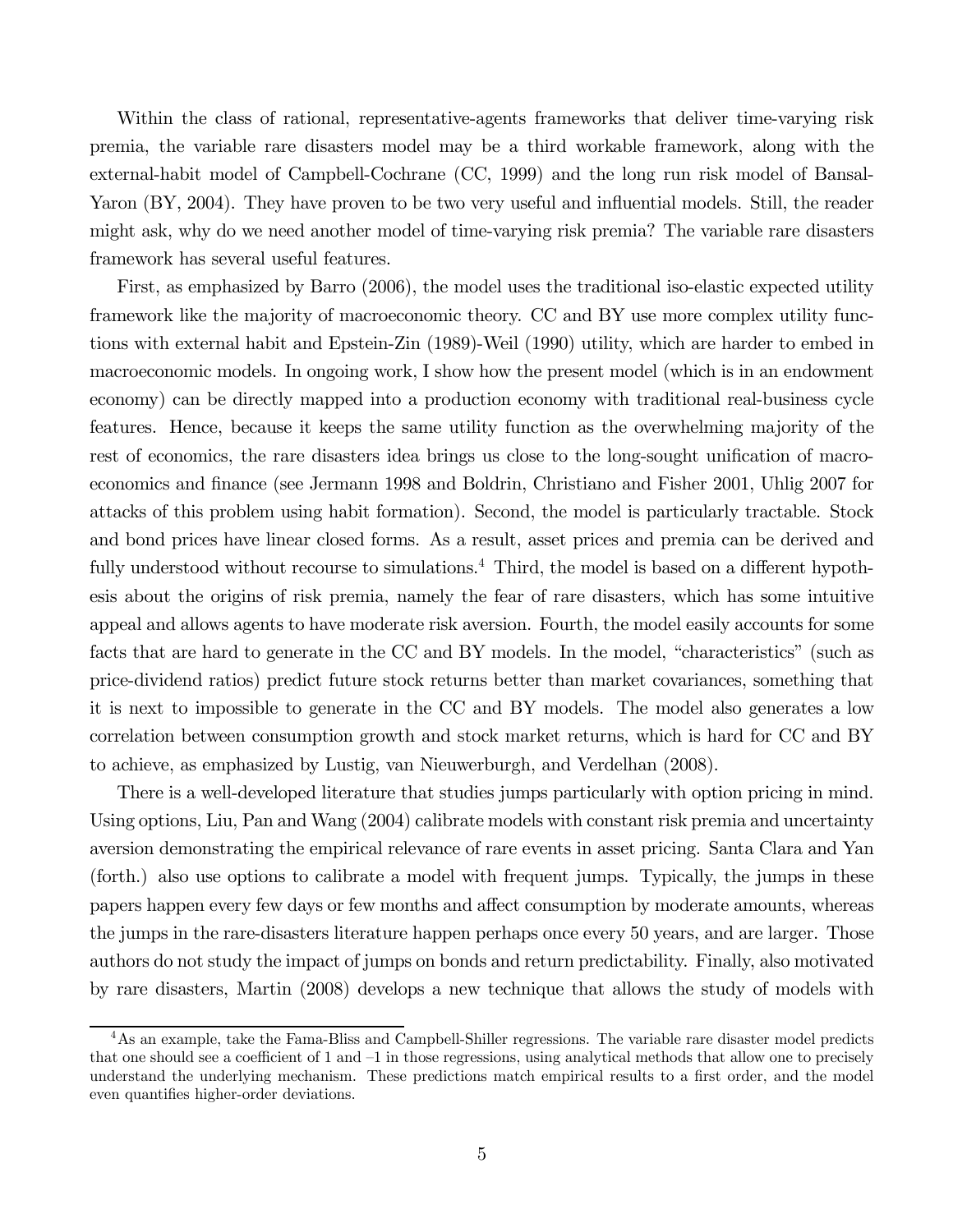jumps. This paper's variable rare disasters model also complements the literature on long term risk — which views the risk of assets as the risk of covariance with long-run consumption (Bansal and Yaron (2004), Bansal and Shaliastovich (2008), Bekaert, Engstrom and Grenadier (2006), Gabaix and Laibson (2002), Julliard and Parker (2004)).

Section 2 presents the macroeconomic environment and the cash-flow processes for stocks and bonds. Section 3 derives equilibrium prices, and proposes a calibration. I study the model's implication for stocks and stock options in Section 4 and for bonds in Section 5. Section 6 discusses various extensions of the model. Appendix A is a gentle introduction to linearity-generating processes and Appendix B contains proofs of most of the propositions in the paper.

### 2 Model Setup

#### 2.1 Macroeconomic Environment

The environment follows Rietz (1988) and Barro (2006) and adds a stochastic probability and severity of disasters. There is a representative agent with utility  $E_0 \left[ \sum_{t=0}^{\infty} e^{-\delta t} \frac{C_t^{1-\gamma} - 1}{1-\gamma} \right]$  $1-\gamma$  $\Big\},\, \text{where } \gamma \geq 0$ is the coefficient of relative risk aversion and  $\delta > 0$  is the rate of time preference. She receives a consumption endowment  $C_t$ . At each period  $t + 1$ , a disaster may happen with a probability  $p_t$ . If a disaster does not happen  $C_{t+1}/C_t = e^{g_C}$  where  $g_C$  is the normal-time growth rate of the economy. If a disaster happens  $C_{t+1}/C_t = e^{g_C}B_{t+1}$ , where  $B_{t+1} > 0$  is a random variable.<sup>5</sup> For instance, if  $B_{t+1} = 0.8$ , consumption falls by 20%. To sum up:<sup>6</sup>

$$
\frac{C_{t+1}}{C_t} = e^{g_C} \times \begin{cases} 1 & \text{if there is no disaster at } t+1 \\ B_{t+1} & \text{if there is a disaster at } t+1 \end{cases}
$$
 (1)

The pricing kernel is the marginal utility of consumption  $M_t = e^{-\delta t} C_t^{-\gamma}$ , and follows:

$$
\frac{M_{t+1}}{M_t} = e^{-R} \times \begin{cases} 1 & \text{if there is no disaster at } t+1\\ B_{t+1}^{-\gamma} & \text{if there is a disaster at } t+1 \end{cases} \tag{2}
$$

where  $R = \delta + \gamma g_c$  is the risk-free rate in an economy that would have a zero probability of disasters. The price at t of an asset yielding a stream of dividends  $(D_s)_{s\geq t}$  is:  $P_t = E_t \left[ \sum_{s\geq t} M_s D_s \right] / M_t$ .

<sup>5</sup>Typically, extra i.i.d. noise is added, but given that it never materially affects asset prices it is omitted here. It could be added without difficulty. Also, a countercyclicality of risk premia could be easily added to the model without hurting its tractability.

 ${}^{6}$ The consumption drop is permanent. One can add mean-reversion after a disaster as in Gourio (2008).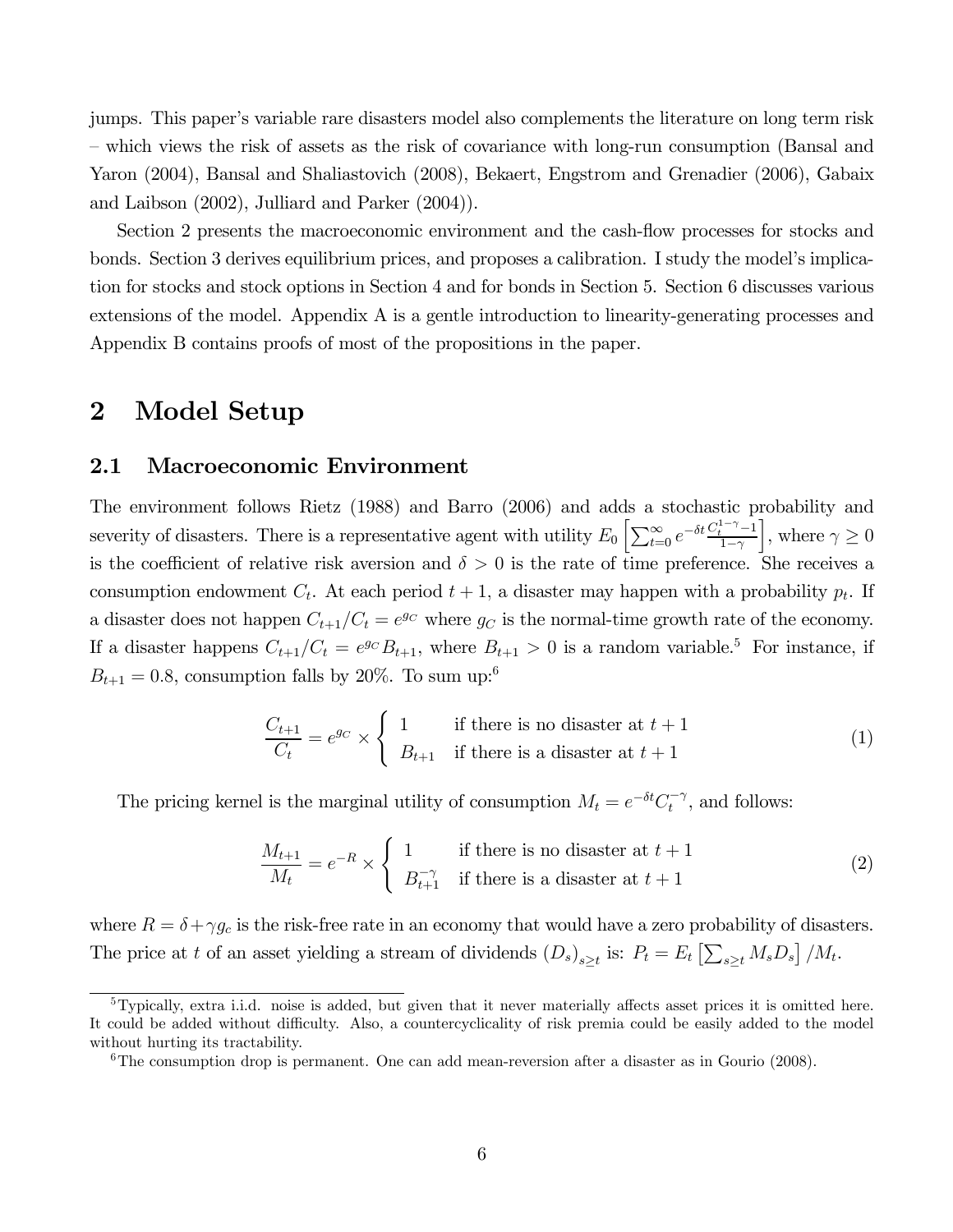#### 2.2 Setup for Stocks

I consider a typical stock i which is a claim on a stream of dividends  $(D_{it})_{t>0}$ , that follows:<sup>7</sup>

$$
\frac{D_{i,t+1}}{D_{it}} = e^{g_{iD}} \left( 1 + \varepsilon_{i,t+1}^D \right) \times \begin{cases} 1 & \text{if there is no disaster at } t+1 \\ F_{i,t+1} & \text{if there is a disaster at } t+1 \end{cases}
$$
 (3)

where  $\varepsilon_{i,t+1}^D > -1$  is a mean zero shock that is independent of the disaster event.<sup>8</sup> This shock only matters for the calibration of dividend volatility. In normal times,  $D_{it}$  grows at an expected rate of  $g_{iD}$ . But, if there is a disaster, the dividend of the asset is partially wiped out following Longstaff and Piazzesi (2004) and Barro (2006): the dividend is multiplied by  $F_{i,t+1} \geq 0$ .  $F_{i,t+1}$  is the recovery rate of the stock. When  $F_{i,t+1} = 0$  the asset is completely destroyed or expropriated. When  $F_{i,t+1} = 1$ , there is no loss in dividend.

To model the time-variation in the asset's recovery rate, I introduce the notion of "expected resilience"  $H_{it}$  of asset i,

$$
H_{it} = p_t E_t \left[ B_{t+1}^{-\gamma} F_{i,t+1} - 1 \mid \text{There is a disaster at } t+1 \right]. \tag{4}
$$

In (4)  $p_t$  and  $B_{t+1}^{-\gamma}$  are economy-wide variables while the resilience and recovery rate  $F_{i,t+1}$  are stock specific though typically correlated with the rest of the economy. When the asset is expected to do well in a disaster (high  $F_{i,t+1}$ ),  $H_{it}$  is high – investors are optimistic about the asset. In the cross-section an asset with higher resilience  $H_{it}$  is safer than one with low resilience.

To keep the notations simple from now on, I drop the "i" subscript when there is no ambiguity. I specify the dynamics of  $H_t$  directly rather than specify the individual components  $p_t, B_{t+1}$  and  $F_{i,t+1}$ . I split resilience  $H_t$  into a constant part  $H_*$  and a variable part  $H_t$ :

$$
H_t = H_* + \dot{H}_t
$$

and postulate the following linearity-generating (LG) process for the variable part  $\hat{H}_t$ :

$$
\widehat{H}_{t+1} = \frac{1 + H_*}{1 + H_t} e^{-\phi_H} \widehat{H}_t + \varepsilon_{t+1}^H
$$
\n(5)

where  $E_t \varepsilon_{t+1}^H = 0$ , and  $\varepsilon_{t+1}^H$ ,  $\varepsilon_{t+1}^D$  and the disaster event are uncorrelated variables.<sup>9</sup> Eq. 5 means

<sup>&</sup>lt;sup>7</sup>There can be many stocks. The aggregate stock market is a priori not aggregate consumption, because the whole economy is not securitized in the stock market. Indeed, stock dividends are more volatile that aggregate consumption, and so are their prices (Lustig, van Nieuwerburgh, Verdelhan, 2007).

<sup>&</sup>lt;sup>8</sup>This is,  $E_t\left[\varepsilon_{i,t+1}^D\right] = E_t\left[\varepsilon_{i,t+1}^D \mid \text{Dissaster at } t+1\right] = 0.$ 

 ${}^{9} \varepsilon_{t+1}^{H}$  can be heteroskedastic – but, its variance need not be spelled out, as it does not enter into the prices.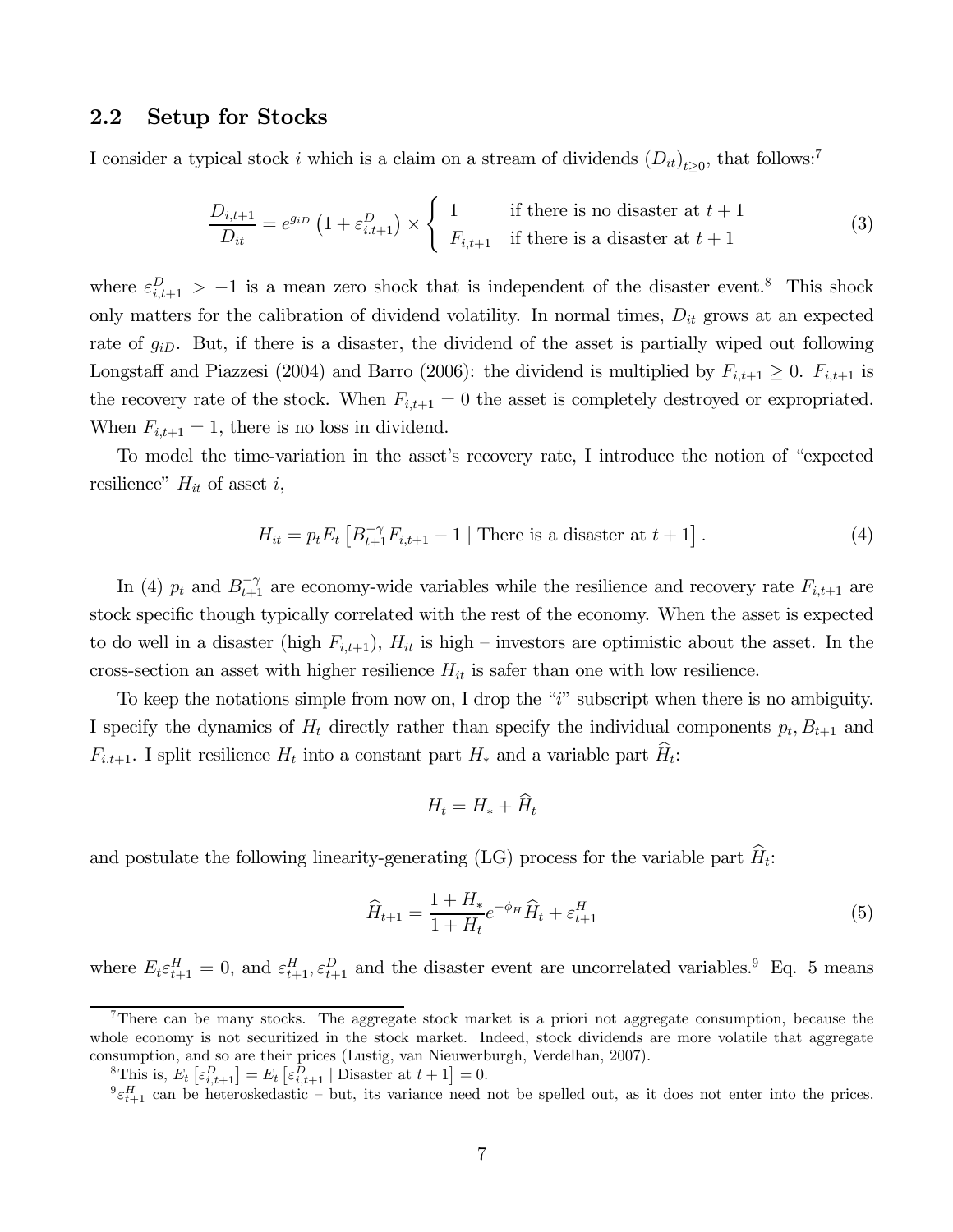that  $\hat{H}_t$  mean-reverts to 0 but as a "twisted" autoregressive process (Gabaix 2009 develops these twisted or "linearity-generating" processes).<sup>10</sup> As  $H_t$  hovers around  $H_*$ ,  $\frac{1+H_*}{1+H_t}$  is close to 1 and the process is an AR(1) up to second order terms:  $\widehat{H}_{t+1} = e^{-\phi_H} \widehat{H}_t + \varepsilon_{t+1}^H + O\left(\widehat{H}_t^2\right)$ ). The Technical Appendix of Gabaix (2009) shows that the process economically behaves like an  $AR(1).<sup>11</sup>$  The "twist" term  $\frac{1+H_*}{1+H_t}$  makes prices linear in the factors and independent of the functional form of the noise.12 I next turn to bonds.

### 2.3 Setup for Bonds

The two most salient facts on nominal bonds are arguably the following. First, the nominal yield curve slopes up on average; i.e., long term rates are higher than short term rates (e.g., Campbell 2003, Table 6). Second, there are stochastic bond risk premia. The risk premium on long term bonds increases with the difference in the long term rate minus short term rate. (Campbell and Shiller 1991, Cochrane and Piazzesi 2005, Fama and Bliss 1987). These facts are considered to be puzzles, because they are not generated by the standard macroeconomic models, which generate too small risk premia (Mehra and Prescott 1985).

I propose the following explanation. When a disaster occurs, inflation increases (on average). Since very short term bills are essentially immune to inflation risk while long term bonds lose value when inflation is higher, long term bonds are riskier, so they get a higher risk premium. Hence, the yield curve slopes up. Moreover, the magnitude of the surge in inflation is time-varying which generates a time-varying bond premium. If that bond premium is mean-reverting, it generates the Fama-Bliss puzzle. Note that this explanation does not hinge on the specifics of the disaster mechanism. The advantage of the disaster framework is that it allows for formalizing and quantifying the idea in a simple way.13

<sup>10</sup>Economically,  $\hat{H}_t$  does not jump if there is a disaster, but that could be changed with little consequence.

<sup>11</sup>The P/D ratio  $V(\widehat{H}_{t})$  follows:  $V(\widehat{H}_{t}) = 1+e^{-R+g} (1+H_{t}) E_{t} \left[ V(\widehat{H}_{t+1}) \right]$ , which is isomorphic to the example worked out in Gabaix (2009, Technical Appendix), for both twisted and non-twisted processes.

However, the process needs to satisfy  $\widehat{H}_t/(1 + H_*) \ge e^{-\phi_H} - 1$ , so the process is stable, and also  $\widehat{H}_t \ge -p - H_*$  to ensure  $F_t \geq 0$ . Hence, the variance needs to vanish in a right neighborhood max  $((e^{-\phi_H}-1)(1+H_*)$ , -p -  $H_*)$ . Gabaix (2007) provides more details on the stability of Linearity-Generating processes.

<sup>&</sup>lt;sup>12</sup>Also, the "true process" is likely complicated, and both  $AR(1)$  and LG processes are approximate representations of it. There is no presumption that the true process should be exactly  $AR(1)$ . Indeed, it could be that the true process is LG, and we usually approximate it with an AR(1).

<sup>&</sup>lt;sup>13</sup>Several authors have models where inflation is higher in bad times, which makes the yield curve slope up (Brandt and Wang 2003, Piazzesi and Schneider 2006, Wachter 2006). This paper is part of burgeoning literature on the economic underpinning of the yield curves, see e.g. Piazzesi and Schneider (2007), and Xiong and Yan (2008). An earlier unification of several puzzles is provided by Wachter (2006), who studies a Campbell-Cochrane (1999) model, and concludes that it explains an upward sloping yield curve and the Campbell-Shiller (1991) findings. The Brandt and Wang (2003) study is also a Campbell-Cochrane (1999) model, but in which risk-aversion depends directly on inflation. In Piazzesi and Schneider (2006) inflation also rises in bad times, although in a very different model.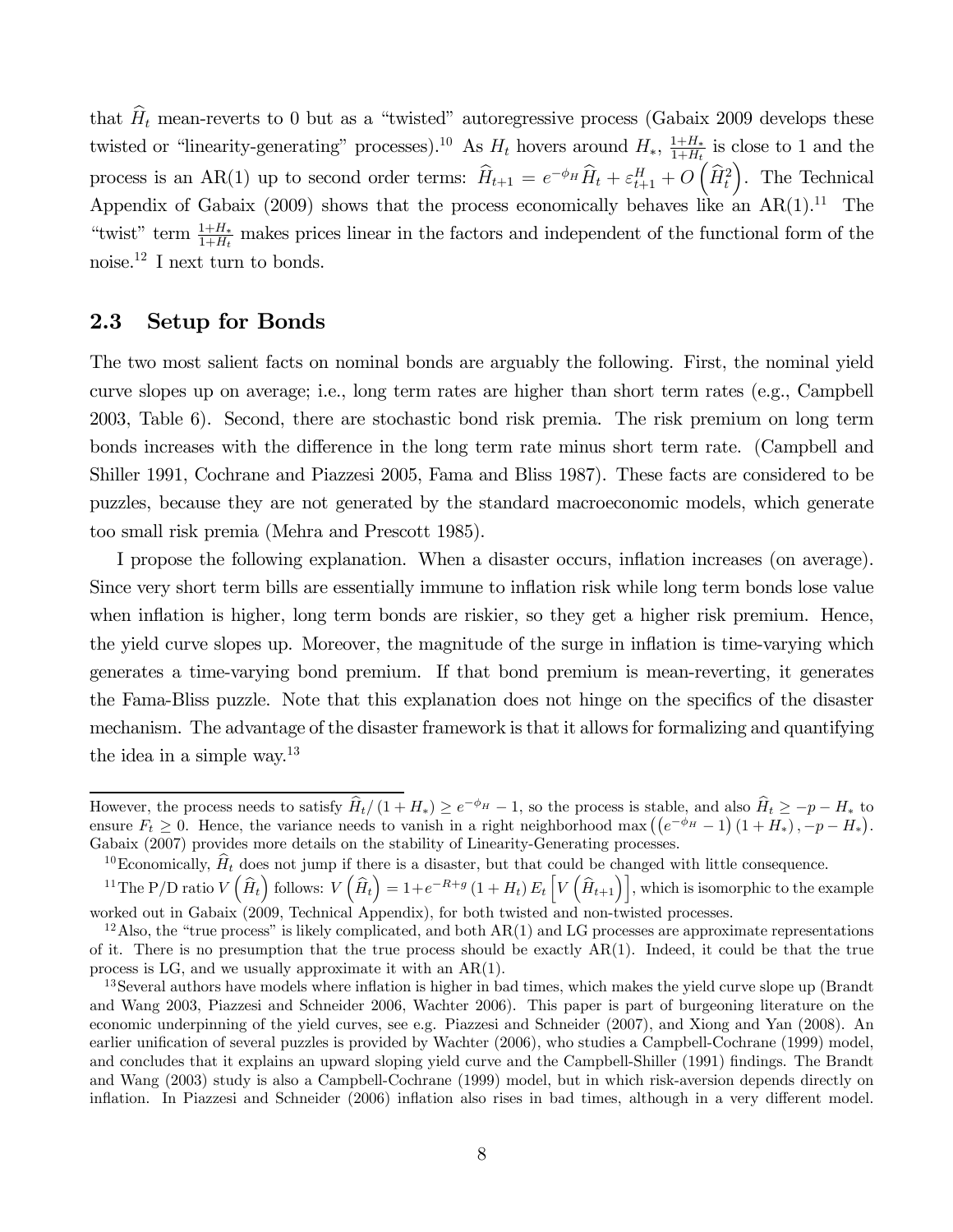I now formalize the above ideas. Core inflation is  $i_t$ . The real value of money is called  $Q_t$  and evolves as:

$$
\frac{Q_{t+1}}{Q_t} = \left(1 - i_t + \varepsilon_{t+1}^Q\right) \times \begin{cases} 1 & \text{if there is no disaster at } t+1\\ F_{t+1}^{\$} & \text{if there is a disaster at } t+1 \end{cases} \tag{6}
$$

where  $\varepsilon_{t+1}^Q$  has mean 0 whether or not there is a disaster at  $t + 1$ . It is typically enough to consider the case where at all times  $\varepsilon_{t+1}^Q \equiv 0$ . Hence, in normal times the real value of money depreciates on average at the rate of core inflation,  $i_t$ . Following Barro (2006), there is possibility of default in disasters, where severity is indexed by the recovery rate  $F_{t+1}^{\$} \geq 0$ .  $F_{t+1}^{\$} = 1$  means full recovery;  $F_{t+1}^{\$} < 1$  means partial recovery. The default could be an outright default (e.g., for a corporate bond) or perhaps a burst of inflation that increases the price level and thus reduces the real value of the coupon. In this first pass, to isolate the bond effects, I assume the case where  $H^{\$} = p_t \left( E_t \left[ F_{t+1}^{\$} B_{t+1}^{-\gamma} \right] - 1 \right)$  is a constant. In the calibration, I assume  $p_t, F_{t+1}^{\$}$  and the distribution of  $B_{t+1}$ , to be constant. Relaxing this assumption is easy but is not central to the economics, so I do not do it here. Economically, I assume that most variations in the yield curve come from variation in inflation and inflation risk, not in the changes in the probability and severity of disasters.

I decompose inflation as  $i_t = i_* + i_t$ , where  $i_*$  is its constant part and  $i_t$  is its variable part. The variable part of inflation follows the process:

$$
\widehat{i}_{t+1} = \frac{1 - i_*}{1 - i_t} \cdot \left( e^{-\phi_i} \widehat{i}_t + 1_{\{\text{Disaster at } t+1\}} \left( j_* + \widehat{j}_t \right) \right) + \varepsilon_{t+1}^i \tag{7}
$$

where  $\varepsilon_{t+1}^i$  has mean 0 and is uncorrelated with both  $\varepsilon_{t+1}^Q$  and the realization of a disaster.

This equation means first, that if there is no disaster,  $\widehat{E_t u_{t+1}} = \frac{1-i}{1-i} e^{-\phi_i} i_t$ , i.e. inflation follows the LG-twisted autoregressive process (Appendix A). Inflation mean-reverts at a rate  $\phi_i$ , with the linearity–generating twist  $\frac{1-i_*}{1-i_*}$  to ensure tractability. In addition, in case of a disaster, inflation jumps by an amount  $j_* + \hat{j}_t$ . This jump in inflation makes long term bonds particularly risky.  $j_*$  is the baseline jump in inflation,  $\hat{j}_t$  is the mean-reverting deviation of the jump size from baseline. It follows a twisted auto-regressive process and, for simplicity, does not jump during crises:

$$
\widehat{j}_{t+1} = \frac{1 - i_*}{1 - i_t} e^{-\phi_j} \widehat{j}_t + \varepsilon_{t+1}^j \tag{8}
$$

where  $\varepsilon_{t+1}^j$  has mean 0.  $\varepsilon_{t+1}^j$  is uncorrelated with disasters and with  $\varepsilon_{t+1}^Q$ , but can be correlated with innovations in  $i_t$ .

Finally, Duffee (2002) and Dai and Singleton (2002) show econometric frameworks which deliver the Fama-Bliss and Campbell-Shiller results.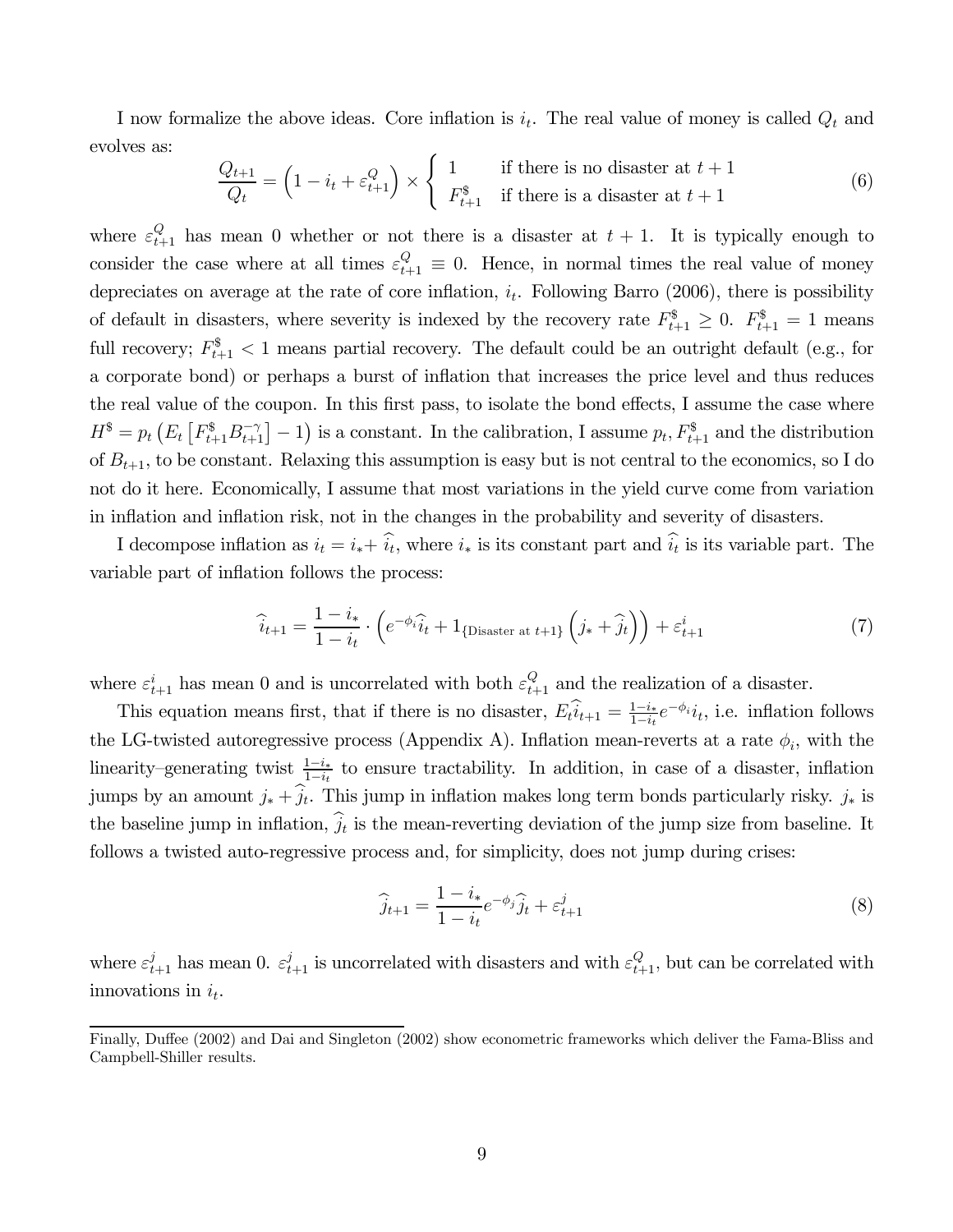Two notations are useful. First, call  $\pi_t$  the variable part of the bond risk premium:

$$
\pi_t \equiv \frac{p_t E_t \left[ B_{t+1}^{-\gamma} F_{t+1}^{\$} \right]}{1 + H^{\$}} \hat{j}_t. \tag{9}
$$

It is analogous to  $-\widehat{H}_t$  for stocks. The second notation is only useful when the typical jump in inflation  $j_*$  is not zero and the reader is invited to skip it in the first reading. I parametrize  $j_*$  in terms of a variable  $\kappa \leq (1 - e^{-\phi_i})/2$ :<sup>14</sup>

$$
\frac{p_t E_t \left[ B_{t+1}^{-\gamma} F_{t+1}^{\$} \right] j_*}{1 + H^{\$}} = (1 - i_*) \kappa \left( 1 - e^{-\phi_i} - \kappa \right)
$$
\n(10)

i.e., in the continuous time limit:  $p_t E_t \left[ B_{t+1}^{-\gamma} F_{t+1}^{\$} \right] j_* = \kappa (\phi_i - \kappa)$ . A high  $\kappa$  means a high central jump in inflation if there is a disaster. For most of the paper it is enough to think that  $j_* = \kappa = 0$ .

### 2.4 Expected Returns

I conclude the presentation of the economy by stating a general Lemma about the expected returns.

**Lemma 1** (Expected returns) Consider an asset and call  $P_{t+1}^{\#} = P_{t+1} + D_{t+1}$  the asset's payoff if a disaster happens at time  $t + 1$ . Then, the expected return of the asset at t, conditional on no disasters, is:

$$
r_t^e = \frac{1}{1 - p_t} \left( e^R - p_t E_t \left[ B_{t+1}^{-\gamma} \frac{P_{t+1}^{\#}}{P_t} \right] \right) - 1.
$$
 (11)

In the limit of small time intervals,

$$
r_t^e = R + p_t \left( 1 - E_t \left[ B_{t+}^{-\gamma} \frac{P_{t+}^{\#}}{P_t} \right] \right) = r_f + p_t E_t \left[ B_{t+}^{-\gamma} \left( 1 - \frac{P_{t+}^{\#}}{P_t} \right) \right]
$$
(12)

where  $t^+$  denotes the values of the variables immediately after t, and

$$
r_f = R - p_t E_t \left[ B_{t^+}^{-\gamma} - 1 \right] \tag{13}
$$

is the real risk-free rate in the economy.

Equation 11 indicates that only the behavior in disasters (the  $P_{t+1}^{\#}/P_t$  term) creates a risk premium. It is equal to the risk-adjusted (by  $B_{t+1}^{-\gamma}$ ) expected capital loss of the asset if there is a disaster.

 $14$ Calculating bond prices in a Linearity-Generating process sometimes involves calculating the eigenvalues of its generator. I presolve by parameterizing  $j_*$  by  $\kappa$ . The upper bound on  $\kappa$  implicitly assumes that  $j_*$  is not too large.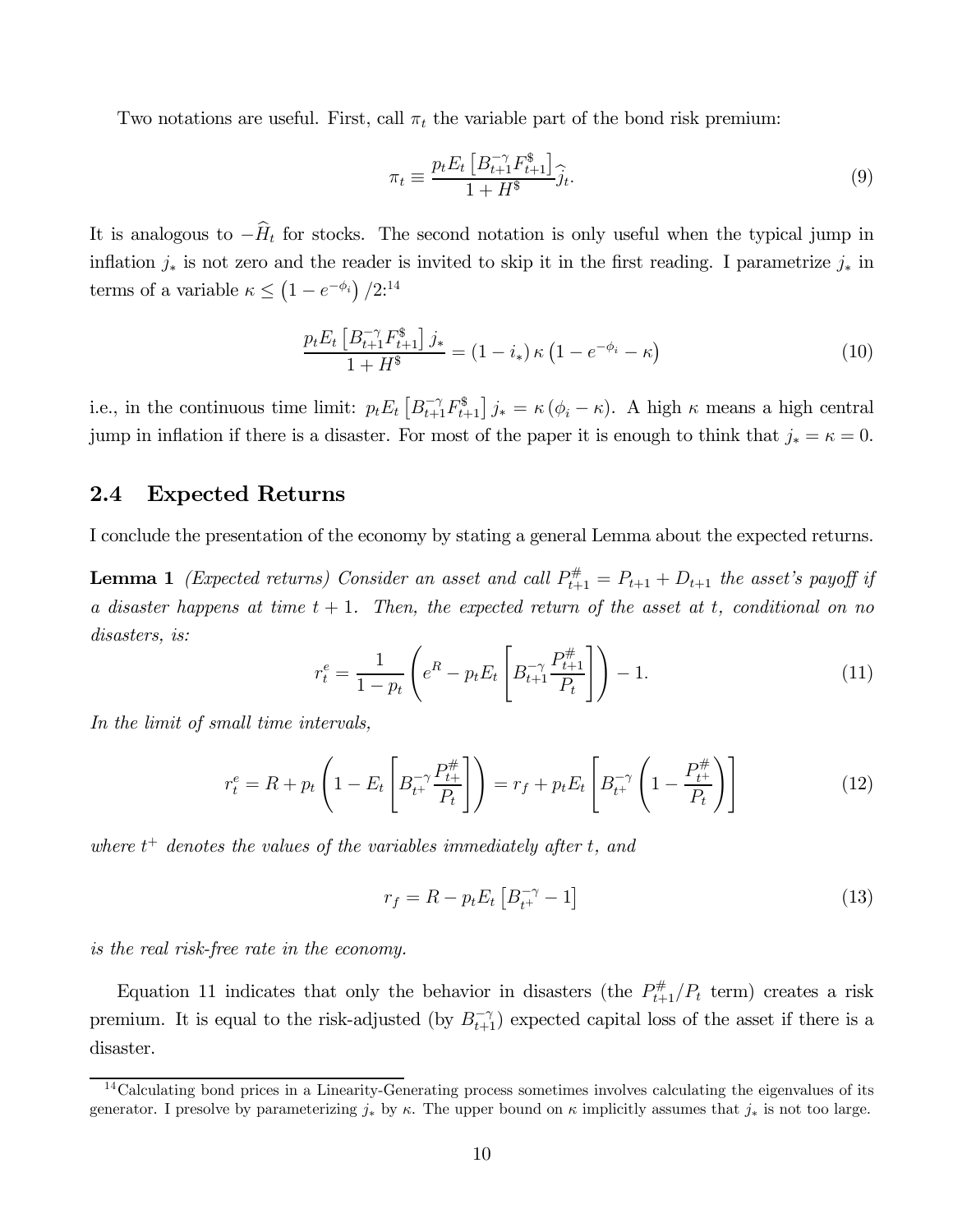The unconditional expected return on the asset (i.e., without conditioning on no disasters) in the continuous time limit is  $r_t^e - p_t E_t$  $\left[1-\frac{P_{t^+}^{\#}}{P_t}\right]$ ¸ . Barro (2006) observes that the unconditional expected return and the expected return conditional on no disasters are very close. The possibility of disaster affects primarily the risk premium, and much less the expected loss.

## 3 Asset Prices and Returns

#### 3.1 Stocks

**Theorem 1** (Stock prices) Let  $h_* = \ln(1 + H_*)$  and define

$$
r_i = R - g_D - h_* \tag{14}
$$

which can be called the stock's effective discount rate. The price of stock  $i$  is:

$$
P_t = \frac{D_t}{1 - e^{-r_i}} \left( 1 + \frac{e^{-r_i - h_*}\widehat{H}_t}{1 - e^{-r_i - \phi_H}} \right).
$$
 (15)

In the limit of short time periods, the price is:

$$
P_t = \frac{D_t}{r_i} \left( 1 + \frac{\widehat{H}_t}{r_i + \phi_H} \right). \tag{16}
$$

The next proposition links resilience  $H_t$  and the equity premium.

**Proposition 1** (Expected stock returns) The expected returns on stock *i*, conditional on no disasters, are:

$$
r_{it}^e = R - H_t \tag{17}
$$

where R is economy-wide but  $H_t$  is specific to stock i. The equity premium (conditional on no disasters) is  $r_{it}^e - r_f = pE_t \left[ B_t^{-\gamma} (1 - F_t) \right]$  where  $r_f$  is the risk-free rate derived in (13).

As expected, more resilient stocks (assets that do better in a disaster) have a lower ex ante risk premium (a higher  $H_t$ ). When resilience is constant ( $\hat{H}_t \equiv 0$ ), Equation 16 is Barro (2006)'s expression. The price-dividend ratio is increasing in the stock's resiliency of the asset:  $h_*$  =  $\ln (1 + H_*)$ . In (14), R is economy-wide while  $g_D$  and  $h_*$  are stock-specific.

The key advance in Theorem 1 is that it derives the stock price with a stochastic resilience  $\hat{H}_t$ . More resilient stocks (high  $\hat{H}_t$ ) have a higher valuation. Since resilience  $\hat{H}_t$  is volatile, price-dividend ratios are volatile, in a way that is potentially independent of innovations to dividends. Hence, the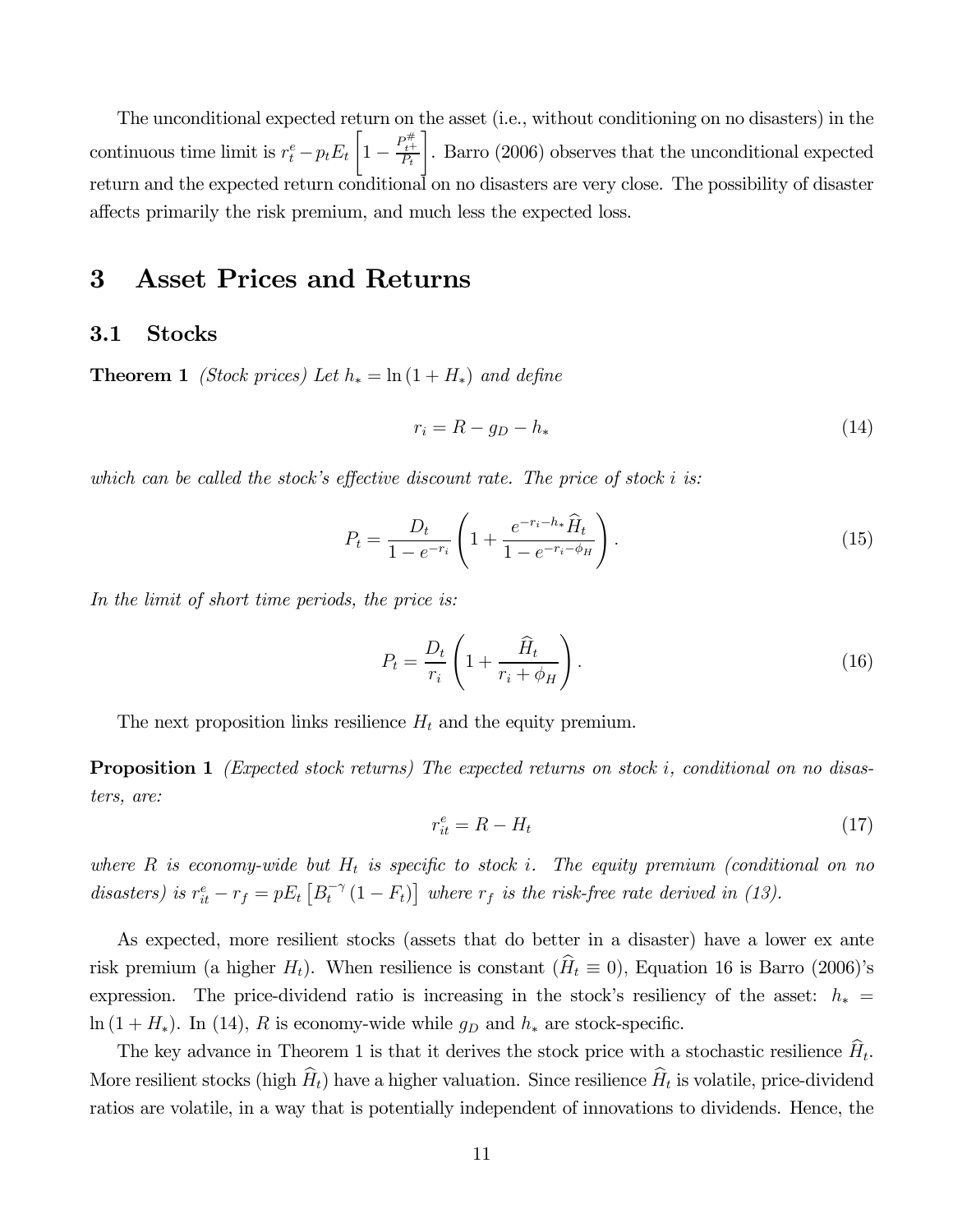model generates a time-varying equity premium and there is "excess volatility," i.e. volatility of the stocks unrelated to cash-flow news. As the  $P/D$  ratio is stationary, it mean reverts. Thus, the model generates predictability in stock prices. Stocks with a high  $P/D$  ratio will have low returns and stocks with a low  $P/D$  ratio will have high returns. Section 4 quantifies this predictability. Proposition 10 extends equation (16) to a world that has variable expected growth rate of cash-flows in addition to variable risk premia.

### 3.2 Bonds

**Theorem 2** (Bond prices) In the limits of small time intervals, the nominal short term rate is  $r_t = R - H^* + i_t$ , and the price of a nominal zero-coupon bond of maturity T is:

$$
Z_{t}(T) = e^{-\left(R - H^{s} + i_{**}\right)T} \left(1 - \frac{1 - e^{-\psi_{i}T}}{\psi_{i}}\left(i_{t} - i_{**}\right) - \frac{\frac{1 - e^{-\psi_{i}T}}{\psi_{i}} - \frac{1 - e^{-\psi_{\pi}T}}{\psi_{\pi}}}{\psi_{\pi} - \psi_{i}}\pi_{t}\right),\tag{18}
$$

where  $i_t$  is inflation,  $\pi_t$  is the bond risk premium,  $i_{**} \equiv i_* + \kappa$ ,  $\psi_i \equiv \phi_i - 2\kappa$ ,  $\psi_{\pi} \equiv \phi_j - \kappa$ , and  $\kappa$  parametrizes the permanent risk of a jump in inflation (10). The discrete-time expression is in (52) of Appendix B.

Theorem 2 gives a closed-form expression for bond prices. As expected, bond prices decrease with inflation and with the bond risk premium. Indeed, expressions  $\frac{1-e^{-\psi_i T}}{\psi_i}$  and  $\frac{1-e^{-\psi}i^T}{\psi_i}-\frac{1-e^{-\psi}\pi^T}{\psi_\pi}$  $\psi_{\pi} - \psi_i$ are non-negative and increasing in T. The term  $\frac{1-e^{-\psi_i T}}{\psi_i}i_t$  simply expresses that inflation depresses nominal bond prices and mean-reverts at a (risk-neutral) rate  $\psi_i$ . The bond risk premium  $\pi_t$  affects all bonds but not the short-term rate.

When  $\kappa > 0$  (resp.  $\kappa < 0$ ) inflation typically increases (resp. decreases) during disasters. While  $\phi_i$  (resp.  $\phi_j$ ) is the speed of mean-reversion of inflation (resp. of the bond risk premium, which is proportional to  $j_t$ ) under the physical probability,  $\psi_i$  (resp.  $\psi_{\pi}$ ) is the speed of mean-reversion of inflation (resp. of the bond risk premium) under the risk-neutral probability.

I next calculate expected bond returns, bond forward rates, and yields.

**Proposition 2** (Expected bond returns) Conditional on no disasters, the short-term real return on a short-term bill is:  $R^e(0) = R - H^s$  and the real excess return on the bond of maturity T is:

$$
R^{e}(T) - R^{e}(0) = \frac{\frac{1 - e^{-\psi_{i}T}}{\psi_{i}} \left(\kappa \left(\psi_{i} + \kappa\right) + \pi_{t}\right)}{1 - \frac{1 - e^{-\psi_{i}T}}{\psi_{i}} \left(i, -i\right) + \frac{\frac{1 - e^{-\psi_{i}T}}{\psi_{i}} - \frac{1 - e^{-\psi_{i}T}}{\psi_{i}}}{\psi_{i}}\right)}
$$
(19)

$$
1 - \frac{1 - e^{-\psi_i T}}{\psi_i} (i_t - i_{**}) + \frac{-\psi_i}{\psi_{\pi} - \psi_i} \pi_t
$$
  
= 
$$
T(\kappa (\psi_i + \kappa) + \pi_t) + O(T^2) + O(\pi_t, i_t, \kappa)^2
$$
 (20)

$$
= T p_t E_t \left[ B_{t+}^{-\gamma} F_{t+}^{\$} \right] \left( j_* + \widehat{j}_t \right) + O\left( T^2 \right) + O\left( \pi_t, i_t, \kappa \right)^2. \tag{21}
$$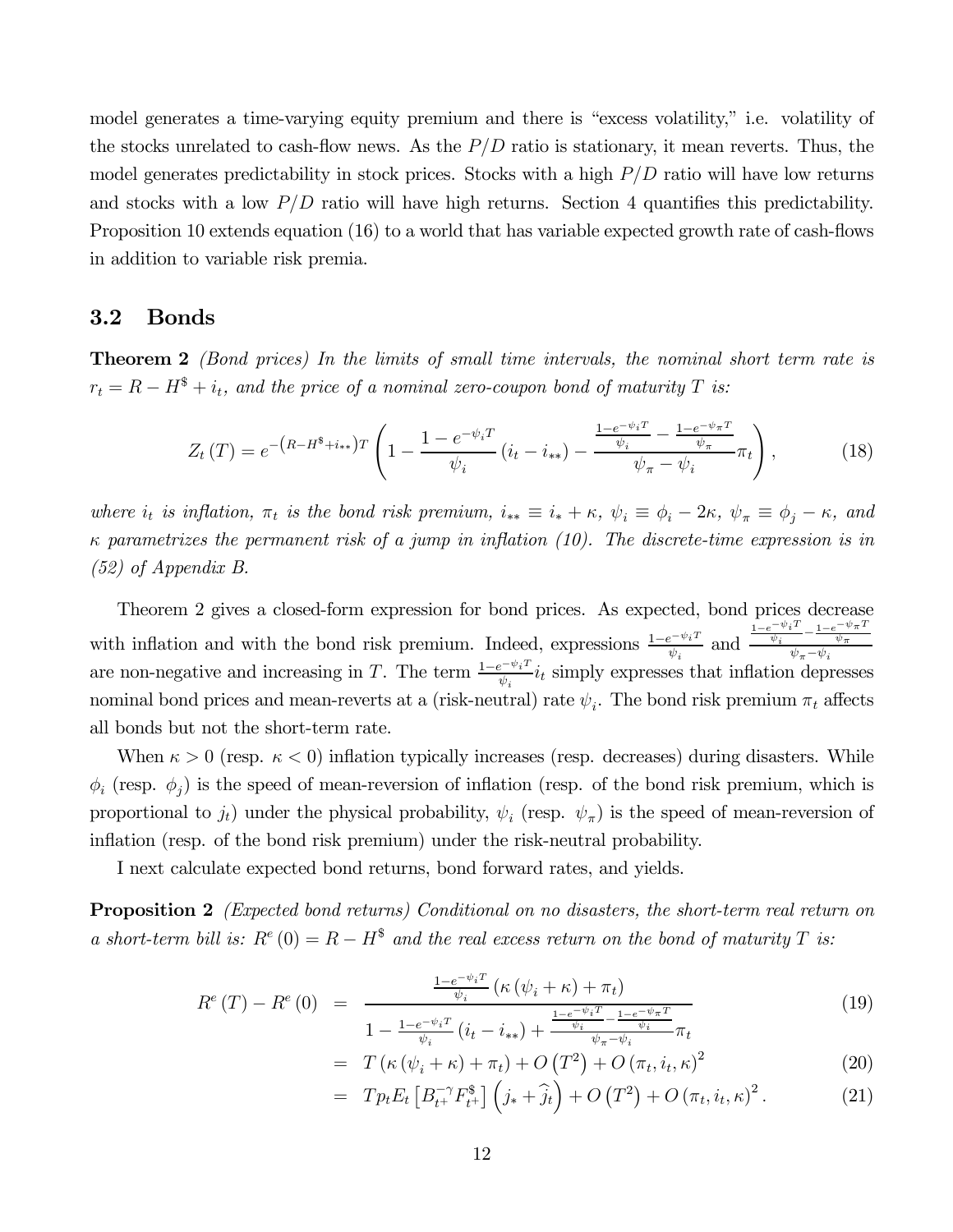Expression (21) shows the first order value of the bond risk premium for bonds of maturity T. It is the maturity T of the bond times an inflation premium,  $p_t E_t \left[ B_{t+}^{-\gamma} F_{t+}^{\$} \right] \left( j_* + \hat{j}_t \right)$ . The inflation premium is equal to the risk-neutral probability of disasters (adjusting for the recovery rate),  $p_t E_t \left[ B_{t^+}^{-\gamma} F_{t^+}^{\$} \right]$ , times the expected jump in inflation if there is a disaster,  $j_* + \hat{j}_t$ . We note that a lower recovery rate shrinks risk premia, a general feature we will explore in more detail in Section 5.5.

**Lemma 2** (Bond yields and forward rates) The forward rate,  $f_t(T) \equiv -\partial \ln Z_t(T)/\partial T$  is:

$$
f_t(T) = R - H^* + i_{**} + \frac{e^{-\psi_i T} (i_t - i_{**}) + \frac{e^{-\psi_i T} - e^{-\psi_\pi T}}{\psi_\pi - \psi_i}}{1 - \frac{1 - e^{-\psi_i T}}{\psi_i} (i_t - i_{**}) - \frac{\frac{1 - e^{-\psi_i T}}{\psi_i} - \frac{1 - e^{-\psi_\pi T}}{\psi_i}}{\psi_\pi - \psi_i}} \pi_t
$$
\n
$$
(22)
$$

and admits the Taylor expansion:

$$
f_t(T) = R - H^* + i_{**} + e^{-\psi_i T} (i_t - i_{**}) + \frac{e^{-\psi_i T} - e^{-\psi_\pi T}}{\psi_\pi - \psi_i} \pi_t + O(i_t - i_{**}, \pi_t)^2 \tag{23}
$$

$$
= R - H^* + i_{**} + \left(1 - \psi_i T + \frac{\psi_i^2 T^2}{2}\right) (i_t - i_{**}) + \left(T - \frac{\psi_i + \psi_\pi}{2} T^2\right) \pi_t \tag{24}
$$

$$
+ O(T^3) + O(i_t - i_{**}, \pi_t)^2.
$$

The bond yield is  $y_t(T) = -(\ln Z_t(T))/T$  with  $Z_t(T)$  given by (18), and its Taylor expansion is given in Eq. 53-55.

The forward rate increases with inflation and the bond risk premia. The coefficient of inflation decays with the speed of mean-reversion of inflation,  $\psi_i$ , in the "risk-neutral" probability. The coefficient of the bond premium,  $\pi_t$ , is  $\frac{e^{-\psi_i T} - e^{-\psi_{\pi} T}}{\psi_{\pi} - \psi_i}$ , hence has value 0 at both very short and very long maturities and is positive hump-shaped in between. The reason is that very short term bills, being safe, do not command a risk premium, and long term forward rates also are essentially constant (Dybvig, Ingersoll and Ross 1996). Thus, the time-varying risk premium only affects intermediate maturities of forwards.

### 3.3 A Calibration

I propose the following calibration of the model's parameters, expressed in annualized units. I assume that time-variation disaster risk enters through the recovery rate  $F$  for stocks and through the potential jump in inflation  $j$  for bonds.

Macroeconomy. In normal times, consumption grows at rate  $g_c = 2.5\%$ . To keep things parsimonious, the probability and conditional severity of macroeconomic disasters are constant. The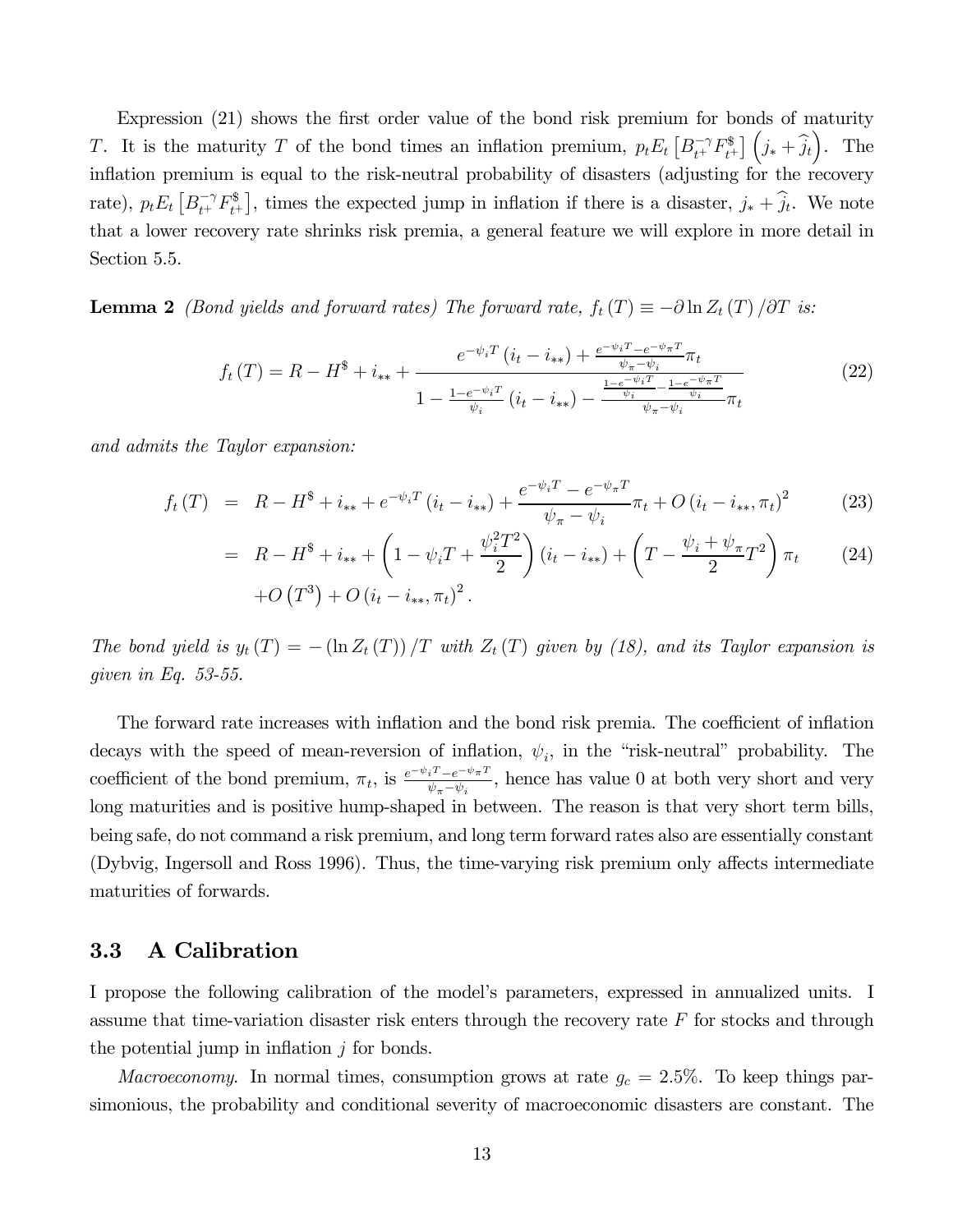disaster probability is  $p = 3.63\%$ , Barro and Ursua (2008)'s estimate. I take  $\gamma = 4$ , for which Barro and Ursua calculate  $E[B^{-\gamma}] = 5.29$  so that the utility-weighted mean recovery rate of consumption is  $E [B^{-\gamma}]^{-1/\gamma} = \overline{B} = 0.66$ . Because of risk aversion, bad events get a high weight: the modal loss is less severe.<sup>15</sup> The key number is the risk-neutral probability of disasters,  $pE[B^{-\gamma}] = 0.192$ . This high risk-neutral probability allows the model to calibrate a host of high risk premia. Following Barro and Ursua, I set the rate of time preference to match a risk free rate of 1%, so, in virtue of Eq. 13, the rate of time preference is  $\delta = 6.6\%$ .

Stocks. I take a growth rate of dividends  $g_D = g_C$ , consistent with the international evidence (Campbell 2003, Table 3). The volatility of the dividend is  $\sigma_D = 11\%$ , as in Campbell and Cochrane (1999).

The speed of mean-reversion of resilience  $\phi_H$ , is the speed of mean-reversion of the price/dividend ratio. It has been carefully examined in two recent studies based on US data. Lettau and van Nieuwerburgh (2008) find  $\phi_H = 9.4\%$ . However, they find  $\phi_H = 26\%$  when allowing for a structural break in the time series, which they propose is warranted. Cochrane (1988) finds  $\phi_H = 6.1\%$ , with a s.e. of 4.7%. I take the mean of those three estimates, which leads to  $\phi_H = 13\%$ . Given these ingredients, Appendix A specifies a volatility process for  $H_t$ .

To specify the volatility of the recovery rate  $F_t$ , I specify that it has a baseline value  $F_* = \overline{B}$ , and support  $F_t \in [F_{\min}, F_{\max}] = [0, 1]$ . That is, if there is a disaster dividends can do anything between losing all their value and losing no value. The process for  $H_t$  then implies that the corresponding average volatility for  $F_t$ , the expected recovery rate of stocks in a disaster, is 10%. This may be considered to be a high volatility. Economically, it reflects the fact that it seems easy for stock market investors to alternatively feel extreme pessimism and optimism (e.g., during the large turning points around 1980, around 2001 and around 2008). In any case, this perception of the risk for  $F_t$ is not observable directly, so the calibration does not appear to contradict any known fact about observable quantities.

Bonds. For simplicity and parsimony, I consider the case when inflation does not burst during disasters,  $F^* = 1$ . Bonds and inflation data come from CRSP. Bond data are monthly prices of zerocoupon bonds with maturities of 1 to 5 years, from June 1952 through September 2007. In the same time sample, I estimate the inflation process as follows. First, I linearize the LG process for inflation, which becomes:  $i_{t+1} - i_* = e^{-\phi_i \Delta t} (i_t - i_*) + \varepsilon_{t+1}^i$ . Next, it is well-known that inflation, observed

<sup>&</sup>lt;sup>15</sup>There is an active literature centering around the basic disaster parameters: see Barro and Ursua (2008), Barro, Nakamura, Steinsson and Ursua (2008) who find estimates consistent with the initial Barro (2006) numbers; Ghosh and Julliard (2008) find a lower importance of disaster. The methodological debate, which involves missing observations, for instance due to closed stock markets, price controls, the measurement of consumption, and the very definition of disasters, is likely to continue for years to come. However, it is still legitimate to think about the consequences of disasters, even if the calibrating parameters are not yet entirely stabilized. In additional, the model has a great deal of flexibility. By doubling  $\gamma$ , the value of  $E[B^{-\gamma}]$  is more than squared, so that we can reach values of  $E[B^{-\gamma}] = 25$ . This flexibility is not needed in this calibration.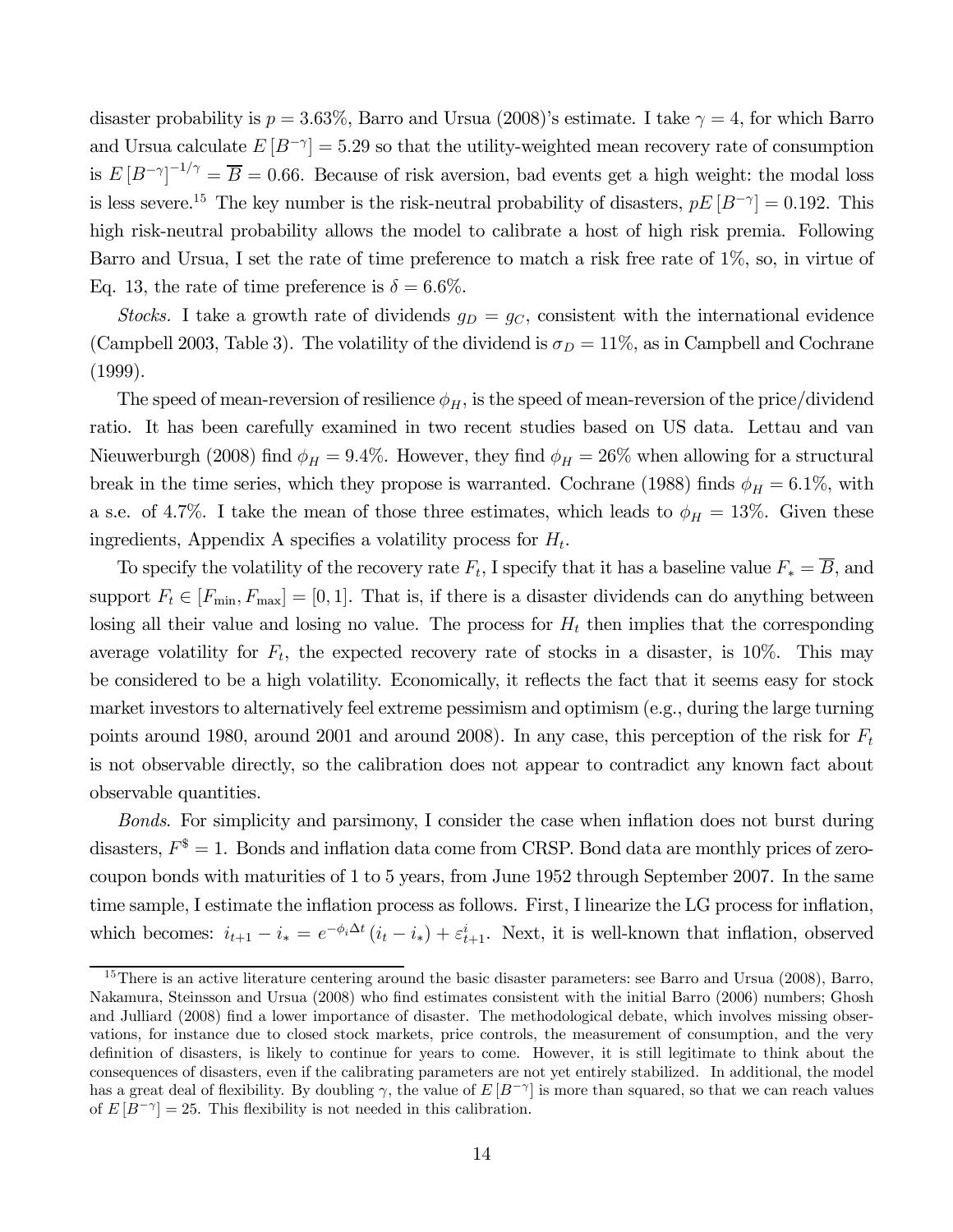at the monthly frequency, contains a substantial amount of high-frequency, transitory component, which in part is due to measurement error. The model accommodates this. Call  $I_t = i_t - \varepsilon_t^Q$ t the measured inflation, while  $i_t$  is the core inflation. I estimate inflation as a Kalman filter, with  $i_{t+1} = C_1 + C_2 i_t + \varepsilon_{t+1}^i$  for the core inflation, and  $I_t = i_t - \varepsilon_t^Q$  for the noisy measurement of inflation. Estimation is at the quarterly frequency, and yields  $C_2 = 0.954$  (s.e. 0.020), i.e. mean-reversion of inflation is  $\phi_i = 0.18$  in annualized values. Also, the annualized volatility of innovations in core inflation is  $\sigma_i = 1.5\%$ . I have also checked that estimating the process for  $i_t$  on the nominal short rate (as recently done by Fama 2006) yields substantially the same conclusion. Finally, I set  $i_*$  at the mean inflation, 3.7%. (The small non-linearity in the LG term process makes  $i_*$  differ from the mean of  $i_t$  by only a negligible amount).

To assess the process for j, I consider the 5-year slope,  $s_t = y_t(5) - y_t(1)$ . Eq. 55 shows that, conditional on no disasters, it follows (up to second order terms),  $s_{t+1} = a + e^{-\phi_j \Delta t} s_t + bi_t + \varepsilon_{t+1}^s$ , where  $\Delta t$  is the frequency of "a period" (e.g., a quarter means  $\Delta t = 1/4$ ). I estimate this process at a quarterly frequency. The coefficient on  $s_t$  is 0.795 (s.e. 0.043). This yields  $\phi_j = 0.92$ . The standard deviation of innovations to the slope is 0.92%.

The mean value of the 5-year slope is 0.57% in the data. Matching it in the model leads to a spread of very long term yields to short term yields of  $\kappa = 2.6\%$ .<sup>16</sup> By (10), this implies an inflation jump during disasters of  $j_* = 2.1\%$ . As a comparison, Barro and Ursua (2008) find a median increase of inflation during disasters of  $2.4\%$ .<sup>17</sup> This is heartening, but one must keep in mind that Barro and Ursua find that the average increase in inflation during disasters is equal to 109% — because of hyperinflations, inflation is very skewed. I conclude that a jump in inflation of 2.1% is consistent with the historical experience. As there is considerable variation in the actual jump in inflation, there is much room for variations in the perceived jump in inflation,  $j_t = j_* + \hat{j}_t$ — something that the calibration indeed will deliver.

We saw that empirically, the standard deviation of the innovations to the 5-year spread is 0.92% (in annualized values), while in the model it is:  $(K_5 - K_1) \sigma_{\pi}$ , with  $K_T \equiv$  $\frac{1-e^{-\psi_i T}}{\psi_i} - \frac{1-e^{-\psi_\pi T}}{\psi_i}}{(\psi_\pi - \psi_i)T}.$ Hence we calibrate  $\sigma_{\pi} = 2.9\%$ . As a result, the standard deviation of the 5-year spread is  $(K_5 - K_1) \sigma_{\pi} / \sqrt{2\phi_j} = 0.68\%$ , while in the data it is 0.79%. Hence, the model is reasonable in terms of observables.

An important non-observable is the perceived jump of inflation during a disaster,  $j$ . Its volatility is  $\sigma_j = \sigma_{\pi}/(pE[B^{-\gamma}]) = 15.4\%$ , and its population standard deviation is  $\sigma_j/\sqrt{2\phi_j} = 11\%$ . This is

<sup>&</sup>lt;sup>16</sup>I consider the base line value of the yield, which from (18) is  $y_t(T) = r_f^{\$} + \kappa + \ln\left(1 - \frac{1 - e^{-\psi_i T}}{\psi_i} \kappa\right)/T$ , with  $\psi_i = \phi_i - 2\kappa$ , and I compute that value of  $\kappa$  that ensures  $y_t(5) - y_t(1) = 0.0057$ . The fact that  $y_t(T) = r_f^{\$} +$  $\kappa (\phi_i - \kappa) T/2 + o(T)$  also offers an approximate, transparent  $\kappa$ .<br><sup>17</sup>They find a median inflation rate of 6.6% during disasters, compared to 4.2% for long samples taken together.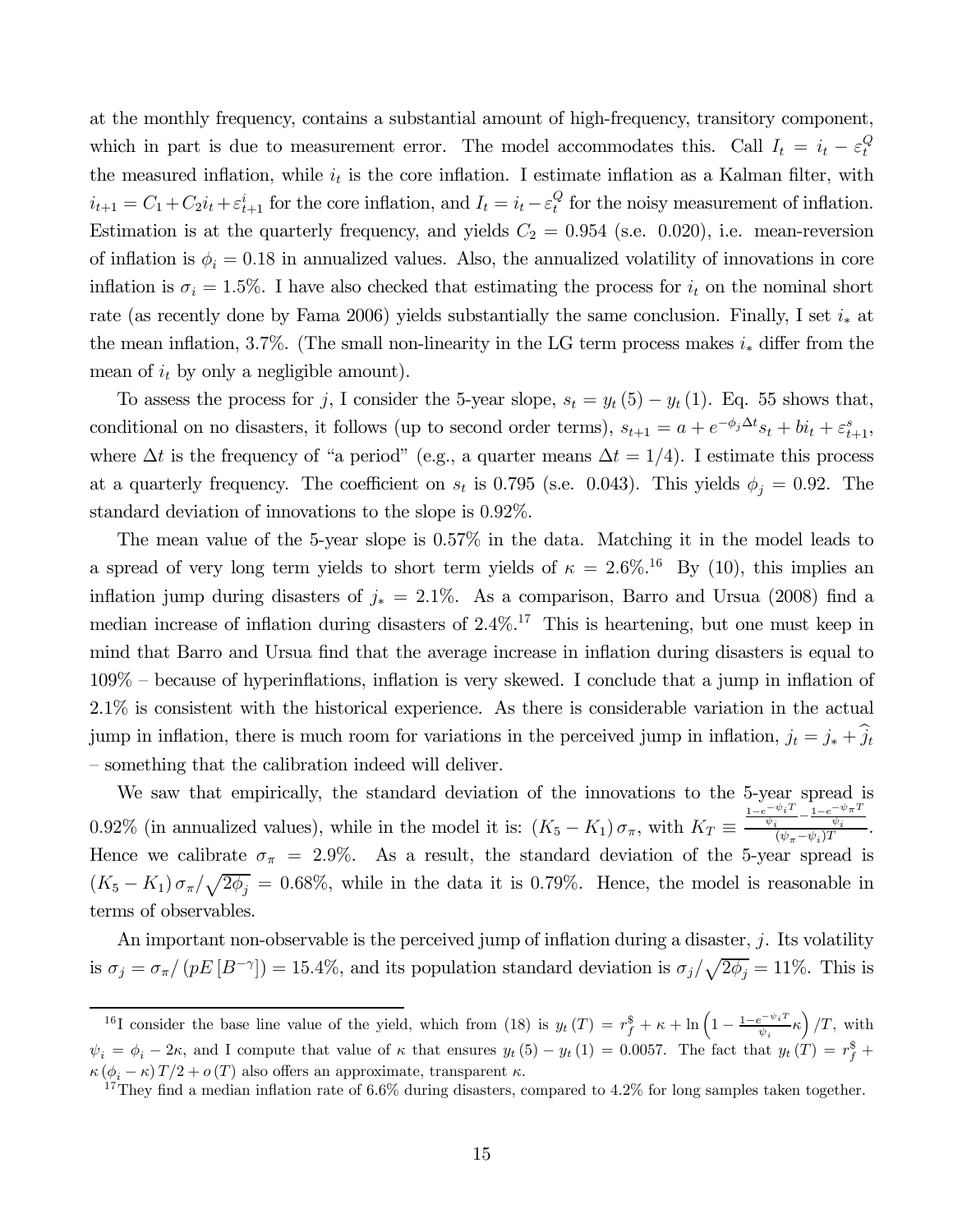arguably high — though it does not violate the constraint that the actual jump in inflation should be more dispersed than its expectation. One explanation is that the yield spread has some highfrequency transitory variation that leads to a very high measurement of  $\phi_j$ ; with a lower value one would obtain a considerably lower value of  $\sigma_j$ , around 4.8%. Another interpretation is that the demand for bonds shifts at a high frequency (perhaps for liquidity reasons). While this is captured by the model as a change in perceived inflation risk, it could be linked to other factors. In any case, we shall see that the model does well in a series of dimensions explored in Section 5.

I next turn to the return predictability generated by the model. Sometimes, I use simulations, the detailed algorithm for which is in the Online Appendix.

### 4 Stocks: Predictability and Options

#### 4.1 Average Levels

The equity premium (conditional on no disasters) is  $R^e - r_f = p(E[B^{-\gamma}](1 - F_*)) = 6.5\%$ . The unconditional equity premium is 5.3% (the above value, minus  $p(1-\overline{B})$ ). The difference between those two premia is 0.8%. So, as in Barro (2006), the excess returns of stocks mostly reflect a risk premium not a peso problem.18 The mean value of the price/dividend ratio is 18.2 (and is close to Eq. 16, evaluated at  $\hat{H}_t = 0$ , in line with the empirical evidence reported in Table 1. The central value of the  $D/P$  ratio is  $r_i = 5.0\%$ .

## 4.2 Aggregate Stock Market Returns: Excess Volatility and Predictability

The model generates "excess volatility" and return predictability.

"Excess" Volatility Consider (16),  $P_t/D_t = \left(1 + \frac{\hat{H}_t}{r_i + \phi_H}\right)$  $\int$  /r<sub>i</sub>. As stock market resilience  $\widehat{H}_t$  is volatile so are stock market prices and P/D ratios. Table 1 reports the numbers. The standard deviation of  $\ln (P/D)$  is 0.27. Volatile resilience yields a volatility of the log of the price / dividend ratio equal to 10%. The volatility of equity returns is  $15\%$ <sup>19</sup> I conclude that the model can quantitatively account for an "excess" volatility of stocks through a stochastic risk-adjusted severity of disasters.<sup>20</sup>

<sup>&</sup>lt;sup>18</sup>Note that this explanation for the equity premium is very different from the one proposed in Brown, Goetzmann and Ross (1995), which centers around survivorship bias.

 $19\,\text{For parsimony, innovations to dividends and resilience are uncorrelated.}$ 

<sup>&</sup>lt;sup>20</sup>Also, in a sample with rare disasters, changes in the P/D ratio mean only change in future returns, not future dividends. This is in line with the empirical findings of Campbell and Cochrane (1999, Table 6).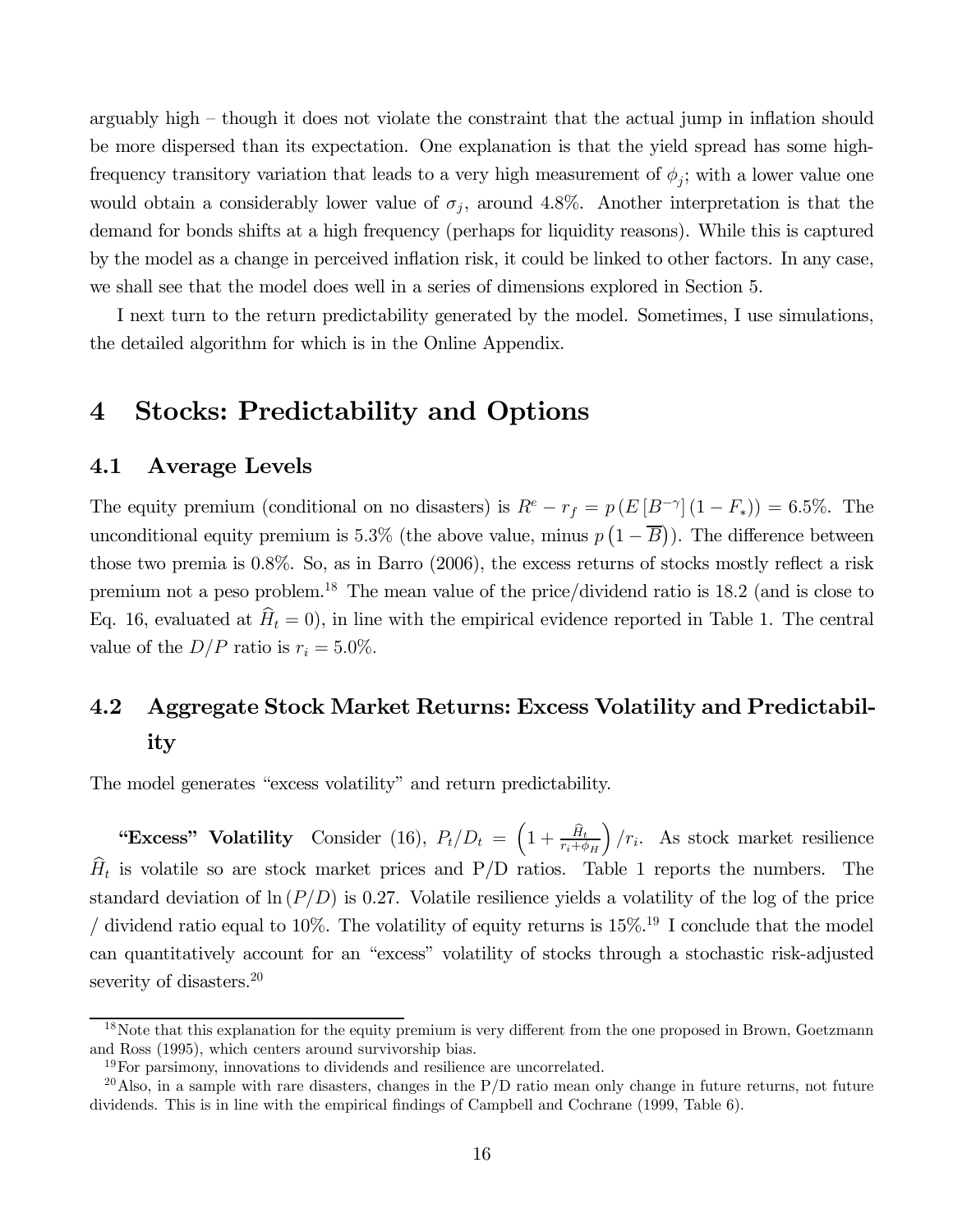Table 1: Some Stock Market Moments.

|                             |      | Data Model |
|-----------------------------|------|------------|
| Mean $P/D$                  | 23   | 18.2       |
| Stdev $\ln P/D$             | 0.33 | -0.30      |
| Stdev of stock returns 0.18 |      | 0.15       |

Explanation: Stock market moments. The data are Campbell (2003, Table 1 and 10)'s calculation for the USA 1891—1997.

**Predictability** Consider (16) and (17). When  $\hat{H}_t$  is high, (17) implies that the risk premium is low and  $P/D$  ratios (16) are high. Hence, the model generates that when the market-wide  $P/D$ ratio is lower than normal, subsequent stock market returns will be higher than usual. This is the view held by a number of financial economists (e.g. Campbell and Schiller 1988, Cochrane 2008) although it is not undisputed (Goyal and Welch 2008). The model predicts the following magnitudes for regression coefficients.

**Proposition 3** (Coefficient in a predictive regression of stock returns via  $P/D$  ratios) Consider the predictive regression of the return from holding the stock from t to  $t + T$ ,  $r_{t \to t+T}$  on the initial log price-dividend ratio,  $\ln(D/P)_t$ :

*Predictive regression:* 
$$
r_{t\to t+T} = \alpha_T + \beta_T \ln(D/P)_t + noise.
$$
 (25)

In the model for small holding horizons T the slope is to the leading order:  $\beta_T = (r_i + \phi_H)T$ , where  $r_i$  is the stock's effective discount rate (14) and  $\phi_H$  is the speed of mean-reversion of resilience, hence of the  $P/D$  ratio. For the regression:

$$
Predictive regression: r_{t \to t+T} = \alpha_T + \beta'_T (D/P)_t + noise \tag{26}
$$

the coefficient is, to the leading order:  $\beta'_T = (1 + \phi_H/r_i) T$ .

This intuition for the value of  $\beta_T$  is thus. First, the slope is proportional to T simply because returns over a horizon  $T$  are proportional to  $T$ . Second, when the  $P/D$  ratio is lower than baseline by 1%, it increases returns through two channels: the dividend yield is higher by  $r_i$ % and meanreversion of the price-dividend ratio creates capital gains of  $\phi\%$ .

Using the paper's calibration of  $r_i = 5\%$  and  $\phi_H = 13\%$ , Proposition 3 predicts a slope coefficient  $\beta_1 = 0.18$  at a one-year horizon. This prediction is in line with the careful estimates of Lettau and van Nieuwerburgh (2008) who find a  $\beta_1$  value of 0.23 in their preferred specification. Also,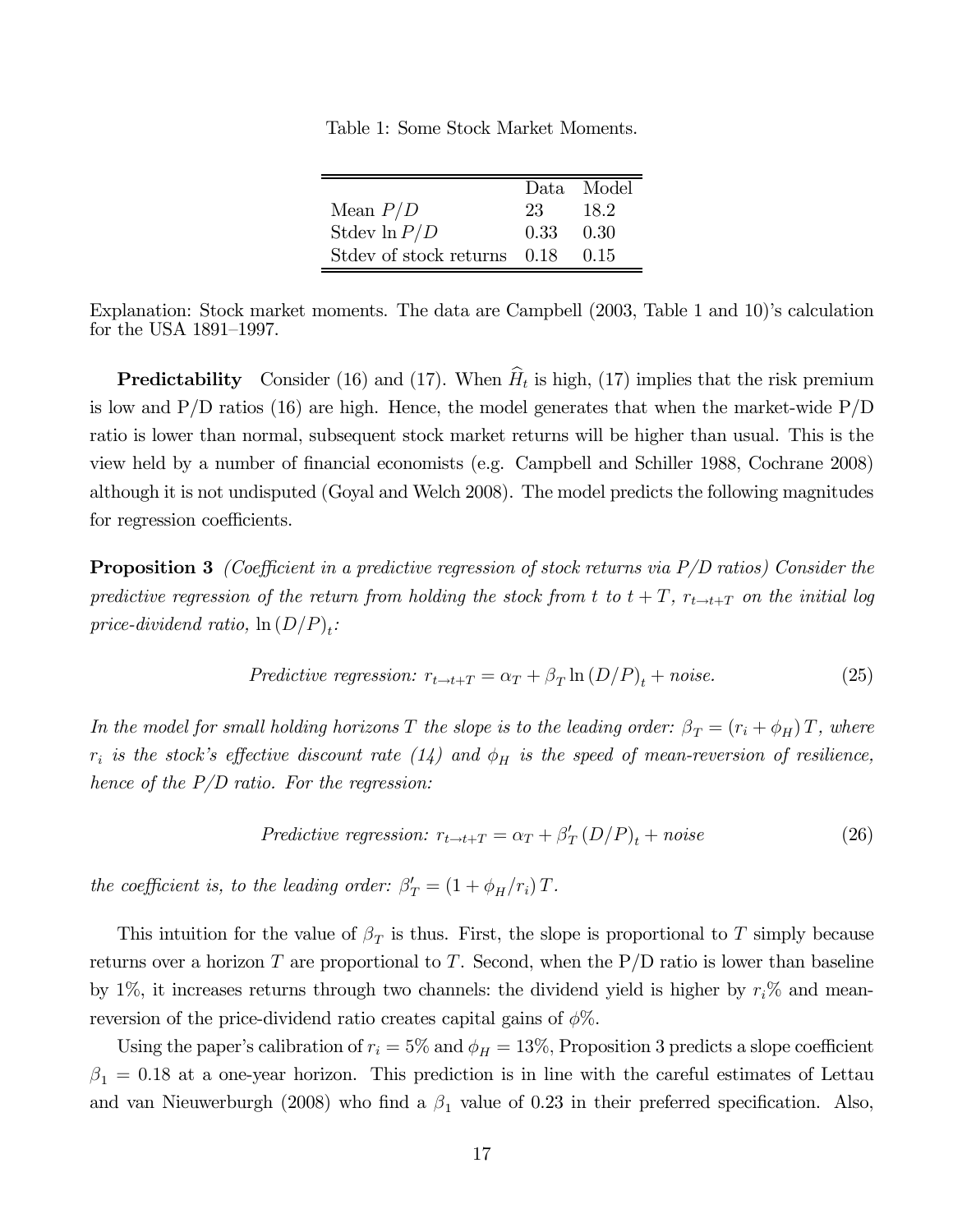|         | Data         |         |       | Model        |       |
|---------|--------------|---------|-------|--------------|-------|
| Horizon | <b>Slope</b> | s.e.    | $R^2$ | <b>Slope</b> | $R^2$ |
|         | 0.11         | (0.053) | 0.04  | 0.17         | 0.06  |
|         | 0.42         | (0.18)  | 0.12  | 0.45         | 0.19  |
|         | 0.85         | (0.20)  | 0.29  | 0.79         | 0.30  |

Table 2: Predicting Returns with the Dividend-Price Ratio

Explanation: Predictive regression  $E_t [r_{t\to t+T}] = \alpha_T + \beta_T \ln(D/P)_t$ , at horizon T (annual frequency). The data are Campbell (2003, Table 10 and 11B)'s calculation for the US 1891—1997. The model's predictions are derived analytically in Proposition 3.

Cochrane (2008) runs regression (26) at annual horizon and finds  $\beta'_1 = 3.8$  with a standard error of 1.6. Proposition 3 predicts  $\beta'_1 = 3.6$ .

I conclude that the model is successful not only at matching the level, but also the variation and predictability of the stock market. This study serves as a warm up for the more advanced understanding of options and nominal bonds, to which we proceed next.

### 4.3 Options, Tail risk, and Equity Premium

This section provides a simple way to derive a closed-form value for options, which offer a potential way to measure disasters. The price of a European one-period put on a stock with strike  $K$  expressed as a ratio to the initial price is:  $V_t = E$  $\left[ \frac{M_{t+1}}{M_{t+1}} \right]$  $M_t$  $\left(K - \frac{P_{t+1}}{P_t}\right)$  $\setminus^+$ , where  $x^+ \equiv \max(x, 0)$ .

Economically, I assume that in a disaster most of the option value comes from the disaster, not from "normal times" volatility.<sup>21</sup> In normal times returns are log-normal. However, if there is a disaster, stochasticity comes entirely from the disaster (there is no Gaussian  $u_{t+1}$  noise). Under these assumptions, the option price has a nice form. Recall that Theorem 1 yielded  $P_t/D_t = a + b\hat{H}_t$ for two constants a and b. Hence,  $E_t\left[\frac{P_{t+1}}{P_t}\mid\text{No disaster at }t+1\right] = e^{\mu}$ , with  $e^{\mu} \equiv \frac{a+b\frac{e^{-\phi}H\hat{H}_t}{1+e^{-h^*}\hat{H}_t}}{a+b\hat{H}_t}$  $1+e^{-h^*}\hat{H}_t$  $\frac{1+e^{-h^*}H_t}{a+b\hat{H}_t}e^{g_D}$ . I therefore parametrize the stochasticity according to:

$$
\frac{P_{t+1}}{P_t} = e^{\mu} \times \begin{cases} e^{\sigma u_{t+1} - \sigma^2/2} & \text{if there is no disaster at } t+1\\ F_{t+1} & \text{if there is a disaster at } t+1 \end{cases}
$$
(27)

where  $u_{t+1}$  is a standard Gaussian variable. The above structure takes advantage of the flexibility in the modelling of the noise in  $\widehat{H}_t$  and  $D_t$ . Rather than modelling them separately, I assume that

 $^{21}$ The advantage of this discrete-time formulation is that, in the period, only one disaster happens. Hence, one avoids the infinite sums of Naik and Lee (1990), which lead to infinite sums of the probability of 0, 1, 2... disasters.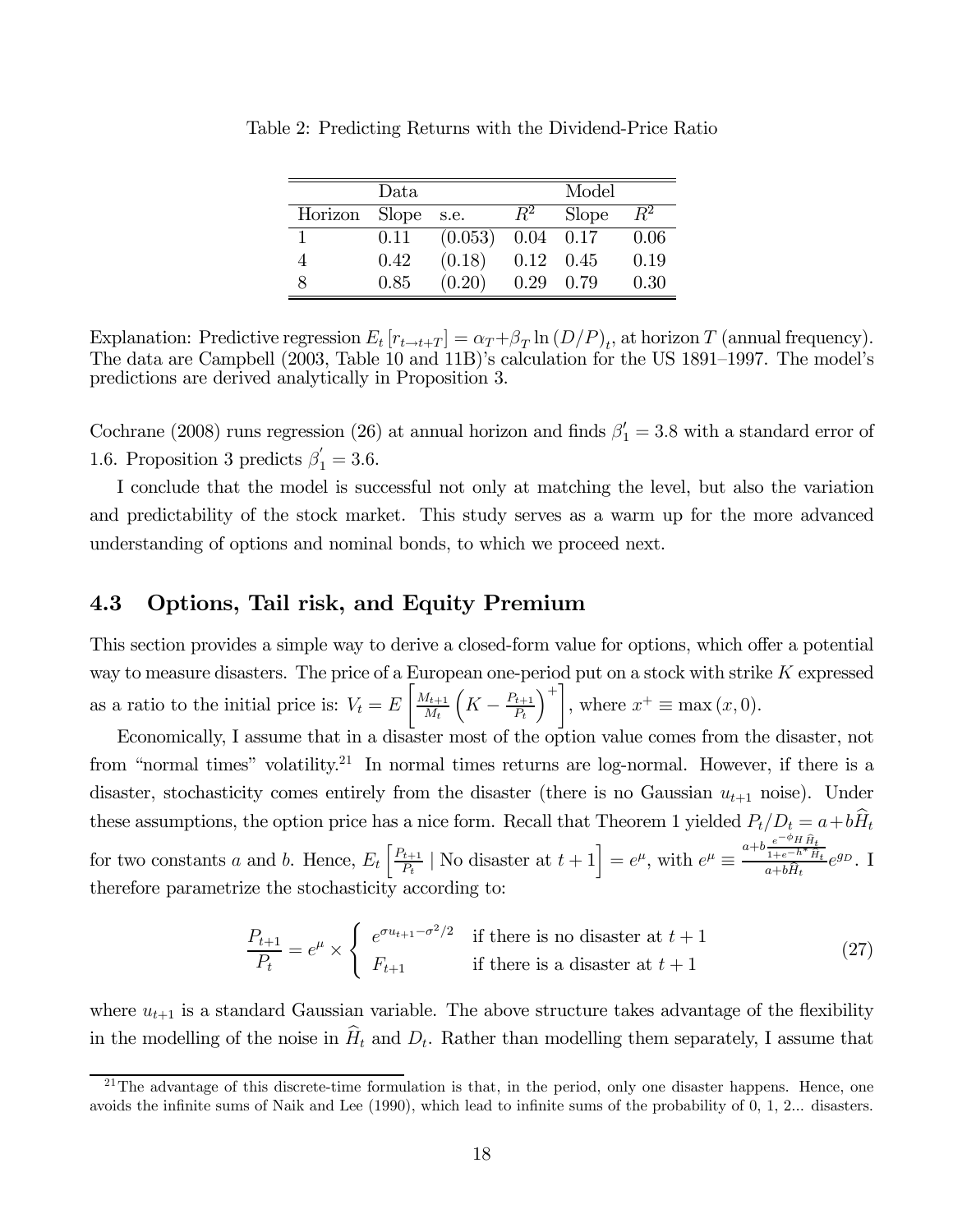their aggregate gives exactly a log normal noise.<sup>22</sup> At the same time,  $(27)$  is consistent with the processes and prices in the rest of the paper.

**Proposition 4** (Put price) The value of a put with strike K (the fraction of the initial price at which the put is in the money) with maturity next period is  $V_t = V_t^{ND} + V_t^D$  with  $V_t^{ND}$  and  $V_t^D$ corresponding to the events with no disasters and with disasters respectively:

$$
V_t^{ND} = e^{-R+\mu} (1-p_t) V_{Put}^{BS} (K e^{-\mu}, \sigma)
$$
\n(28)

$$
V_t^D = e^{-R+\mu} p_t E_t \left[ B_{t+1}^{-\gamma} \left( K e^{-\mu} - F_{t+1} \right)^+ \right] \tag{29}
$$

where  $V_{Put}^{BS}(K,\sigma)$  is the Black-Scholes value of a put with strike K, volatility  $\sigma$ , initial price 1, maturity 1, and interest rate 0.

Proposition 4 suggests a way to extract key structural parameters of disasters from options data. Stocks with a higher put price (controlling for "normal times" volatility) should have a higher risk premium, because they have higher future expected returns. Evaluating this prediction would be most interesting. Supportive evidence comes from Bollerslev, Tauchen and Zhou (forth.) and Drechsler and Yaron (2008). They find that when put prices (sometimes proxied by the VIX index) are high, subsequent stock market returns are high. This is exactly what a disaster based model predicts.

I now ask whether the model's earlier calibration yields good values for options. I calculate the model's Black-Scholes implied volatility of puts with a 1 month maturity. I am very grateful to Stephen Figlewski for providing the empirical implied volatility of 1-month options on the S&P 500, from January 2001 to February 2006, obtained with the interpolation method described in Figlewski (2008). With different methods, Du (2008) and Shasliastovich (2008) also find similar empirical implied volatilities.

Figure 1 reports the implied volatility, from the data, as well as the in the calibration. The correspondence is quite good, despite the fact that no extra parameter was tuned to match options prices. Hence, I conclude that in a first pass and for the maturity presented here, the variable rare disaster model gets options prices correct.<sup>23</sup> Of course, a more systematic study would be desirable. In ongoing work, Farhi, Fraiberger, Gabaix, Ranciere and Verdelhan (2009) investigate the link between currency option prices and currency levels, finding good support for the existence of a disaster risk premium.

 $22$ The Online Appendix provides a general way to ensure that this is possible.

 $^{23}$ This conclusion is consistent with Du (2008), who calibrates a model with rare disasters and habit formation.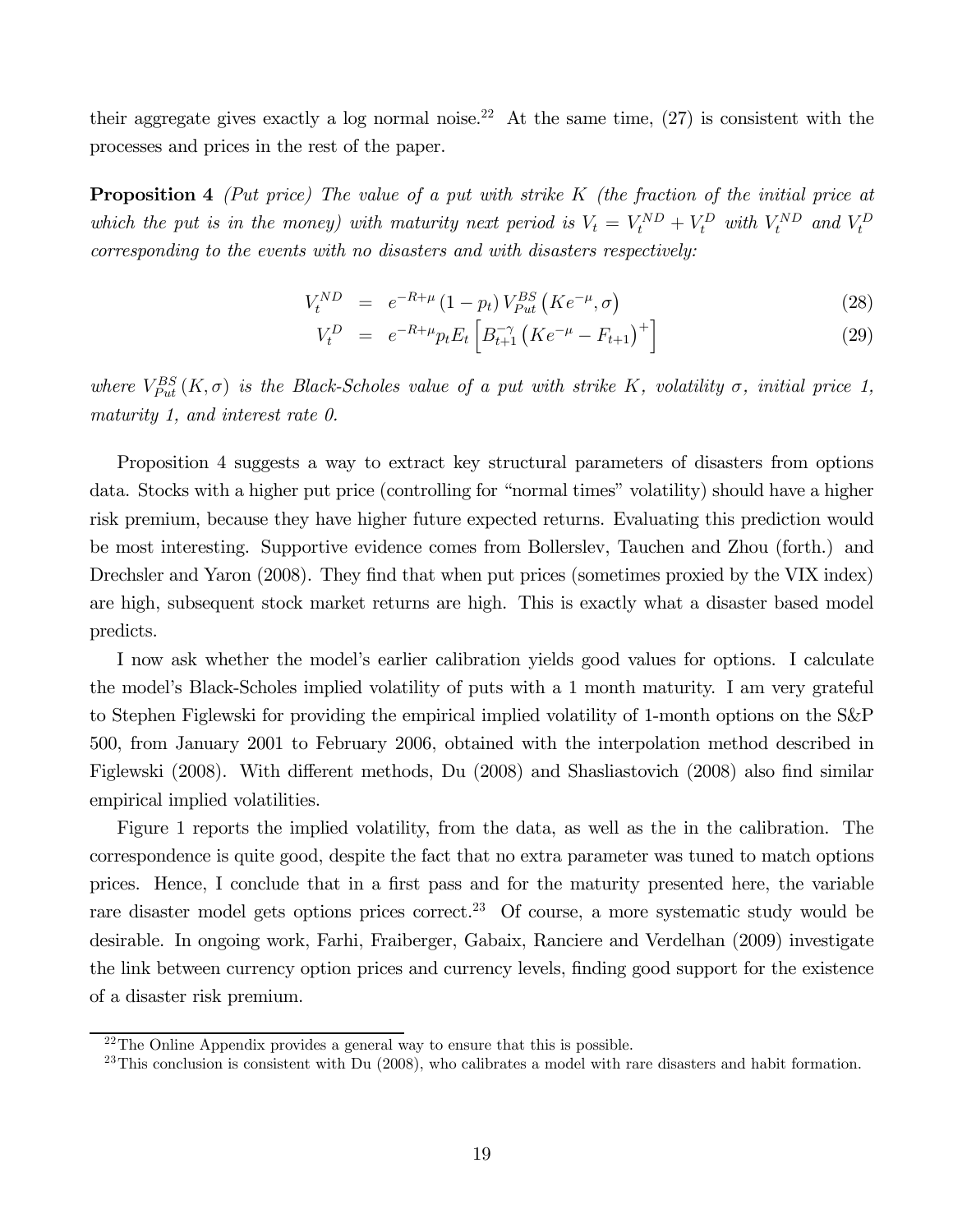

Figure 1: This Figure shows the Black-Scholes annualized implied volatility of a 1-month put on the stock market. The solid line is from the model's calibration. The dots are the empirical average (January 2001 - February 2006) for the options on the S&P 500 index, calculated as in Figlewski (2008). The initial value of the market is normalized to 1. The implied volatility on deep outof-the-money puts is higher than the implied volatility on at-the-money puts, which reflects the probability of rare disasters.

### 5 Bond Premia and Yield Curve Puzzles

In this section, I show how the model matches key facts on bond return predictability.

### 5.1 Excess Returns and Time-Varying Risk Premia

Bonds carry a time-varying risk premium Eq. 20 indicates that bond premia are (to a first order) proportional to bond maturity  $T$ . This is the finding of Cochrane and Piazzesi (2005). The one factor here is the inflation premium  $\pi_t$  which is compensation for a jump in inflation if a disaster happens. The model delivers this because a bond's loading of inflation risk is proportional to its maturity T.

The nominal yield curve slopes up on average Suppose that when the disaster happens, inflation jumps by  $j_* > 0$ . This leads to a positive parametrization  $\kappa$  of the bond premia (Eq. 10). The typical nominal short term rate (i.e., the one corresponding to  $i_t = i_*$ ) is  $r = R - H^* + i_*$  while the long term rate is  $r + \kappa$  (i.e.,  $-\lim_{T\to\infty} \ln Z_t(T)/T$ ). Hence, the long term rate is above the short term rate by  $\kappa > 0.24$  The yield curve slopes up. Economically this is because long maturity

<sup>&</sup>lt;sup>24</sup>If inflation fell during disasters, then we would have  $\kappa < 0$ , and the average nominal yield curve would slope down.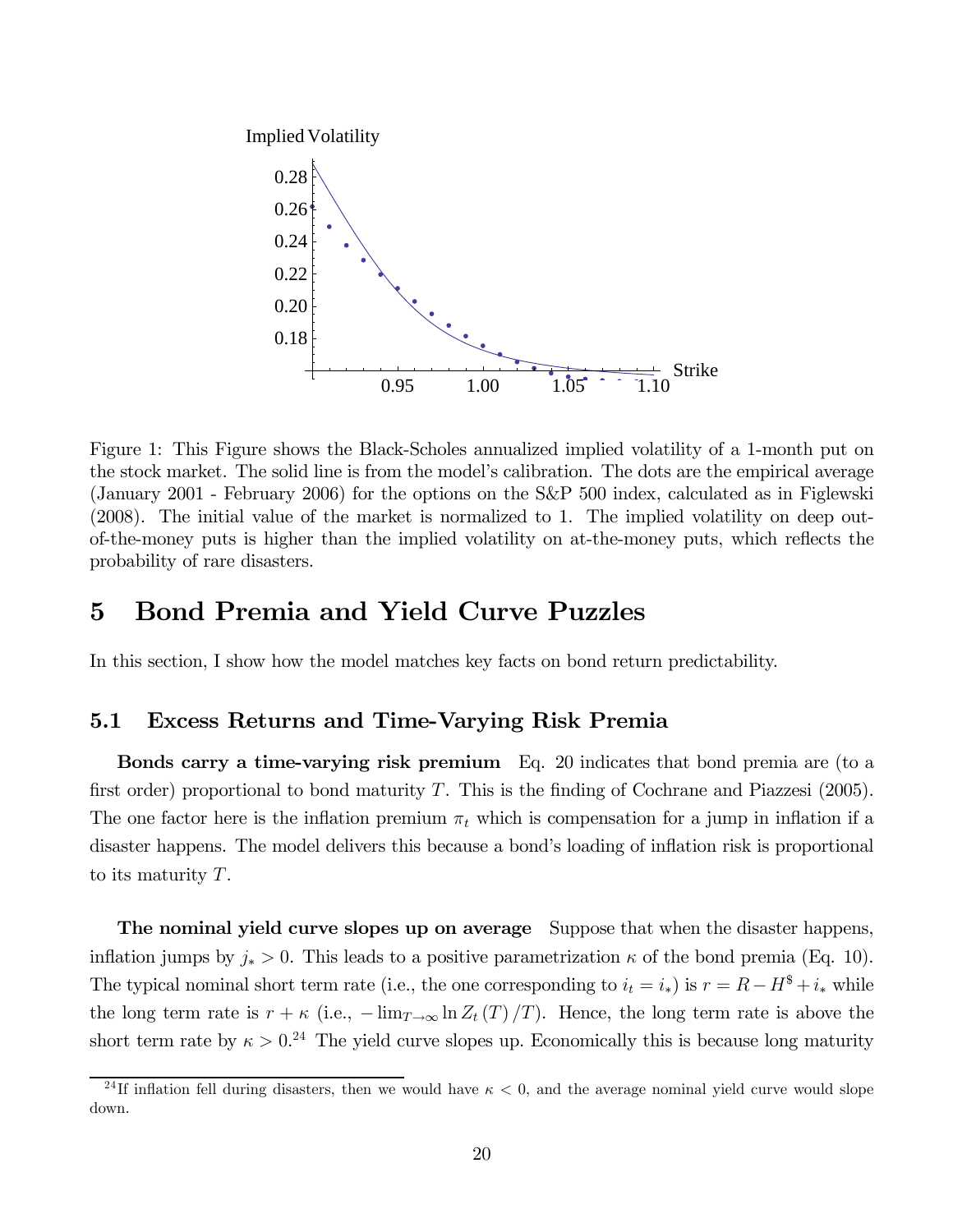bonds are riskier, so they command a risk premium.

### 5.2 The Forward Spread Predicts Bond Excess Returns (Fama-Bliss)

Fama Bliss (1987) regress short-term excess bond returns on the forward spread, i.e. the forward rate minus the short-term rate:

Fama-Bliss regression: Excess return on bond of maturity  $T = \alpha_T + \beta_T \cdot (f_t(T) - r_t) + \text{noise.}$  (30)

The expectation hypothesis yields constant bond premia, hence predicts  $\beta_T = 0$ . I next derive the model's prediction.

**Proposition 5** (Coefficient in the Fama-Bliss regression) The slope coefficient  $\beta_T$  of the Fama-Bliss regression (30) is given in (56) of Appendix B. When var  $(\pi_t) \gg var(i_t) \psi_i^2$  (i.e., changes in the slope of the forward curve come from changes in the bond risk premium rather than changes in the drift of the short term rate),

$$
\beta_T = 1 + \frac{\psi_i}{2} T + O\left(T^2\right). \tag{31}
$$

When var  $(\pi_t)=0$  (no risk premium shocks) the expectation hypothesis holds and  $\beta_T = 0$ . In all cases, the slope  $\beta_T$  is positive and eventually goes to 0,  $\lim_{T\to\infty} \beta_T = 0$ .

To understand the economics of the previous proposition, consider the variable part of the two sides of the Fama-Bliss regression (30). The excess return on a T−maturity bond is approximately  $T\pi_t$  (see Eq. 20) while the forward spread is  $f_t(T) - r_t \simeq T\pi_t$  (see Eq. 24). Both sides are proportional to  $\pi_t T$ . Thus, the Fama-Bliss regression (30) has a slope equal to 1 which is the leading term of (31).

This value  $\beta_T = 1$  is precisely what Fama and Bliss have found, a finding confirmed by Cochrane and Piazzesi (2005). This is quite heartening for the model.<sup>25</sup> Table 3 reports the results. We see that, to a good approximation the coefficient is close to 1. We also see that as maturity increases, coefficients initially rise but then fall at long horizons, as predicted by Proposition 5. Economically, the slope of  $\beta_T = 1$  means that most of the variations in the slope of the yield curve are due to variations in risk-premium, not to the expected change of inflation.

 $^{25}$ Other models, if they have a time-varying bond risk premium proportional to the maturity of the bond, would have a similar success, if they have the same LG moments as this model (see section 6.1). So, the model illustrates a generic mechanism that explains the Fama-Bliss result.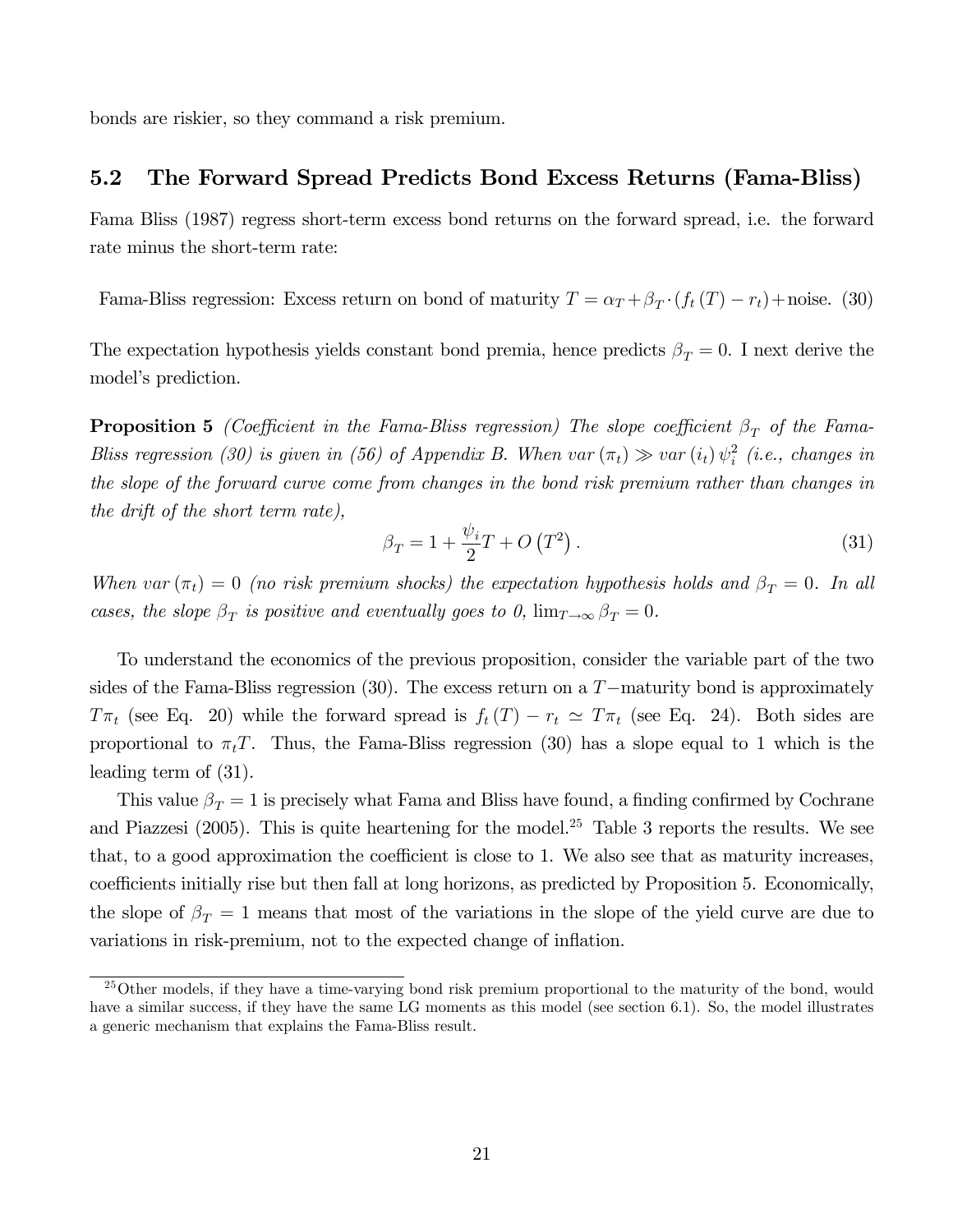|            | Data    |                               | Model |                  |  |
|------------|---------|-------------------------------|-------|------------------|--|
| Maturity T | $\beta$ | (s.e.)                        | $R^2$ |                  |  |
| 2          | 0.99    | $(0.33)$ $0.16$ $1.33$ $0.34$ |       |                  |  |
| 3          | 1.35    | $(0.41)$ $0.17$ $1.71$ $0.23$ |       |                  |  |
|            | 1.61    | $(0.48)$ $0.18$ $1.84$ $0.14$ |       |                  |  |
| 5          | 1.27    | (0.64)                        |       | $0.09$ 1.69 0.08 |  |

Table 3: Fama-Bliss Excess Return Regression

Explanation: The regressions are the excess returns on a zero-coupon bond of maturity  $T$ , regressed on the spread between the T forward rate and the short term rate:  $rx_{t+1}(T)$  =  $\alpha + \beta (f_t(T) - f_t(1)) + \varepsilon_{t+1}(T)$ . The unit of time is one year. The empirical results are from Cochrane and Piazzesi (2005, Table 2). The expectation hypothesis implies  $\beta = 0$ . The model's predictions are derived analytically in Proposition 5.

## 5.3 The Slope of the Yield Curve Predicts Future Movements in Long Rates (Campbell Shiller)

Campbell and Shiller (CS, 1991) find that a high slope of the yield curve predicts that future long term rates will fall. CS regress changes in yields on the spread between the yield and the short-term rate:

$$
\text{ Campbell-Shiller regression: } \frac{y_{t+\Delta t} (T - \Delta t) - y_t (T)}{\Delta t} = a + \beta_T \cdot \frac{y_t (T) - y_t (0)}{T} + \text{noise} \tag{32}
$$

The expectation hypothesis predicts  $\beta_T = 1$ . However, CS find negative  $\beta_T$ 's, with a roughly affine shape as a function of maturity (see Table 4). This empirical result is predicted by the model, as the next Proposition shows.

**Proposition 6** (Coefficient in the Campbell-Shiller regression) When  $\phi_i^2 var(i_t)/var(\pi_t) \ll 1$ ,  $\kappa \ll 1$ , the value of the slope coefficient in the Campbell-Shiller (1991) regression (32) is:

$$
\beta_T = -\left(1 + \frac{2\psi_\pi - \psi_i}{3}T\right) + o(T) \text{ when } T \to 0 \tag{33}
$$

$$
= -\psi_{\pi} T + o(T) \quad when \quad T \gg 1 \tag{34}
$$

Eq. 57 gives the exact expression for  $\beta_T$ .

Table 4 also contains simulation results of the model's predictions. They are in line with CS's results. To understand the economics better, I use a Taylor expansion in the case where inflation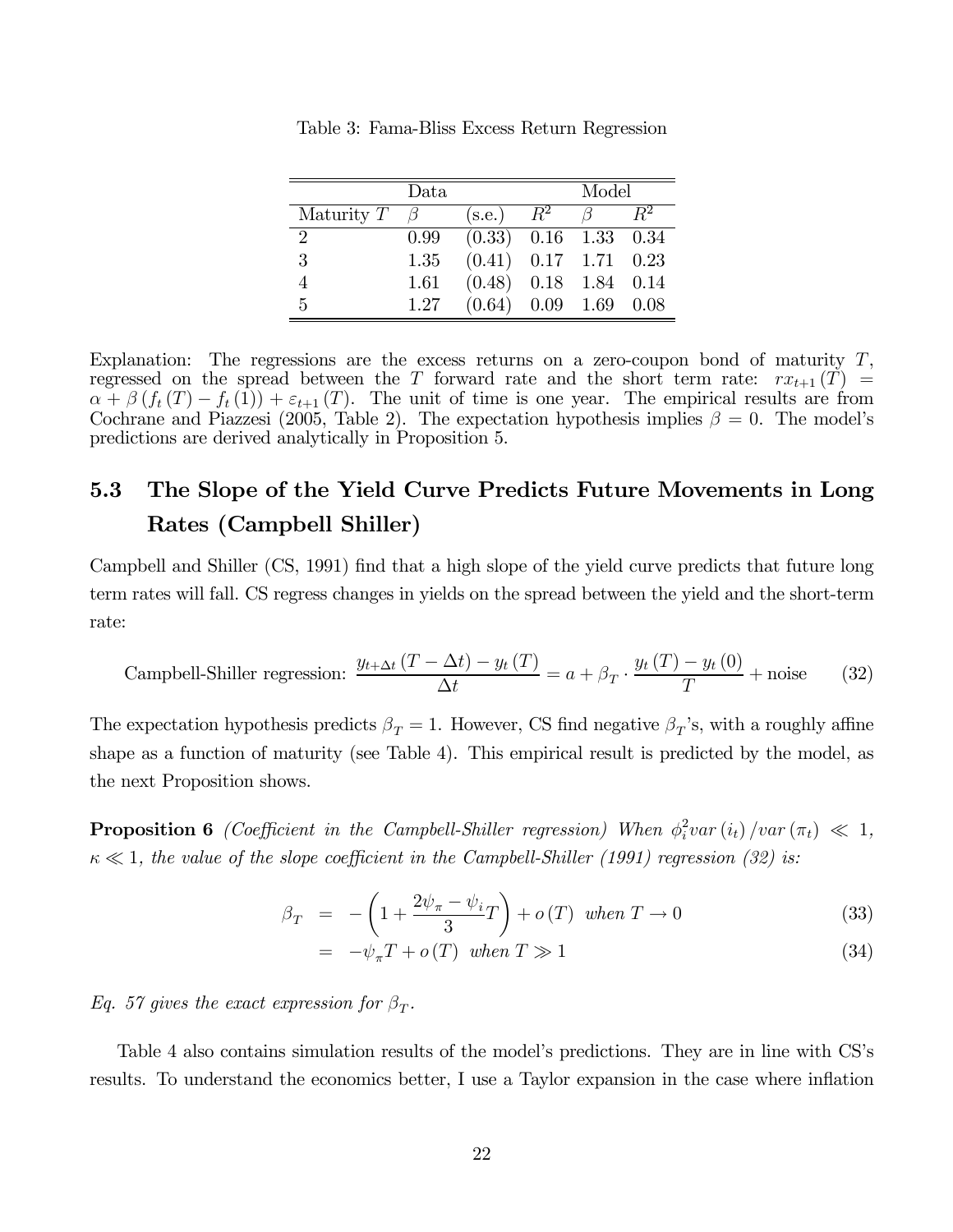|              | Data    |        | Model   |
|--------------|---------|--------|---------|
| Maturity $T$ |         | (s.e.) |         |
| 3            | $-0.15$ | (0.28) | $-1.03$ |
| 6            | $-0.83$ | (0.44) | $-1.16$ |
| 12           | $-1.43$ | (0.60) | $-1.41$ |
| 24           | $-1.45$ | (1.00) | $-1.92$ |
| 48           | $-2.27$ | (1.46) | $-2.83$ |

Table 4: Campbell-Shiller Yield Change Regression

Explanation: The regressions are the change in bond yield on the slope of the yield curve:  $y_{t+1}(T-1)-y_t(T) = \alpha + \frac{\beta}{T-1} (y_t(T)-y_t(1))+\varepsilon_{t+1}(T)$  The time unit is one month. The empirical results are from Campbell, Lo, MacKinlay (1997, Table 10.3). The expectation hypothesis implies  $\beta = 1$ . The model's predictions are derived analytically in Proposition 6.

is minimal. The slope of the yield curve is, to the leading order:

Slope of the yield curve 
$$
\equiv \frac{y_t(T) - y_t(0)}{T} = \frac{\pi_t}{2} + O(T)
$$
.

Hence, to a first order approximation (when inflation changes are not very predictable) the slope of the yield curve reflects the bond risk premium. The change in yield is (the proof of Proposition 6 justifies this)

$$
\frac{y_{t+\Delta t} (T - \Delta t) - y_t (T)}{\Delta t} \simeq -\frac{\partial y_t (T)}{\partial T} = \frac{-\pi_t}{2} + O(T).
$$

Hence, the CS regression yields a coefficient of  $-1$ , to the leading order. Economically, it means that a high bond premium increases the slope of the yield curve (by  $\pi_t/2$ ).

As bond maturity increases, Proposition 6 predicts that the coefficient in the CS regression becomes more and more negative. The economic reason is the following. For long maturities, yields have vanishing sensitivity to the risk premium (as in Dybvig, Ingersoll and Ross 1996) which the model says has the shape  $y_t(T) = a + b\pi_t/T + o(1/T)$  for some constants a, b. So the slope of the yield curve varies as  $b\pi_t/T^2$ . But the expected change in the yield is  $-b\phi_\pi\pi_t/T$ . So the slope in the CS regression (32) is  $\beta_T \sim -\phi_\pi T^{26}$ 

In Table 4 we see that the fit between theory and evidence is quite good. The only poor fit is at small maturity. The CS coefficient is closer to 0 than in the model. The short term rate has a larger predicable component at short term horizons than in the model. For instance, this could reflect a short-term forecastability in Fed Funds rate changes. That feature could be added to the model as

<sup>&</sup>lt;sup>26</sup>The expression for  $\beta_T$  shows that when the predictability due to inflation is non-negligible, the CS coefficient should go to 1 for very large maturities.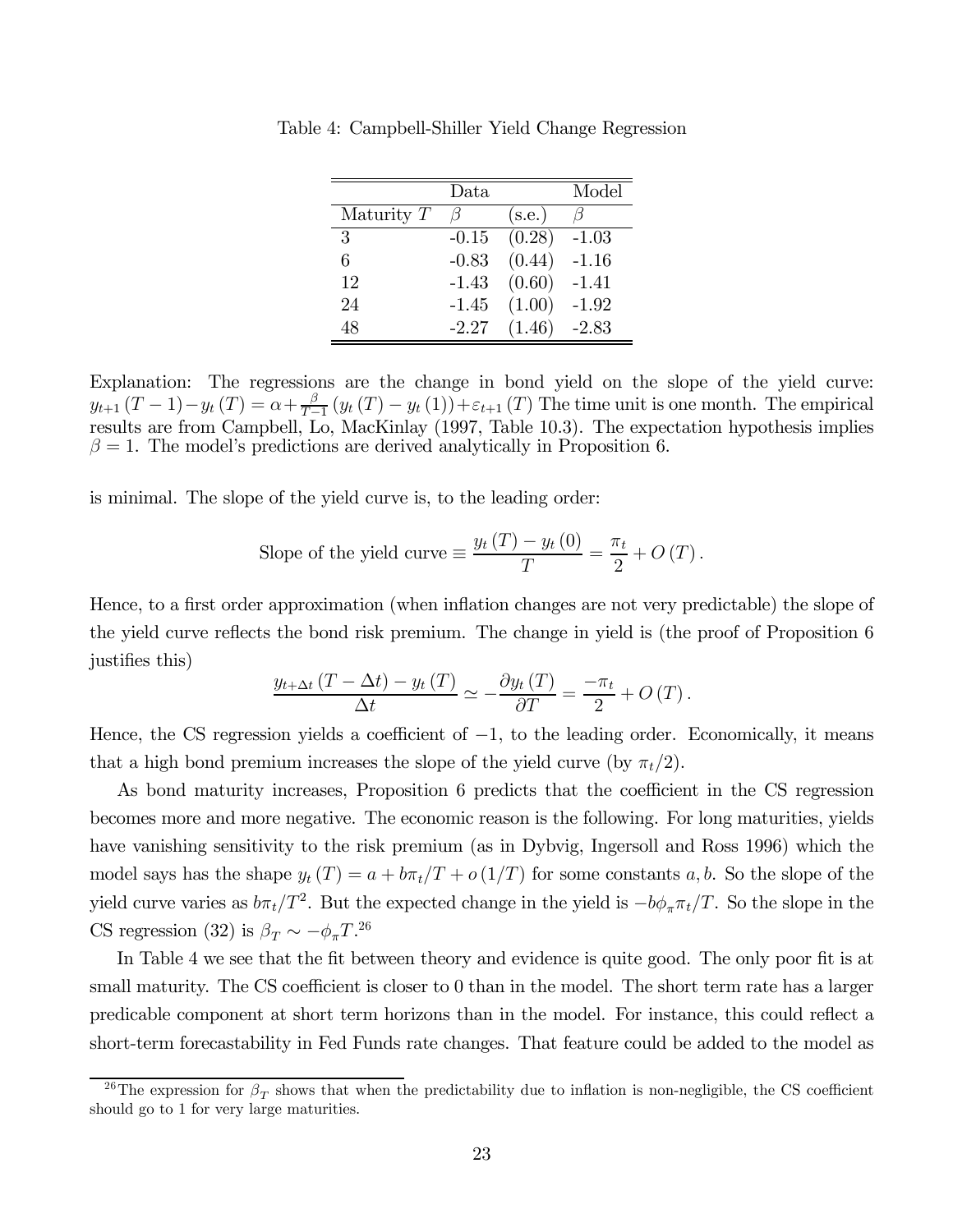in Section 6.4.2. Given the small errors in fit, it is arguably better not to change the baseline model which broadly accounts for the CS finding. Economically, the CS finding reflects the existence of a stochastic one-factor bond risk premium.

### 5.4 Explaining Cochrane and Piazzesi (2005)

Cochrane and Piazzesi (CP, 2005) establish that (i) a parsimonious description of bond premia is given by a stochastic one-factor risk premium, (ii) (zero-coupon) bond premia are proportional to bond maturity, and (iii) this risk premium is well proxied empirically by a "tent-shape" linear combination of forward rates. Eq. 20 delivers their first two findings: there is a single bond risk factor  $\pi_t$ , and the loading on it is proportional to bond maturity. Economically, it is because a bond of maturity  $T$  has a sensitivity to inflation risk approximately proportional to  $T$ .

To understand CP's third finding, rewrite (23) as:

$$
f_t(T) = F(T) + e^{-\psi_i T} i_t + G(T) \pi_t, \qquad G(T) \equiv \frac{e^{-\psi_i T} - e^{-\psi_{\pi} T}}{\psi_{\pi} - \psi_i}.
$$
 (35)

The economic intuition for the CP "tent shape" effect to predict  $\pi_t$  is as follows. The forward rate of maturity T has a loading  $G(T)$  on the bond risk premium  $\pi_t$ .  $G(T)$  has a tent-shape:  $G(0) = G(\infty) = 0$ , and  $G(T) > 0$  for  $T > 0$ . We saw earlier (after Lemma 2) that the economic reason for this tent-shape of  $G(T)$  is that short term bonds have no inflation risk premium, and long term forwards are constant (in this model,  $f_t(\infty) = R - H^* + i_{**}$ ). So, to capture the bond risk premium, a tent-shape  $\sum_{T=1}^{5} w_T f_t(T)$  combination for forwards predicts the bond risk premium. The simple  $(\sum_{T=1}^{5} w_T)$  and maturity-weighted  $(\sum_{T=1}^{5} Tw_T)$  sum of the weights should be roughly 0, so as to eliminate  $e^{-\psi_i T} i_t$  up to second order terms.

This reasoning leads me to ask: is there a simple combination of forward rates which one might expect to robustly proxy for the risk premia? The next Proposition advances novel "estimation-free" combinations of forwards and yields:<sup>27</sup>

**Proposition 7** (*Estimation-free combinations of forwards and yields to proxy the bond risk pre*mium) Consider some maturities a and b, and the following "estimation-free" combinations of forwards and yields:

$$
CP'_{t} \equiv [-f_{t}(a) + 2f_{t}(a+b) - f_{t}(a+2b)]/b^{2}
$$
  
\n
$$
CP''_{t} \equiv [-2y_{t}(2a) + 3y_{t}(3a) - y_{t}(5a)]/a^{2}
$$

 $^{27}$ Lettau and Wachter (2007) proposed earlier another combination of theoretical factors to obtain the risk premium, but it requires parameter estimation, whereas  $\mathbb{CP}^{\prime}$  and  $\mathbb{CP}^{\prime\prime}$  do not.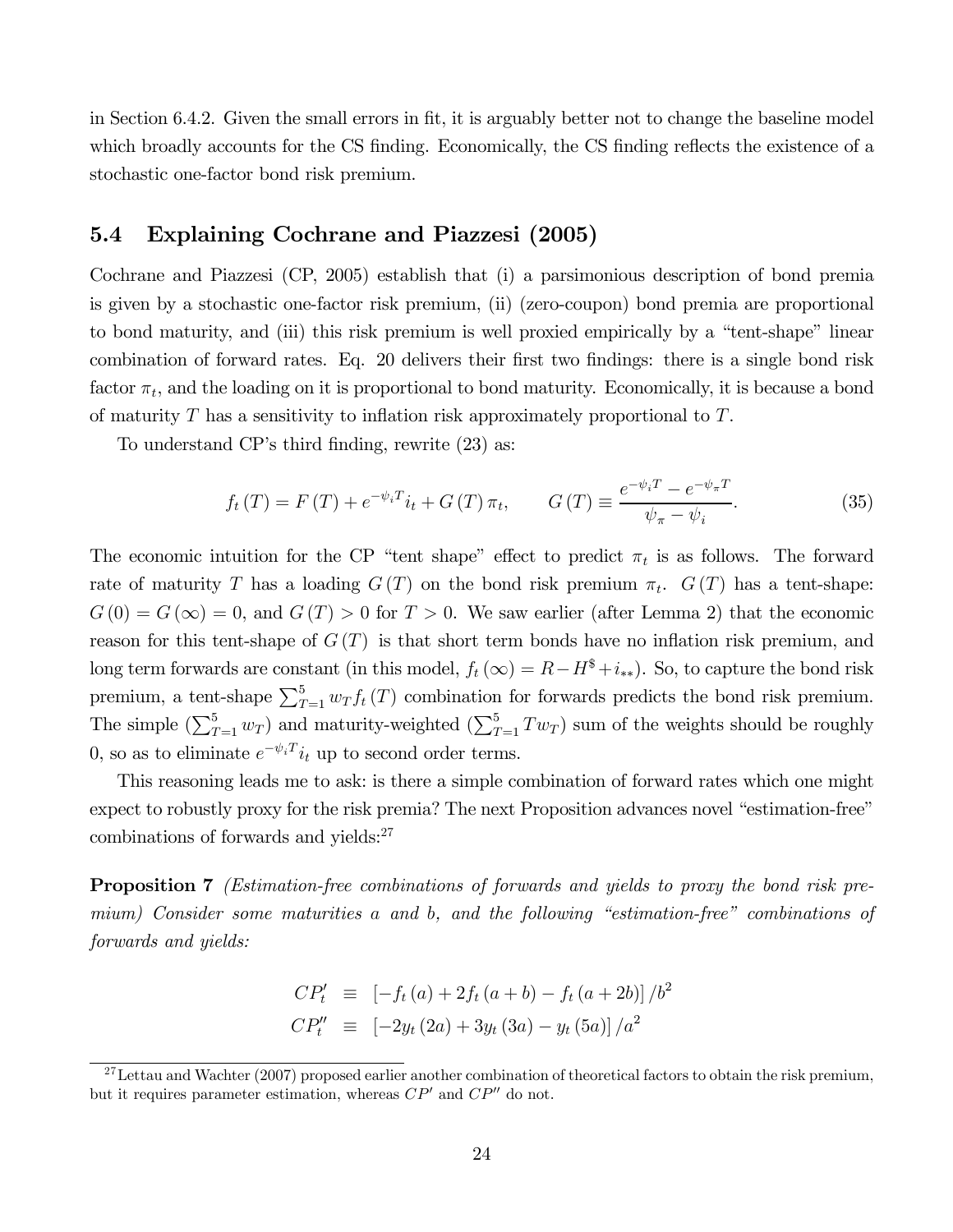where  $f_t(T)$  and  $y_t(T)$  are respectively forwards and yields of maturity T. Then, up to third order terms, for small a and b,  $CP'_t = CP''_t = (\psi_i + \psi_j) \pi_t$ , hence they are proportional to the bond risk premium.

For instance, with  $a = 1$ ,  $b = 2$ , the estimation-free factors are

$$
CP' = \left(-f(1) + 2f(3) - f(5)\right)/4, \qquad CP'' = -2y(2) + 3y(3) - y(5) \tag{36}
$$

Proposition 7 suggests that  $CP<sup>0</sup>$  and  $CP<sup>0</sup>$  could be used in practice to proxy for the bond risk premia, without requiring a preliminary estimation. The main virtue of  $\mathbb{CP}^n$  is that it uses few differences in yields and, hence, might be relatively robust to measurement errors.

Simulations show that  $\mathbb{CP}^n$  and  $\mathbb{CP}^n$  predict the bond premium with an accuracy close to that of an unconstrained combination of the five forwards  $f(1), ..., f(5)$ : the constrained  $R^2$ 's are  $30.3\%$  and  $30.2\%$ , while the unconstrained  $R^2$  is  $31.4\%$ . Hence, these factors supply a theory-based combination of forwards and yields, that does not require estimation. Thus, they are potentially portable across datasets.28

I conclude that the model explains all three CP findings, and proposes new combinations of factors to predict the bond premium. These are "estimation-free"and might be useful empirically.

### 5.5 Corporate Spread, Government Debt and Inflation Risk

Consider the corporate spread, which is the difference between the yield on the corporate bonds issued by the safest corporations (such as AAA firms) and government bonds. The "corporate spread puzzle" is that the spread is too high compared to the historical rate of default (Huang and Huang 2003). It has a very natural explanation under the disaster view. It is during disasters (in bad states of the world) that very safe corporations will default. Hence, the risk premia on default risk will be very high. To explore quantitatively this effect, I consider the case of a constant severity of disasters.

Proposition 8 (Corporate bond spread, disasters, and expected inflation) Consider a corporation i, call  $F_i$  the (nominal) recovery rate of its bond, and  $\lambda_i$  the default rate conditional on no disaster, the yield on debt is  $y_i = R + \lambda_i - pE\left[B^{-\gamma}F^*F_i\right]$ . So, calling  $y_G$  the yield on government bonds, the corporate spread is:

$$
y_i - y_G = \lambda_i + pE\left[B^{-\gamma}F^*(1 - F_i)\right].\tag{37}
$$

<sup>&</sup>lt;sup>28</sup>Another interesting combination is  $8CP'(a = 1, b = 2) - \frac{1}{2}CP'(a = 2, b = 1)$ , which is  $-2f(1)+0.5f(2)+3f(3)+$  $0.5f(4) - 2f(5)$ , and is very close to what CP estimate.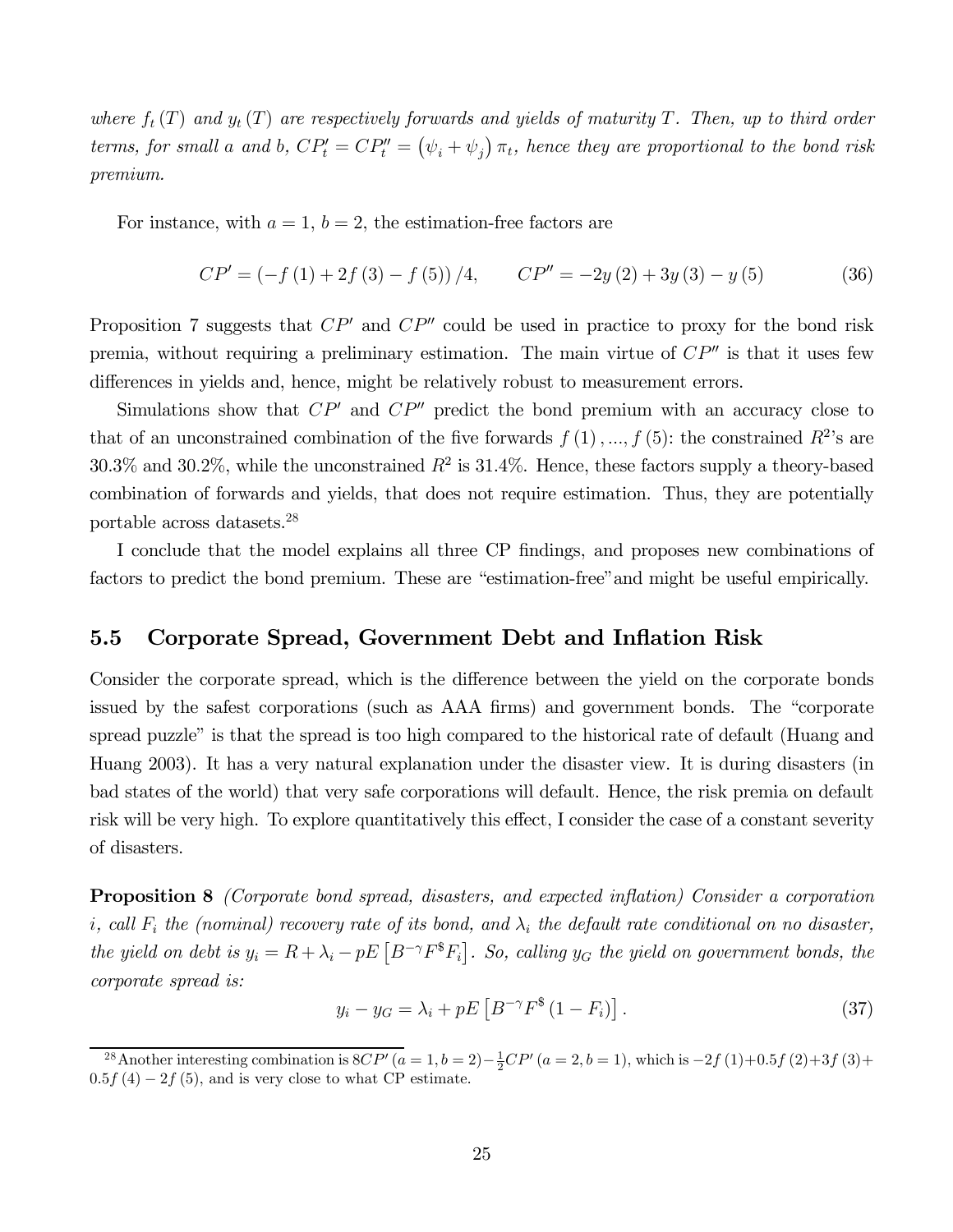In particular, when inflation is expected to be high during disasters (i.e.  $F^*$  is low, perhaps because current Debt / GDP is high), then (i) the spread  $|y_i - y_j|$  between two nominal asset i, j, is low, and (ii) the yields on nominal assets is high.

The disaster risk premium is  $\pi_i^D = y_i - y_G - \lambda_i$ , the difference between the yield on corporate bonds and governance bonds minus the historical default rate of corporate bonds. The rare disaster model gives a macroeconomic foundation for Almeida and Philippon (2007)'s view that the corporate spread reflects the existence of bad states of the world. Almeida and Philippon (2007) allow an estimate of  $\pi_i^D$  as the difference between this risk-adjusted annualized probability of default and the historical one.<sup>29</sup> For instance, it yields  $\pi_i^D$  to be about 4.05% for a bond rated B (resp., 0.60% for a AAA bond). With  $pE[B^{-\gamma}]=0.19$ , it means that the expected loss in a disaster is  $4.05\%/0.19 = 21\%$  (resp.  $0.60\%/0.19 = 3.2\%$  for a AAA bond). This is a moderate loss. We see how easily, though, a disaster model can rationalize the corporate spread.

Prediction (i) of Proposition 8 seems quite new. The intuition for it is the following. Suppose agents know that there will be hyperinflation in disasters, so that the real value of all nominal assets will be zero  $(F^* = 0)$ . Then, there is no difference in the risk premium between government bonds, AAA bonds or any nominal bond: their value will be wiped out during disasters. So, the part of their spread due to inflation risk is 0. More generally, a higher inflation risk lowers the spread between nominal bonds, because it reduces the values of all nominal bonds.

Prediction (i) provides an explanation for Krishnamurthy and Vissing-Jorgensen (2008)'s finding that when the debt/GDP ratio is high the AAA-Treasury and the BAA-AAA spreads are low (see their Fig. 5). The first AAA-Treasury can be explained by their favored interpretation of a liquidity demand for treasuries, but the BAA-AAA spread is harder to explain via liquidity. The disaster hypothesis offers an explanation for both. When Debt/GDP is high the temptation to default via inflation (should a risk occur) is high so  $F^*$  is low, thus nominal spreads are low.

Prediction (ii) of Proposition 8 allows one to think about the impact of the government Debt/GDP ratio. It is plausible that if the Debt/GDP ratio is high then if there is a disaster the government will sacrifice monetary rectitude so that  $j_t$  is high (that effect could be microfounded). This implies that when the Debt/GDP ratio (or the deficit / GDP) is high then long-term rates are high and the slope of the yield curve is steep (controlling for inflation and expectations about future inflation in normal times). Dai and Philippon (2006) present evidence consistent with that view. Likewise, say that an independent central bank has a more credible commitment not to increase inflation during disasters  $(j_t$  smaller). Then, real long term rates (e.g. nominal rates minus expected inflation) are

 $^{29}$ I take Almeida and Philippon (AP)'s Table III, which is the 10-year risk-neutral and historical probability, and apply the transformation  $-\ln(1-x)/10$  to obtain the annualized probability of default. I also add back the AAA-Treasury spread of 0.51%, to get the actual AAA-Treasury spread. This yields a disaster premium of: 0.60% (AAA bonds), 1.11% (AA), 1.71% (A), 2.57% (BBB), 3.06% (BB), and 4.05% (B). AP do not report standard errors.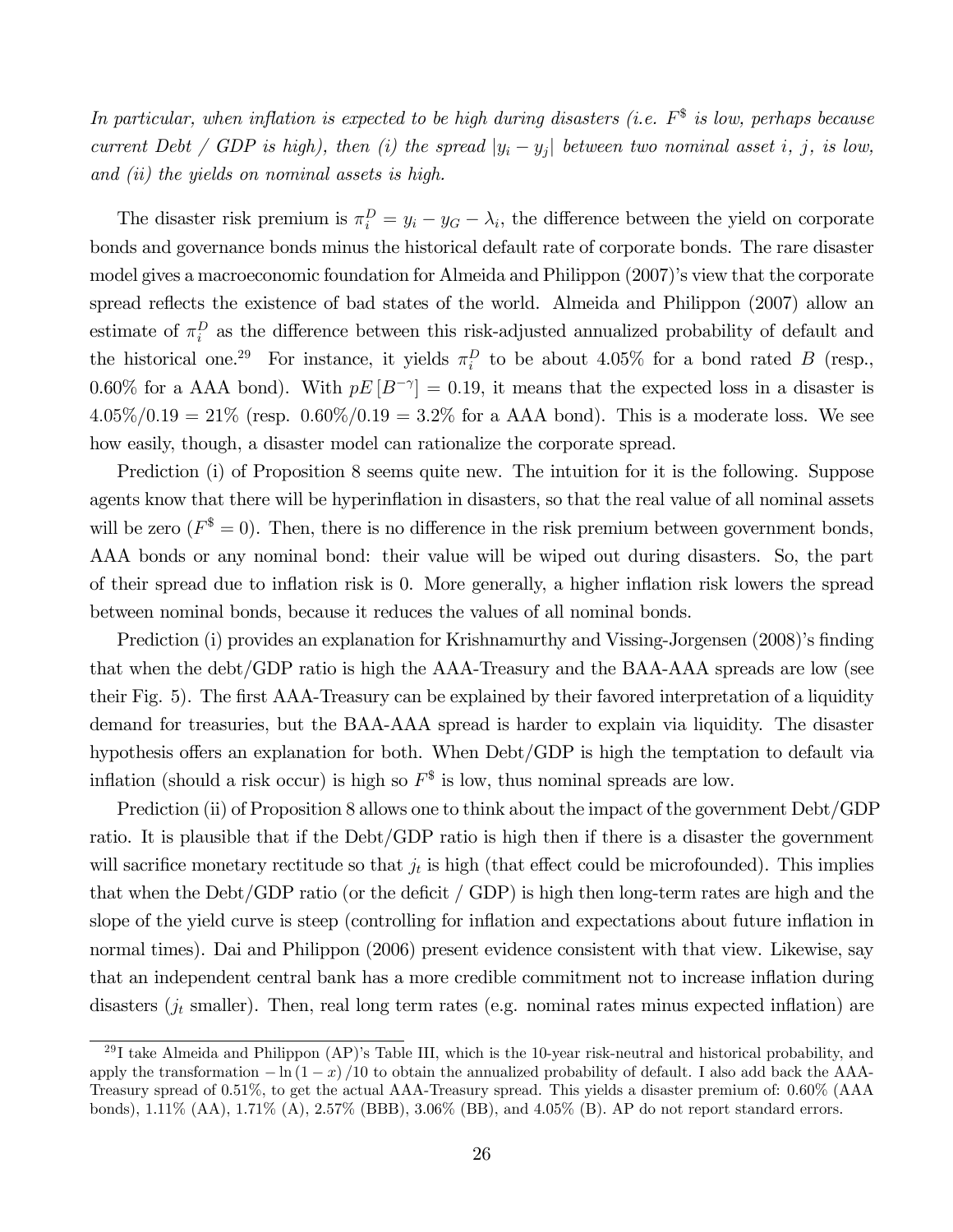lower and the yield curve is less steep. This effect works in an economy where Ricardian equivalence (Barro 1974) holds. Higher deficits increase long term rates not because they "crowd out" investment, but instead because they increase the government's temptation to inflate away the debt if there is a disaster. In such a case there is an inflation risk premium on nominal bonds.

### 6 Discussion and Extensions

### 6.1 Other Interpretations of the Model

The model can have at least two other interpretations.

A Tractable Laboratory for Macro-Finance Much of what was derived in the sections of stocks and bonds (but not on options) does not depend finely on the disaster hypothesis, as the following Proposition formalizes.

Proposition 9 (Models generating same stock and bond prices as a disaster economy) Consider a model with stochastic discount factor  $\frac{M_{t+1}}{M_t} = e^{-R} \left(1 + \varepsilon_{t+1}^M\right)$ , and a stock with dividend following  $\frac{D_{t+1}}{D_t} = e^{g_D} \left(1 + \varepsilon_{t+1}^D\right)$ , where all  $\varepsilon_{t+1}$ 's have expected value 0 at time t. Call  $H_t = E_t \left[\varepsilon_{t+1}^M \varepsilon_{t+1}^D\right] =$  $H_* + \hat{H}_{t+1}$ , so that  $-H_t$  is the risk premium on the dividend, and assume  $\hat{H}_{t+1} = \frac{1+H_*}{1+H_t}e^{-\phi_H}\hat{H}_t + \varepsilon_{t+1}^H$ with  $\varepsilon_{t+1}^H$  uncorrelated with the innovations to  $\frac{M_{t+1}}{M_t}$  $\frac{D_{t+1}}{D_t}$ . Then, Theorem 1 and Proposition 1 hold, except that the equity premium is  $-H_t$ , and the interest rate is R.

Furthermore, suppose that inflation is  $i_t = i_* + \hat{i}_t$ , and follows  $\hat{i}_{t+1} = \frac{1-i_*}{1-i_t}$  $\left(e^{-\phi_i}\hat{i}_t + \varepsilon_{t+1}^i\right)$ . Call  $E_t\left[\varepsilon_{t+1}^M\varepsilon_{t+1}^i\right] = \pi_* + \pi_t$ , the inflation risk premium, and assume  $\pi_{t+1} = \frac{1-i_*}{1-i_t}e^{-\phi_j}\pi_t + \varepsilon_{t+1}^{\pi'}$ , with  $E_t\left[\varepsilon_{t+1}^M\varepsilon_{t+1}^{\pi}\right]=0$ . Also, use the notation  $\pi_*= (1-i_*)\kappa\left(1-e^{-\phi_i}-\kappa\right)$ . Then, Theorem 2 on bond values (with  $H^* = 0$ ), and Propositions 2, 5-7 on bond predictability hold (except Eq. 21).

Proposition 9 shows that in many models stocks and bonds will behave exactly as in a disaster economy (however, options or defaultable bonds will be different). The critical assumption on  $\hat{H}_t$ is that the equity premium is stochastic. The primary assumption on  $i_t$  asserts that there is a stochastic inflation risk premium. From there, all the results on pricing and predictability follow. Hence, other microfoundations (e.g. habits) can lead to exactly the same economic behavior. One advantage of a disaster economy is that there is a clean microfoundation, it meshes well with the rest of macroeconomics, and there is a horizon of direct testability (as data on behavior during disasters are collected). In the mean time, disaster analytics shed light on many models without disasters.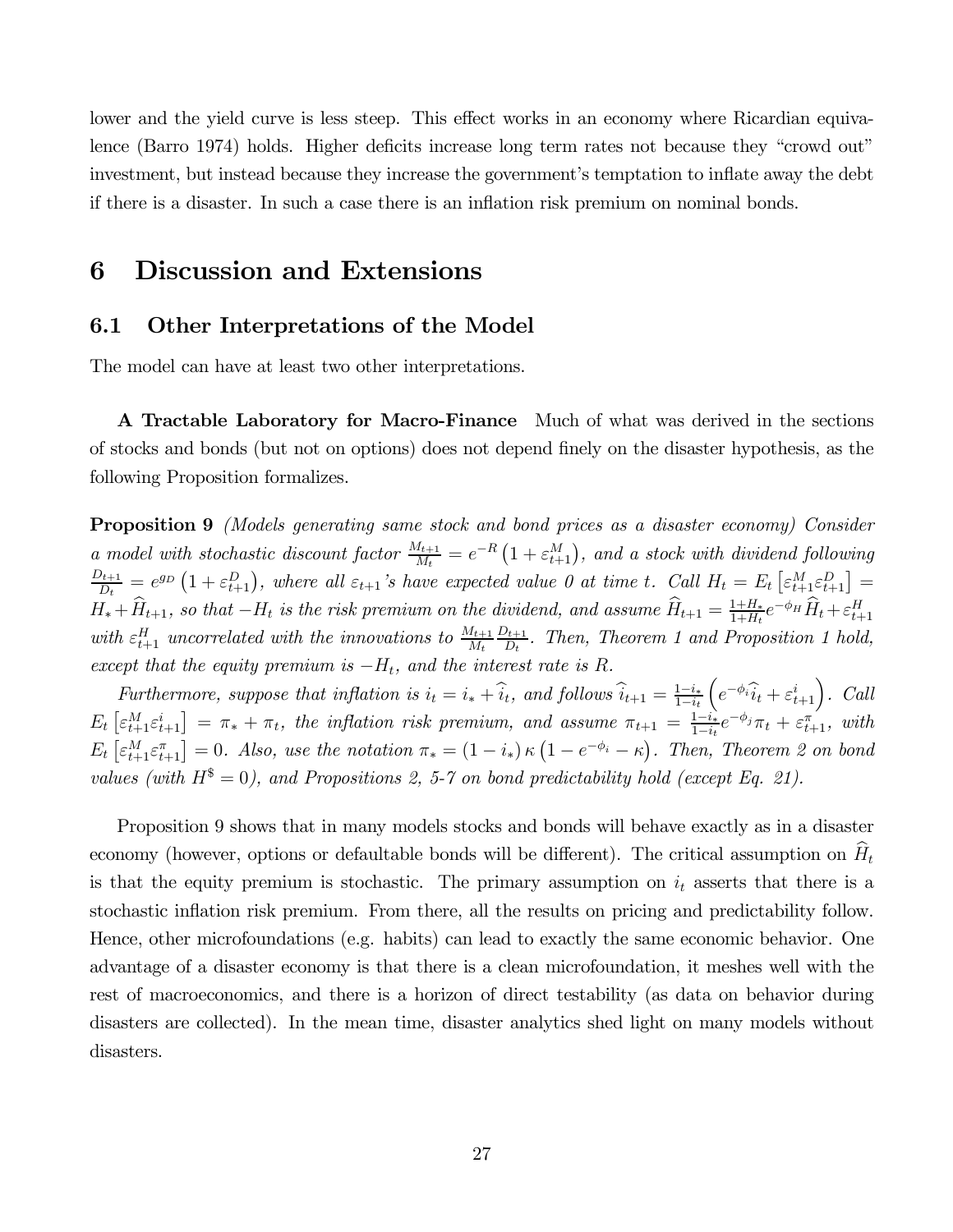A Model of "Time-Varying Perception of Risk" The model admits a behavioral interpretation. While the exposition so far has focused on rational agents, the model's time variation in the probability and severity of crashes could reflect behavioral biases. This variation can be due to changing investor perception of risk, sentiment or risk appetite. Therefore, the model offers a coherent way to think about the joint behavior of sentiment and prices. Under that interpretation one does not need to use the traditional "macroeconomic consumption drop" explanation. One can interpret the bad events as "financial crashes" with overweighing of small probability events. Indeed, the basic arbitrage equation of the paper  $P_t = D_t + E[M_{t+1}/M_t \cdot P_{t+1}]$ , can be rewritten in the case of constant B

$$
P_t = D_t + e^{-R} (1 - p_t) E_t [P_{t+1} | \text{No crash}] + e^{-R} p_t B^{-\gamma} \cdot E_t [P_{t+1} | \text{Crash}].
$$

The above equation does not refer to consumption. The agents basically follow an expected value maximization except that the  $B^{-\gamma}$  term increases the effective weight put on low probability events consistent with prospect theory (Kahneman and Tversky 1979).

Additionally, the model's structure allows us to calculate stocks prices given a stochastic path of future sentiment. Baker and Wurgler (2006, 2007) find that periods of high (resp. low) sentiment are followed by low (resp. high) returns. This is exactly the prediction the model generates when high resilience  $H_t$  is interpreted as optimistic investor sentiment. Baker and Wurgler also find that the sentiment effect is more pronounced in small firms. If small firms have a more volatile resilience  $H_t$ , hence a higher "sentiment beta," then their prices in the model are more sensitive to changes in sentiment.

### 6.2 Cross-Sectional Predictability: Value and Growth Stocks

This subsection explores the consequences of the disaster hypothesis for value and growth stocks. The discussion is somewhat speculative. If a disaster happens, individual stocks will fare differently.<sup>30</sup> Their dividend will change by  $F_t$ , the recovery rate. This dispersion of sensitivity of dividends to disasters leads to a dispersion of premia and prices in normal times. I propose that this is a potential way to think about value and growth stocks (Lakonishok, Shleifer, and Vishny 1994, Fama and French 1996). In this rare-disaster interpretation the value premium is compensation for "distress risk" (Fama and French 1996, Campbell, Hilscher, and Szilagyi 2008) due to the company's behavior during economy-wide disasters.

There is little evidence on the hypothesis that value stocks do worse than growth stocks during

 $30$ For instance, stocks with a lot of physical assets that might be destroyed, or stocks very reliant on external finance, might have a lower  $F$ .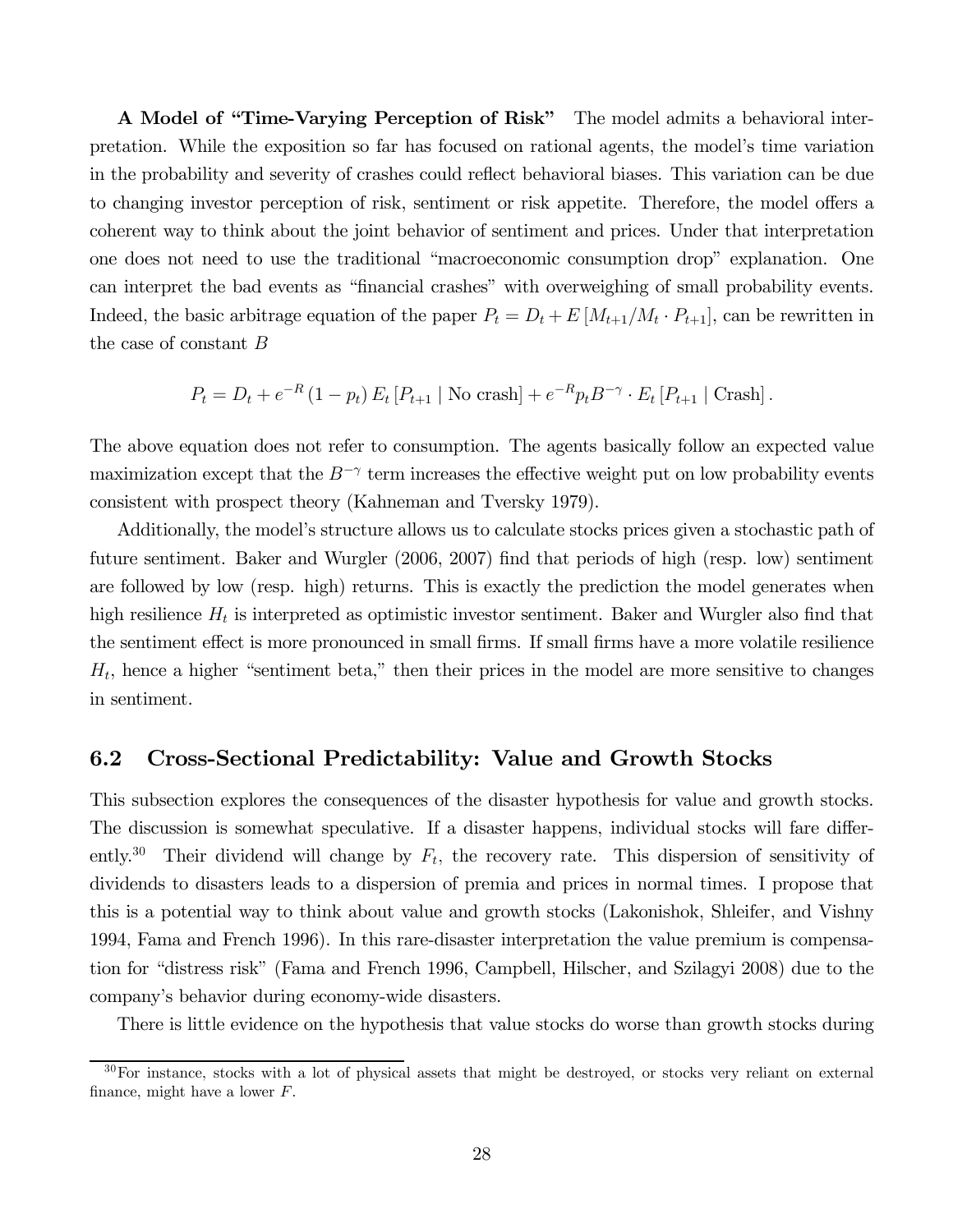disasters. Gourio (2008) presents some mixed evidence based on US data. On the other hand, preliminary work with Joachim Voth investigates Russia and Germany in the first part of the century, and finds that value stocks do worse in disasters.

Also, with the "time-varying perception of risk" (rational or irrational) interpretation of disasters we can use the model's analytics to investigate the impact of "perception of risk" on cross-sectional prices and predictability. Stocks with a low resilience are "risky," as they will perform poorly during disasters. As per Theorem 1, they have a low price/dividend ratio, i.e. they are value stocks. By Proposition 1, they have high returns – a compensation for their riskiness during disasters.<sup>31</sup>

Characteristics predict returns better than covariances Suppose that a stock's resilience is constant i.e.  $\hat{H}_t \equiv 0$ . In a sample without disasters, covariances between stocks are due to covariances between cash flows  $D_t$  in normal times. Thus, the stock market betas will only reflect the "normal times" covariance in cash flows. But, risk premia are only due to the behavior in disasters. Hence, the "normal times" betas can have no relation with risk premia. "Characteristics," like the P/D ratio, will predict returns better than covariances.

However, there could be some spurious links if stocks with low  $H_*$  have higher cash-flow betas. One could conclude that a cash-flow beta commands a risk premium, but this is not because cashflow betas cause a risk premium. It is only because stocks with high cash-flow beta happen to also be stocks that have a large loading on the disaster risk.<sup>32</sup>

With an auxiliary assumption, this reasoning can explain the appearance of a "value factor" such as the High Minus Low (HML) factor of Fama and French. Suppose that resiliences have a 1 factor structure:  $\hat{H}_{it} = \beta_i^H \hat{H}_{Mt} + \hat{h}_{it}$ , where  $\hat{H}_{Mt}$  is a systematic (market-wide) part of the expected resilience of the asset, and  $h_{it}$  is the idiosyncratic part. Consider two benchmarks. If for all stocks  $\beta_i^H = 1$  (the "characteristics benchmark"), all dispersion in  $\hat{H}_i$  is idiosyncratic and characteristics (the P/D ratio of a stock) predict future returns but covariances do not. On the other hand, if for all stocks  $\hat{h}_{it} \equiv 0$  but the  $\beta_i^H$  vary across stocks, all expected returns are captured by a covariance model. In general, the reality will be in between and covariances and characteristics are both useful to predict future returns.

These thought experiments may help explain the somewhat contradictory findings in the debate about whether characteristics or covariances explain returns (Daniel and Titman 1997, Davis,

 $31$  Fama and French (2007) show that the value premium is essentially due (at a descriptive level) to "migration," i.e. mean-reversion in  $P/E$  ratio: a stock with high (resp. low)  $P/E$  ratio tends to see its  $P/E$  ratio go up (resp. down). In terms of the model, this means that  $H_*$  is relatively constant across stocks, while the fluctuations in  $H_t$ drive the value premium.

 $32$ Various authors (Julliard and Parker 2005, Campbell and Vuolteenaho 2004, Hansen, Heaton and Li 2009) find that value stocks have higher long run cash flow betas. It is plausible that stocks that have high cash-flow betas in normal times also have high cash-flow betas in disasters, i.e. a low  $F_t$  and a low  $H_t$ . But it is their disaster-time covariance that creates a risk premium, not the normal-time covariance.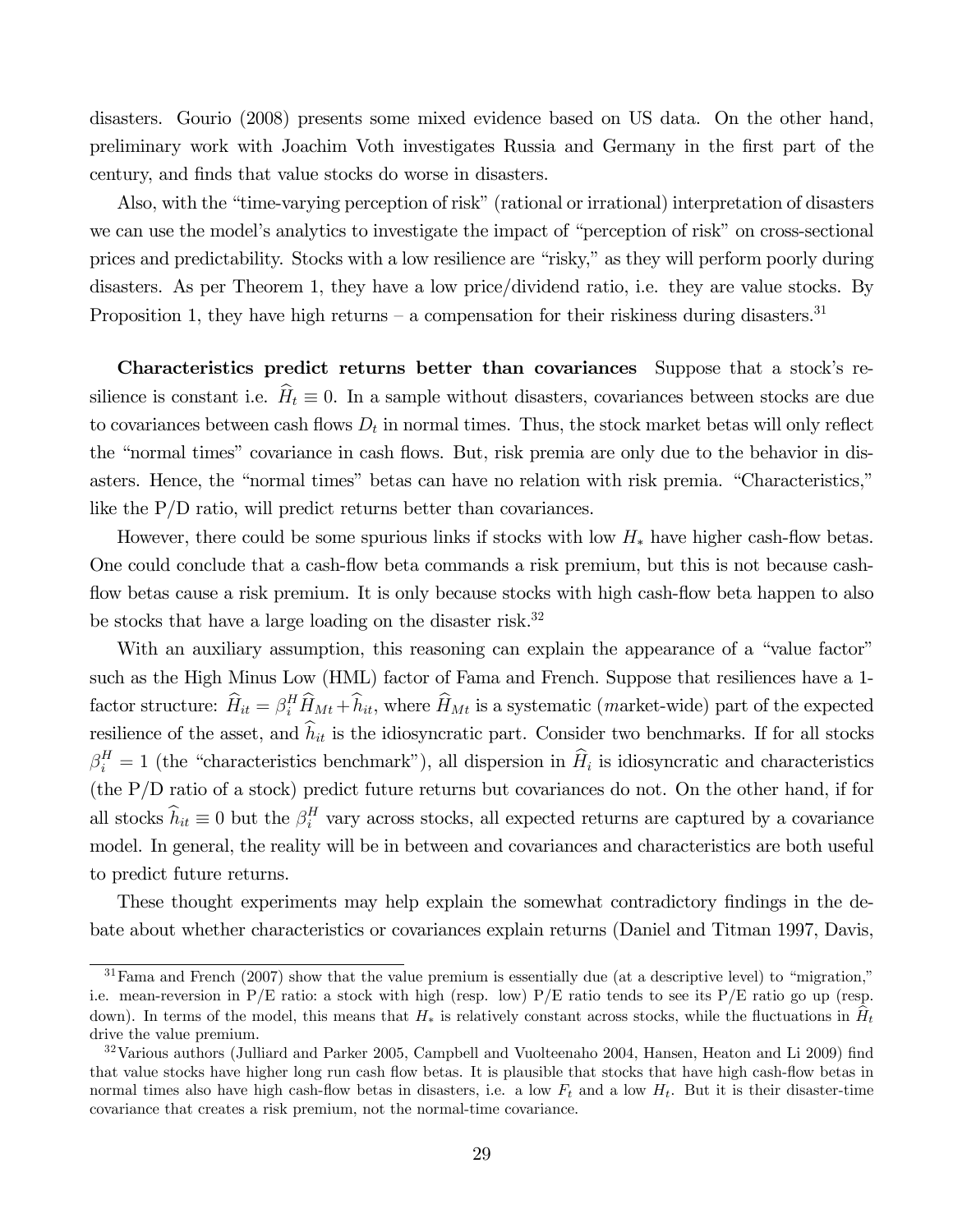Fama and French 2000). When covariances badly measure the true risk as in a disaster model characteristics will often predict expected returns better than covariances.

The value spread forecasts the value premium In the model, the value spread forecasts the value premium as Cohen, Polk, and Vuolteenaho (2003) have found empirically. To see this in a simple context, consider a cross-section of stocks, with identical permanent resiliences  $H_*$ . Say that at time t the support of their resiliences  $\hat{H}_t$  is  $[a_t, b_t]$  where  $a_t < b_t$ . Then form a "Value minus Growth" portfolio made of \$1 of the extreme value stocks (low P/D), which correspond to  $\hat{H}_t = a_t$ , minus \$1 of the extreme growth stocks (high P/D), which correspond to  $\hat{H}_t = b_t$ . By Proposition 1, this portfolio has an expected payoff of  $b_t - a_t$ . On the other hand, the "value spread" in the P/D is:  $(b_t - a_t) / [(r_i + \phi_H) r_i]$ . The value spread is a perfect predictor of expected returns of a "Value" minus Growth" strategy.

### 6.3 Cross-Asset Implications of the Model

The model makes cross-asset predictions if we assume that the shocks to resilience are correlated across assets — for instance, that a shock that increases bond premia also increases stock premia. When risk premia are high (high intensity of disaster, low  $\hat{H}_t$ , high  $\pi_t$ ): the slope of the yield curve is high (the bond premium is high); the price multiples (e.g. price / dividend, price / earnings, market / book ratios) of stocks are low; "growth stocks" have low  $P/E$  ratios; the value spread (e.g. measured as the difference of average market / book ratio in the top quintile of its distribution minus the bottom quintile) is low; put prices are high; options-based indices of volatility (e.g., VIX) are high; and the corporate bond spread is high. Furthermore, on average in the future returns on bonds will be high, long term yields will fall, short term rates will rise; returns on stocks will be high; returns on a "long value, short growth" (HML) position, will be low; returns on puts will be low, VIX will fall and corporate bond returns will be higher than Treasury bond returns, as the corporate bond spread mean-reverts.

Hence, in principle, the above view allows us to extract from stocks, bonds, and options underlying "deeper fundamentals" about the economy using the closed forms in this paper. Though this is beyond the scope of this paper it is a tempting avenue for research.

#### 6.4 The Model with Many Factors

The previous sections have derived the main economics of the variable severity of disasters model. They relied on one nominal and one real risk factor. This section shows how the model readily extends to many factors, including those with high- and low-frequency predictability of dividend growth or inflation.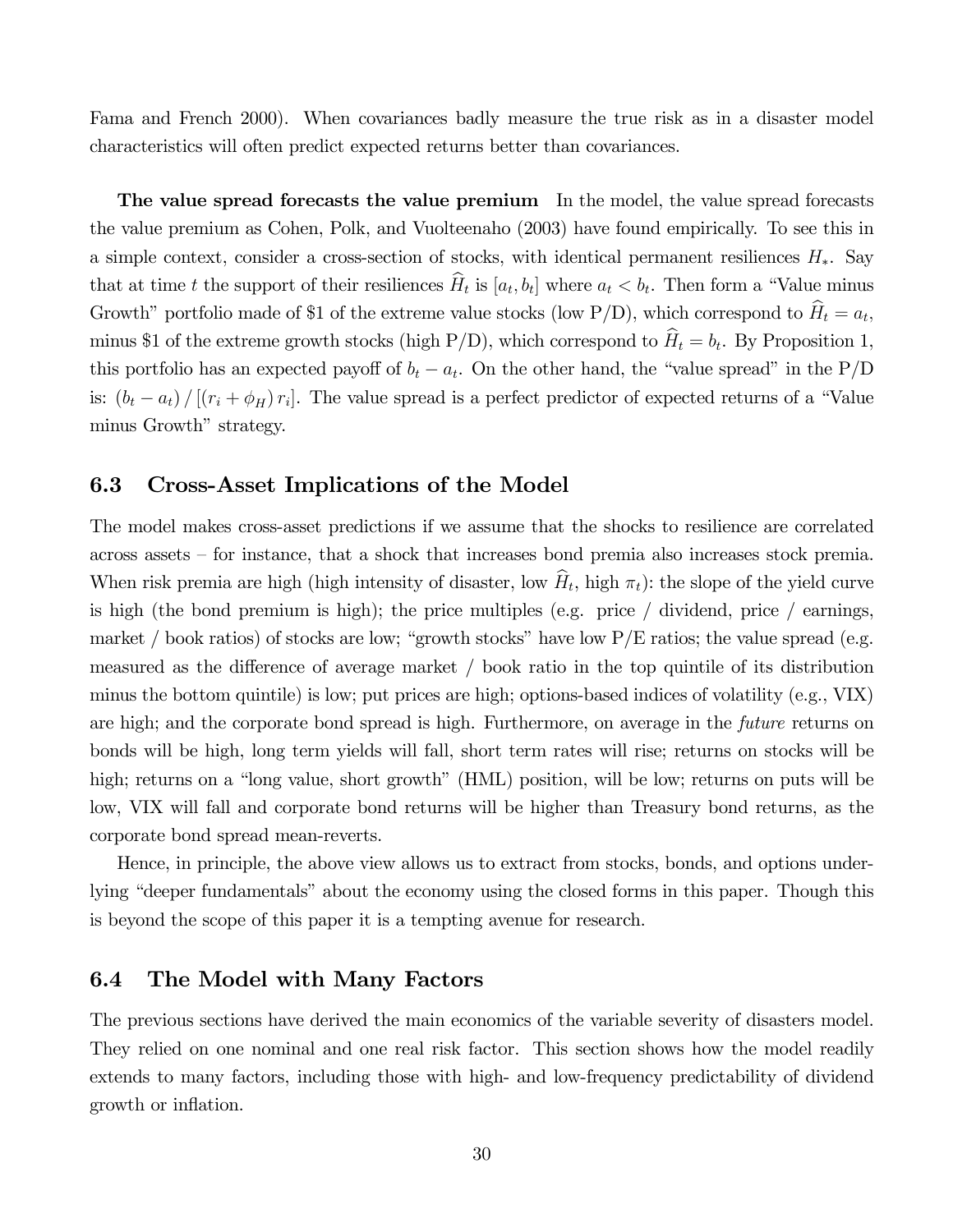#### 6.4.1 Extensions for Stocks

Variable Trend Growth Rate of Dividends It is easy to add a predictable growth rate trend to the stock's dividend. Postulate:

$$
\frac{D_{t+1}}{D_t} = e^{g_D} \left( 1 + \varepsilon_{t+1}^D \right) \left( 1 + \widehat{g}_t \right) \times \begin{cases} 1 & \text{if there is no disaster at } t+1 \\ F_t & \text{if there is a disaster at } t+1 \end{cases}
$$

where  $\hat{g}_t$  is the deviation of the growth rate from trend and follows a LG-twisted process:  $E_t\hat{g}_{t+1} =$  $\frac{1+H_*}{(1+\hat{g}_t)(1+H_t)}e^{-\phi_g}\hat{g}_t$ . Calling  $\hat{h}_t = (H_t - H_*) (1+\hat{g}_t)/(1+H_*)$ , postulate that  $E_t\hat{h}_{t+1} = \frac{1+H_*}{(1+\hat{g}_t)(1+H_t)}e^{-\phi_H}\hat{h}_t$ .<sup>33</sup>

**Proposition 10** (Stock price with time-varying risk premium and time-varying growth rate of dividends) The price of stock i in the model with stochastic resilience  $\widehat{H}_t$  and stochastic growth rate of dividend  $\widehat{g}_t$  is in the limit of small time intervals:

$$
P_t = \frac{D_t}{r_i} \left( 1 + \frac{\widehat{H}_t}{r_i + \phi_H} + \frac{\widehat{g}_t}{r_i + \phi_g} \right). \tag{38}
$$

The expected return on the stock conditional on no disaster, is still  $R_t^e = R - h_* - \hat{H}_t$ .

Eq. 38 nests the three main sources of variations of stock prices in a simple and natural way. Stock prices can increase because the level of dividends increases  $(D_t)$ , because the expected future growth rate of dividends increases  $(\widehat{g}_t)$ , or because the equity premium decreases  $(\widehat{H}_t)$ . The growth and discount factors  $(\widehat{g}_t, \widehat{H}_t)$  enter linearly, weighted by their duration (e.g.,  $1/(r_i + \phi_H)$ ) which depends on the speed of mean-reversion of each process (parametrized by  $\phi_{\pi}, \phi_{q}$ ) and the effective discount rate,  $r_i$ . The price is independent of the correlation between the instantaneous innovations in  $\hat{g}_t$  and  $\hat{H}_t$ , as is typical of LG processes.

Stocks: Many Factors To have several factors for the growth rate and the discount factor, postulate:  $\hat{g}_t = \sum_{k=1}^{N_g} \hat{g}_{k,t}, \ \hat{h}_t = \sum_{k=1}^{N_H} \hat{h}_{k,t}, \ E_t \hat{g}_{k,t+1} = \frac{1+H_*}{(1+\hat{g}_t)(1+H_t)} e^{-\phi_{g,k}} \hat{g}_{k,t},$  and  $E_t \hat{h}_{t+1} =$  $\frac{1+H_*}{(1+\hat{g}_t)(1+H_t)}e^{-\phi_{H,k}}\hat{h}_{k,t}$ . For instance, the growth rates could correspond to different frequencies, i.e. a long run frequency (for low  $\phi_{g,k}$ ) and a business cycle frequency (for a high  $\phi_{g,k}$ ).

**Proposition 11** (Stock prices with time-varying risk premium and time-varying growth rates of dividends with an arbitrary number of factors.) The price of stock i in the model with stochastic resilience  $\hat{h}_t = \sum_{k=1}^{N_H} \hat{h}_{k,t}$  and stochastic growth rate of dividend  $\hat{g}_t = \sum_{k=1}^{N_g} \hat{g}_{k,t}$  is in the limit of

<sup>&</sup>lt;sup>33</sup>In continuous time, we have:  $\hat{h}_t = H_t - H_*$ ,  $E_t d\hat{g}_t = -\left(\phi_g + \hat{g}_t + \hat{h}_t\right) \hat{g}_t dt$ ,  $E_t \hat{h}_t = -\left(\phi_H + \hat{g}_t + \hat{h}_t\right)$  $h_t dt$ .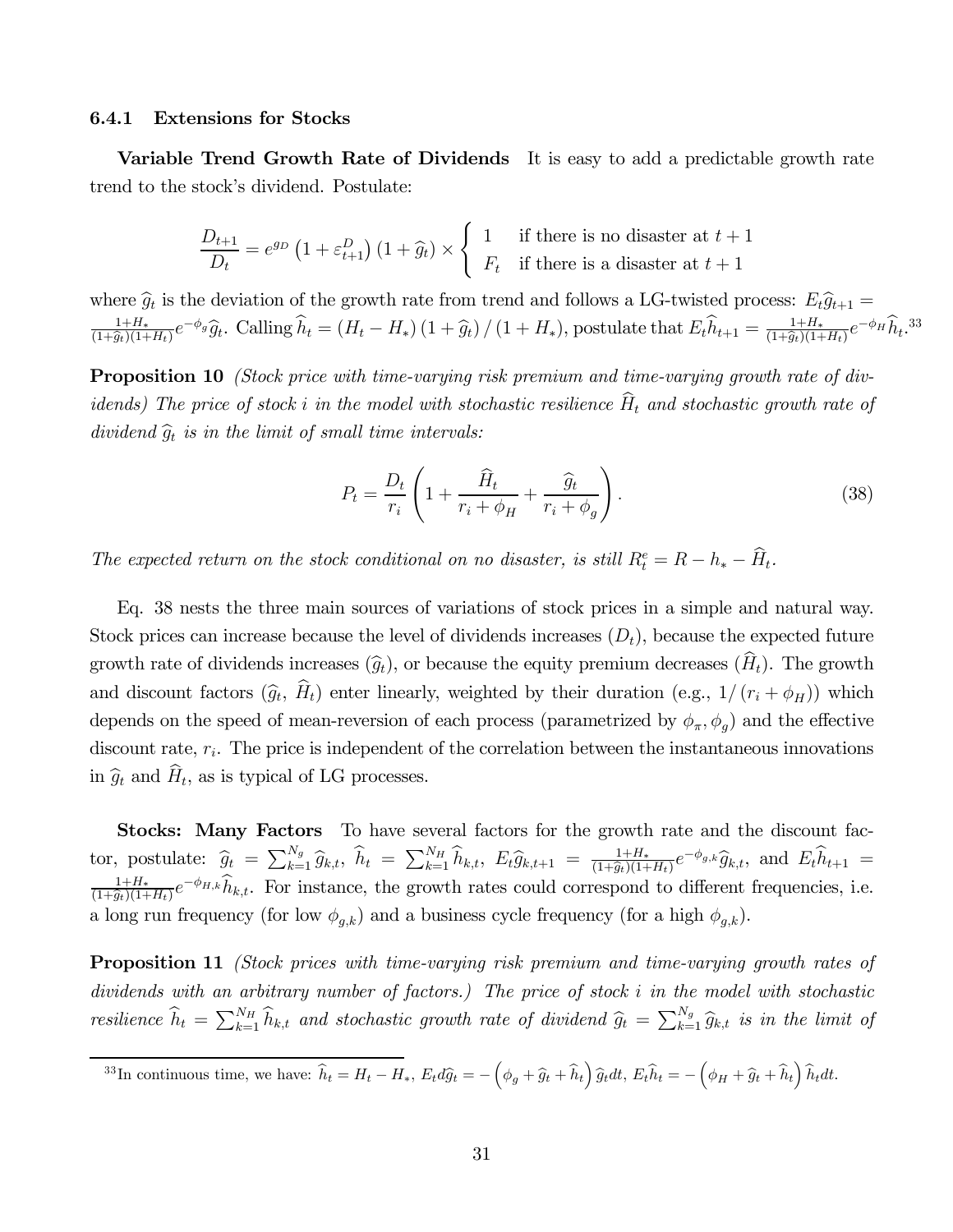small time intervals:

$$
P_t = \frac{D_t}{r_i} \left( 1 + \sum_{k=1}^{N_H} \frac{\widehat{h}_{k,t}}{r_i + \phi_{H,k}} + \sum_{k=1}^{N_g} \frac{\widehat{g}_{k,t}}{r_i + \phi_{g,k}} \right)
$$
(39)

and the expected return on the stock, conditional on no disasters, is still:  $R_t^e = R - h_* - \tilde{h}_t$ .

Formula (39) is very versatile, and could be applied to a large number of cases.

#### 6.4.2 Extensions for Bonds

Bonds: Variation in the Short Term Real Rate To highlight the role of risk premia, the real short-term interest rate is held constant in the baseline model. Making it variable is easy. Postulate that consumption follows  $C_t = C_t C_t^*$  where  $C_t^*$  follows the process seen so far (Eq. 1) and  $\tilde{C}_t$  captures a deviation of consumption from trend:  $\tilde{C}_{t+1}/\tilde{C}_t = (1 - R_t)^{-1/\gamma}$  where  $R_t$  follows a LG process,  $E_t[R_{t+1}] = e^{-\phi_R}R_t/(1+R_t)$  with innovations in  $R_t$  uncorrelated with disasters and innovations in inflation variables  $i_t, j_t$ . When the consumption growth rate is high  $R_t$  is high. The pricing kernel is  $M_t = \widetilde{C}_t^{-\gamma} M_t^*$  where  $M_t^*$  was is given in Eq. 2.

**Proposition 12** (Bond prices in the extended model) The bond price in the extended model is:

$$
Z_t(T) = Z_t^*(T) \left( 1 - \frac{1 - e^{-\phi_R T}}{1 - e^{-\phi_R}} R_t \right)
$$

where  $Z_t^*(T)$  is the bond price derived earlier in Theorem 2.

In the continuous time limit, the short term rate is  $r_t = R - H^* + i_t + R_t$ . It now depends both on inflation  $i_t$  and the consumption growth factor  $R_t$ .

Bonds: Many Factors The bond model admits more factors. For instance assume that inflation is the sum of K components,  $i_t = i_* + \sum_{k=1}^{K} \hat{i}_{kt}$ , which follow:

$$
\begin{aligned}\n\hat{i}_{k,t+1} &= \frac{1-i_*}{1-i_t} \cdot \left( \rho_k \hat{i}_{kt} + 1_{\{\text{Disaster at } t+1\}} \left( j_{k*} + \hat{j}_{kt} \right) \right) + \varepsilon_{k,t+1} \text{ for } k = 1, ..., K \\
\hat{j}_{k,t+1} &= \frac{1-i_*}{1-i_t} \rho_{kj} \hat{j}_t + \varepsilon_{t+1}^j\n\end{aligned}
$$

with  $(\varepsilon_{1t},...,\varepsilon_{Kt},\varepsilon_{1t}^j,...,\varepsilon_{Kt}^j)$  having mean 0 independently of whether or not there is a disaster at t. The k-th component mean-reverts with an autocorrelation  $\rho_k$  which allows us to model inflation as the sum of fast and slow components. If there is a disaster, the k-th component of inflation jumps by an amount  $\hat{j}_{k,t}$  which will mean-revert quickly if  $\rho_k$  is small. I state the bond price in the simple case where there is no average increase in inflation:  $\forall k, j_{k*} = 0$ .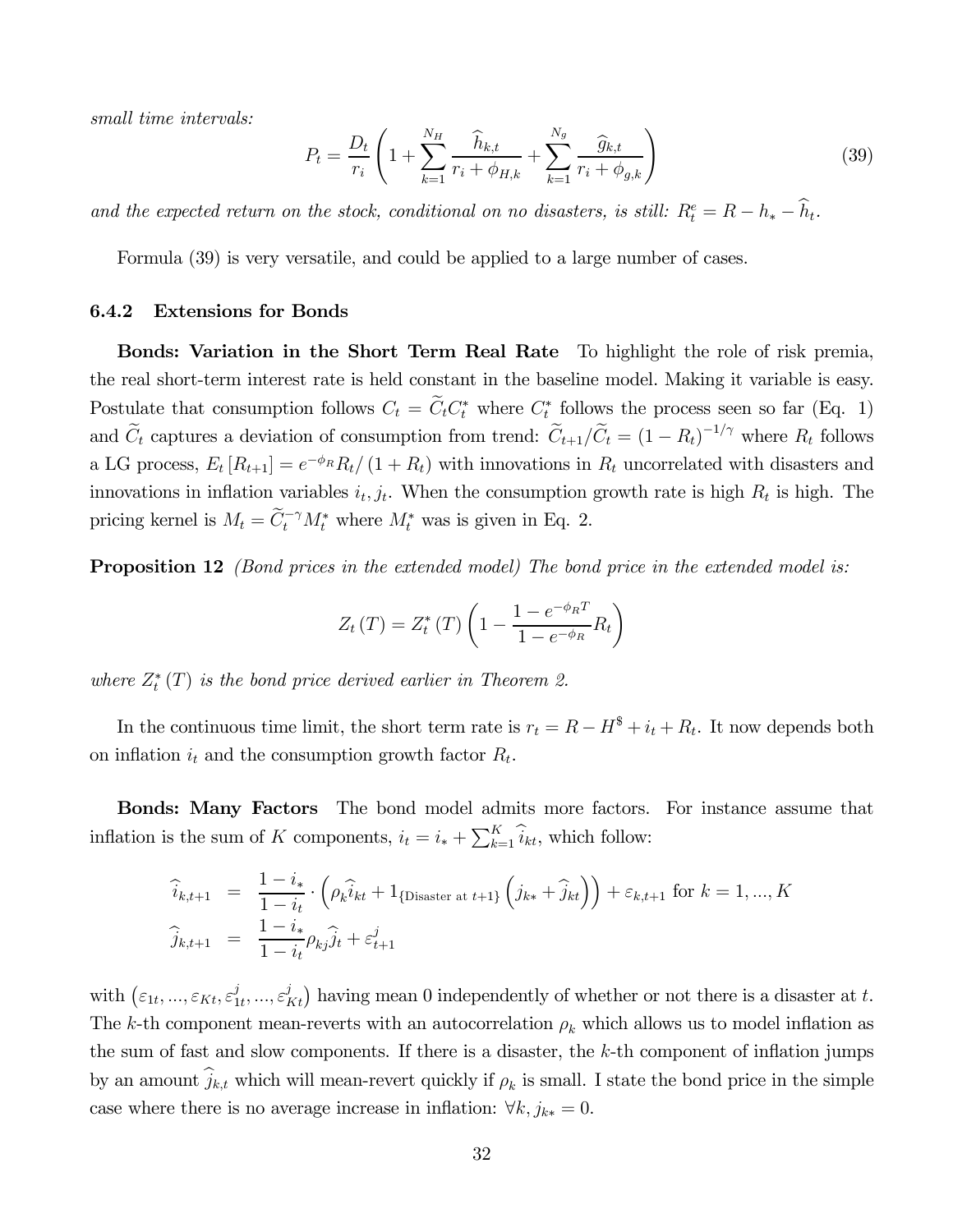**Proposition 13** (Bond prices with several factors) In the bond model with K factors the bond price is:

$$
Z_t(T) = \left(e^{-R}\left(1+H^*\right)\left(1-i_*\right)\right)^T\left(1-\sum_{k=1}^K\frac{1-\rho_k^T}{1-\rho_k}\frac{\widehat{i}_{kt}}{1-i_*}-\sum_{k=1}^K\frac{\frac{1-\rho_k^T}{1-\rho_k}-\frac{1-\rho_{kj}^T}{1-\rho_{kj}}}{\rho_k-\rho_{kj}}\frac{p_tE_t\left[B_{t+1}^{-\gamma}\right]\widehat{j}_{kt}}{1-i_*}\right).
$$

The bond price decreases with each component of inflation and more persistent components have greater impact.

## 7 Conclusion

This paper presents a tractable way to handle a time-varying severity of rare disasters, demonstrates its impact on stock and bond prices, and shows its implications for time-varying risk premia and asset predictability. Many finance puzzles can be understood through the lens of the variable rare disasters model. On the other hand, the model does suffer from several limitations and suggests several questions for future research.

First of all, it would be useful to empirically examine the model's joint expression of the values of stocks, bonds and options. In this paper, I have only examined their behavior separately, relying on robust stylized facts from many decades of research. The present study suggests specifications for the joined, cross-asset patterns of predictability.

It would be useful to understand how investors update their estimates of resiliences. Risk premia seem to decrease after good news for the economy (Campbell and Cochrane 1999) and for individual firms (the growth firms effect). So, it seems that updating will involve resiliences increasing after good news about the fundamental values of the economy or about individual stocks. Modeling that would lead to a link between recent events, risk premia, and future predictability. Preliminary notes suggest that this modelling is easy, given the analytics put forth in this paper.

This model is a step toward a unified framework for various puzzles in economics and finance. A companion paper (Farhi and Gabaix 2008) suggests that various puzzles in international macroeconomics (including the forward premium puzzle and the excess volatility puzzle on exchange rates) can be accounted for in an international version of the variable rare disasters framework. Furthermore, in ongoing work, I show how to embed the rare disasters idea in a production economy in a way that does not change its business cycle properties, but changes its asset pricing properties. This is possible because the disaster framework uses the same iso-elastic utility as the rest of macroeconomics rather than habit or Epstein-Zin-Weil utilities. Thus, the rare disasters idea may bring us closer to the long-sought goal of a joint, tractable framework for macroeconomics and finance.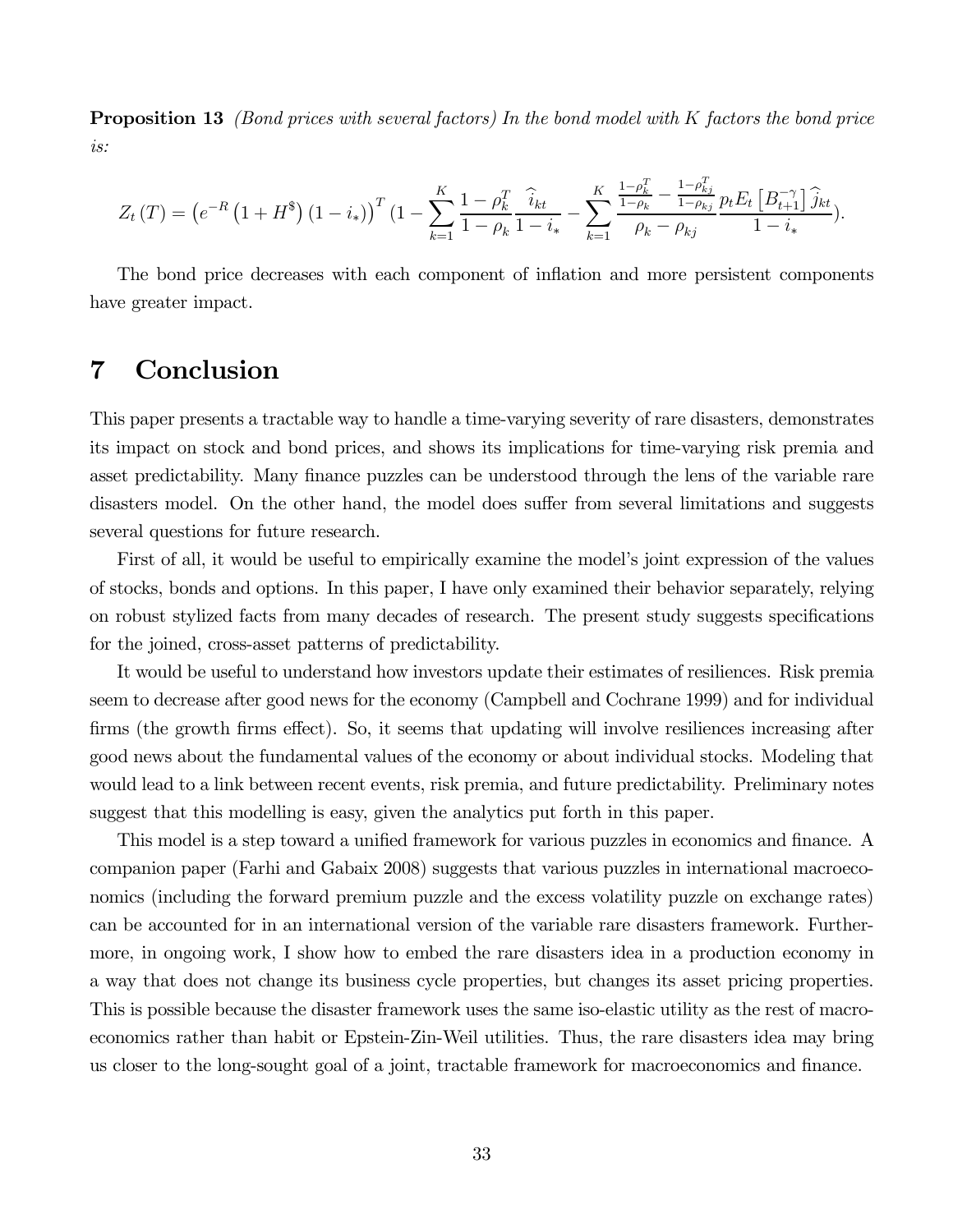### Appendix A. Some Results on Linearity-Generating Processes

Basic Results This paper uses the Linearity-Generating (LG) processes defined and analyzed in Gabaix (2009). This Appendix describes the main results used here. LG processes are given by  $M_tD_t$ , a pricing kernel  $M_t$  times a dividend  $D_t$ , and  $X_t$ , an *n*-dimensional vector of factors (that can be thought of as stationary). For instance, for bonds, the dividend is  $D_t = 1$ . Here, I review the discrete time LG process. By definition, a process  $M_t D_t (1, X_t)$  is LG if and only if, for all  $t = 0, 1, ...$ 

$$
E_t \left[ \frac{M_{t+1} D_{t+1}}{M_t D_t} \right] = \alpha + \delta' X_t \tag{40}
$$

$$
E_t \left[ \frac{M_{t+1} D_{t+1}}{M_t D_t} X_{t+1} \right] = \gamma + \Gamma X_t \tag{41}
$$

Higher moments need not be specified. For instance, the distribution of the noise does not matter, which makes LG processes parsimonious. As a short-hand,  $M_t D_t (1, X_t)$  is a LG process with generator  $\Omega =$  $\int \alpha \delta'$  $\gamma$  Γ  $\setminus$ .

Stock and bond prices obtain in closed form. The price of a stock  $P_t = E_t \left[ \sum_{s \geq t} M_s D_s \right] / M_t$  is, with  $I_n$ , the identity matrix of dimension *n*:

$$
P_t = D_t \frac{1 + \delta' \left(I_n - \Gamma\right)^{-1} X_t}{1 - \alpha - \delta' \left(I_n - \Gamma\right)^{-1} \gamma}.
$$
\n
$$
(42)
$$

The price-dividend ratio of a "bond" or  $Z_t(T) = E_t [M_{t+T}D_{t+T}]/(M_t D_t)$ , is:

$$
Z_t(T) = \left(1 \ 0_n\right) \Omega^T \left(\frac{1}{X_t}\right) \tag{43}
$$

$$
= \alpha^T + \delta' \frac{\alpha^T I_n - \Gamma^T}{\alpha I_n - \Gamma} X_t \text{ when } \gamma = 0 \tag{44}
$$

To ensure that the process is well-behaved (hence will prevent prices from being negative), the volatility of the process has to go to zero near some boundary. Gabaix (2009) details these conditions which footnote 9 illustrates.

**Calibrating the Variance** Suppose  $X_t$  is a LG-twisted process centered at 0 and  $dX_t =$  $-(\phi + X_t) X_t dt + \sigma (X_t) dW_t$ , where  $W_t$  is a standard Brownian motion. Assume that, because of economic considerations, the support of  $X_t$  is some  $[X_{\min}, X_{\max}]$ , with  $-\phi < X_{\min} < 0 < X_{\max}$ . The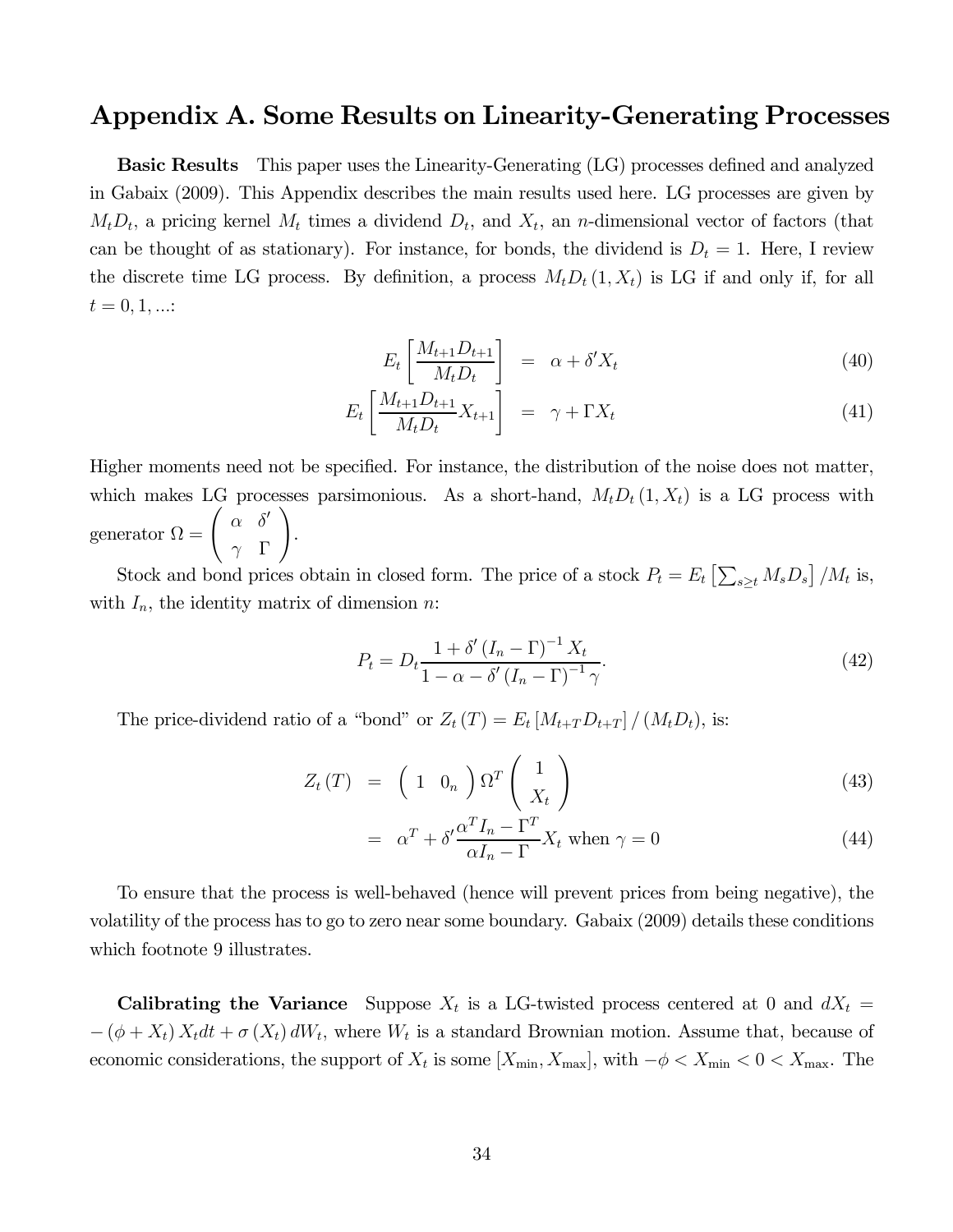following variance process makes that possible:

$$
\sigma^{2}\left(X\right) = 2K\left(1 - X/X_{\text{min}}\right)^{2}\left(1 - X/X_{\text{max}}\right)^{2}
$$
\n(45)

with  $K > 0$ . For the steady-state distribution to have a unimodal shape, it is useful to take  $K \leq 0.2 \cdot \phi \left| X_{\min} \right| X_{\max}$ .

The average variance of  $X_t$  is  $\overline{\sigma}_X^2 = E[\sigma^2(X_t)] = \int_{X_{\min}}^{X_{\max}} \sigma(X)^2 p(X) dX$ , where  $p(X)$  is the steady state distribution of  $X_t$ . It can be calculated via the Forward Kolmogorov equation which yields  $d \ln p(X)/dX = 2X (\phi + X)/\sigma^2(X) - d \ln \sigma^2(X)/dX$ . Numerical simulations show that the process' volatility is fairly well-approximated by  $\overline{\sigma}_X \simeq K^{1/2}\xi$ , with  $\xi = 1.3$ . Also the standard deviation of X's steady state distribution is well-approximated by  $(K/\phi)^{1/2}$ . Asset prices often require that one analyzes the standard deviation of expressions like  $\ln (1 + aX_t)$ . Numerical analysis shows that the Taylor expansion approximation is a good one. The average volatility of  $\ln(1 + aX_t)$ is  $\overline{\sigma}_{\ln(1+aX_t)} \simeq aK^{1/2}\xi$ , which numerical simulations also show to be a good approximation.

When the process is not centered at 0, one simply centers the values. For instance, in the calibration, the recovery rate of a stock  $F_t$  has support  $[F_{\min}, F_{\max}] = [0, 1]$  centered around  $F_*$ . The probability and intensity of disasters (p and B) are constant. When we define  $H_t = p(B^{-\gamma}F_t - 1)$ and the associated  $H_{\min}$ ,  $H_{\max}$ ,  $H_*$ . The associated centered process is  $X_t = \hat{H}_t - H_t - H_*$ .

### Appendix B. Longer Proofs

**Proof of Lemma 1** The Euler equation,  $1 = E_t [R_{t+1}M_{t+1}/M_t]$ , gives:

$$
1 = e^{-R} \left\{ (1 - p_t) (1 + r_t^e) + p_t E_t \left[ B_{t+1}^{-\gamma} \frac{P_{t+1}^{\#}}{P_t} \right] \right\}
$$

hence  $(11)$ .

**Proof of Theorem 1** Following the general procedure for LG processes (Appendix A), I use (2), (3) and form:

$$
\frac{M_{t+1}D_{t+1}}{M_tD_t} = e^{-R+g_D} \left(1 + \varepsilon_{t+1}^D\right) \times \begin{cases} 1 & \text{if there is no disaster at } t+1\\ B_{t+1}^{-\gamma}F_{t+1} & \text{if there is a disaster at } t+1 \end{cases}
$$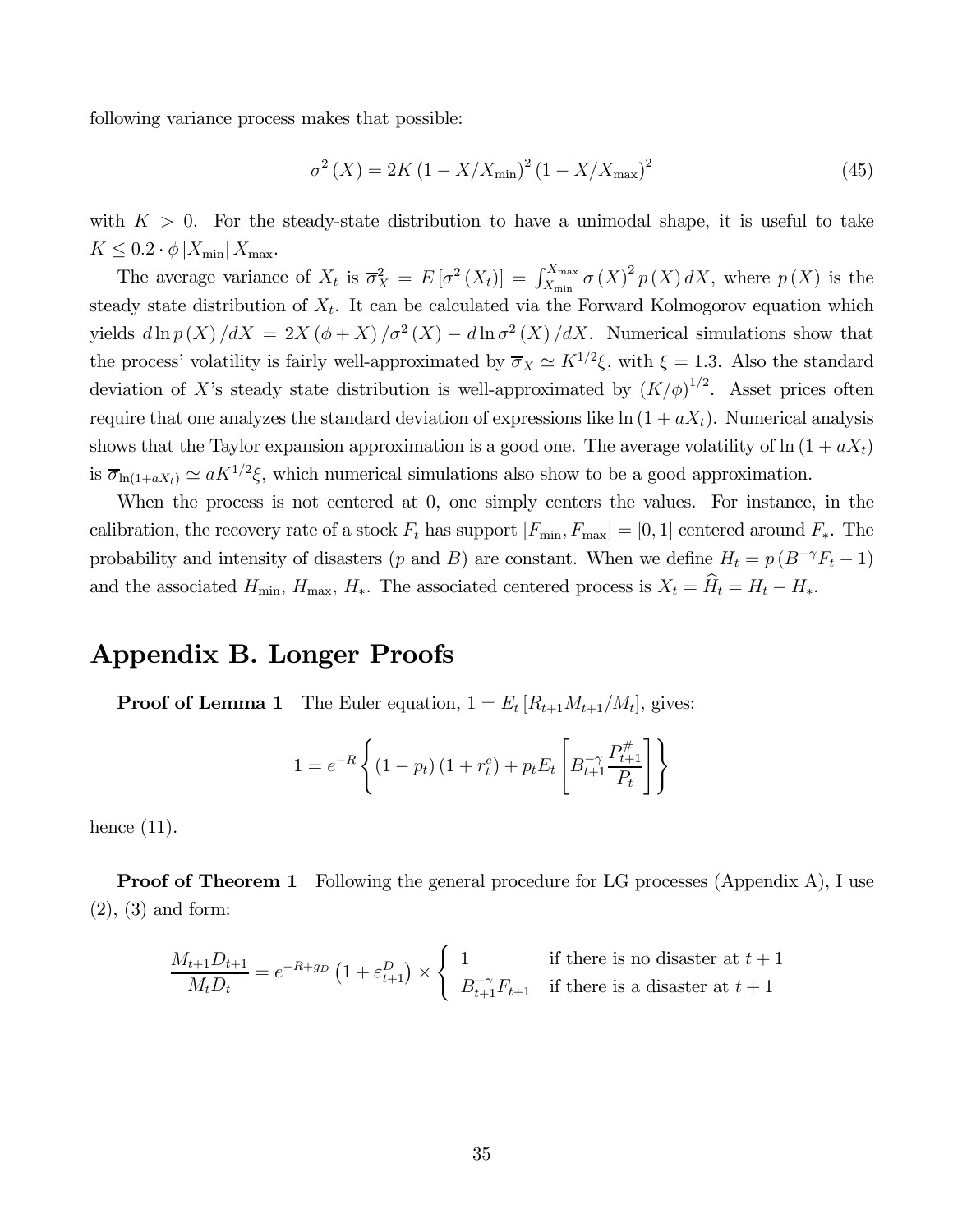As the probability of disaster at  $t + 1$  is  $p_t$ , and  $H_t \equiv p_t \left( E_t \left[ B_{t+1}^{-\gamma} F_{t+1} \right] - 1 \right)$ ,

$$
E_t \left[ \frac{M_{t+1} D_{t+1}}{M_t D_t} \right] = e^{-R+g_D} \left\{ \underbrace{(1-p_t) \cdot 1}_{\text{No disaster term}} + \underbrace{p_t \cdot E_t \left[ B_{t+1}^{-\gamma} F_{t+1} \right]}_{\text{Disaster term}} \right\}
$$
  
\n
$$
= e^{-R+g_D} \left( 1 + H_t \right) = e^{-R+g_D} \left( 1 + H_* + \widehat{H}_t \right) = e^{-R+g_D+h_*} \left( 1 + e^{-h_*} \widehat{H}_t \right)
$$
  
\n
$$
= e^{-r_i} \left( 1 + e^{-h_*} \widehat{H}_t \right)
$$
\n(46)

where I use the notations  $h_* = \ln(1 + H_*)$  and  $r_i = R - g_D - h_*$ . Next, as  $\widehat{H}_{t+1}$  is independent of whether there is a disaster, and is uncorrelated with  $\varepsilon_{t+1}^D$ ,

$$
E_t \left[ \frac{M_{t+1} D_{t+1}}{M_t D_t} \hat{H}_{t+1} \right] = E_t \left[ \frac{M_{t+1} D_{t+1}}{M_t D_t} \right] E_t \left[ \hat{H}_{t+1} \right] = e^{-R + g_D} \left( 1 + H_t \right) \cdot \frac{1 + H_*}{1 + H_t} e^{-\phi_H} \hat{H}_t
$$
\n
$$
= e^{-R + g_D + h_* - \phi_H} \hat{H}_t = e^{-r_i - \phi_H} \hat{H}_t
$$
\n(47)

We see that in (5), the reason for the  $1 + H_t$  term in the denominator was to ensure that the above expression would remain linear in  $\hat{H}_t$ .

There are two ways to conclude. The first way uses the results from Appendix A: Eq. 46 and 47 ensure that  $M_t D_t \left(1, \hat{H}_t\right)$  is a LG process with generator  $\begin{pmatrix} e^{-r_i} & e^{-r_i-h_*} \\ 0 & e^{-r_i-\phi_H} \end{pmatrix}$ 0  $e^{-r_i-\phi_H}$  $\bigwedge$ . Eq. 42 gives the stock price (15). The second way (which is less rigorous, but does not require a knowledge of the results on LG processes) is to look for a solution of the type  $P_t = D_t \left( a + b \hat{H}_t \right)$  for some constants a and b. The price must satisfy:  $P_t = D_t + E\left[M_{t+1}P_{t+1}/M_t\right]$ , i.e., for all  $\widehat{H}_t$ ,

$$
a + b\widehat{H}_t = 1 + E_t \left[ \frac{M_{t+1}D_{t+1}}{M_t D_t} \left( a + b\widehat{H}_{t+1} \right) \right] = 1 + aE_t \left[ \frac{M_{t+1}D_{t+1}}{M_t D_t} \right] + bE_t \left[ \frac{M_{t+1}D_{t+1}}{M_t D_t} \widehat{H}_{t+1} \right]
$$
  
= 1 + ae<sup>-r<sub>i</sub></sup>  $\left( 1 + e^{-h_*} \widehat{H}_t \right) + be^{-r_i - \phi} \widehat{H}_t = \left( 1 + ae^{-r_i} \right) + \left( ae^{-r_i - h_*} + be^{-r_i - \phi_H} \right) \widehat{H}_t.$ 

Solving for a and b, we get  $a = 1 + ae^{-r_i}$ ,  $b = ae^{-r_i - h_*} + be^{-r_i - \phi_H}$ , and (15).

**Proof of Theorem 2** I show the result in discrete time first, while the Online Appendix provides a proof in continuous time. The proof is simpler when  $j_* = \kappa = 0$  and this is the best case to keep in mind in a first reading.

I call  $\rho_i = e^{-\phi_i}$  and  $\rho_j = e^{-\phi_j}$  and calculate the LG moments (Appendix A):

$$
E_t\left[\frac{M_{t+1}Q_{t+1}}{M_tQ_t}\right] = e^{-R}\left(1-i_t\right)\left\{\underbrace{\left(1-p_t\right)\cdot 1}_{\text{No disaster term}} + \underbrace{p_t\cdot E_t\left[B_{t+1}^{-\gamma}F_{t+1}^{\$}\right]}_{\text{Disaster term}}\right\} = e^{-R}\left(1+H^{\$}\right)\left(1-i_*-\hat{i}_t\right).
$$
\n(48)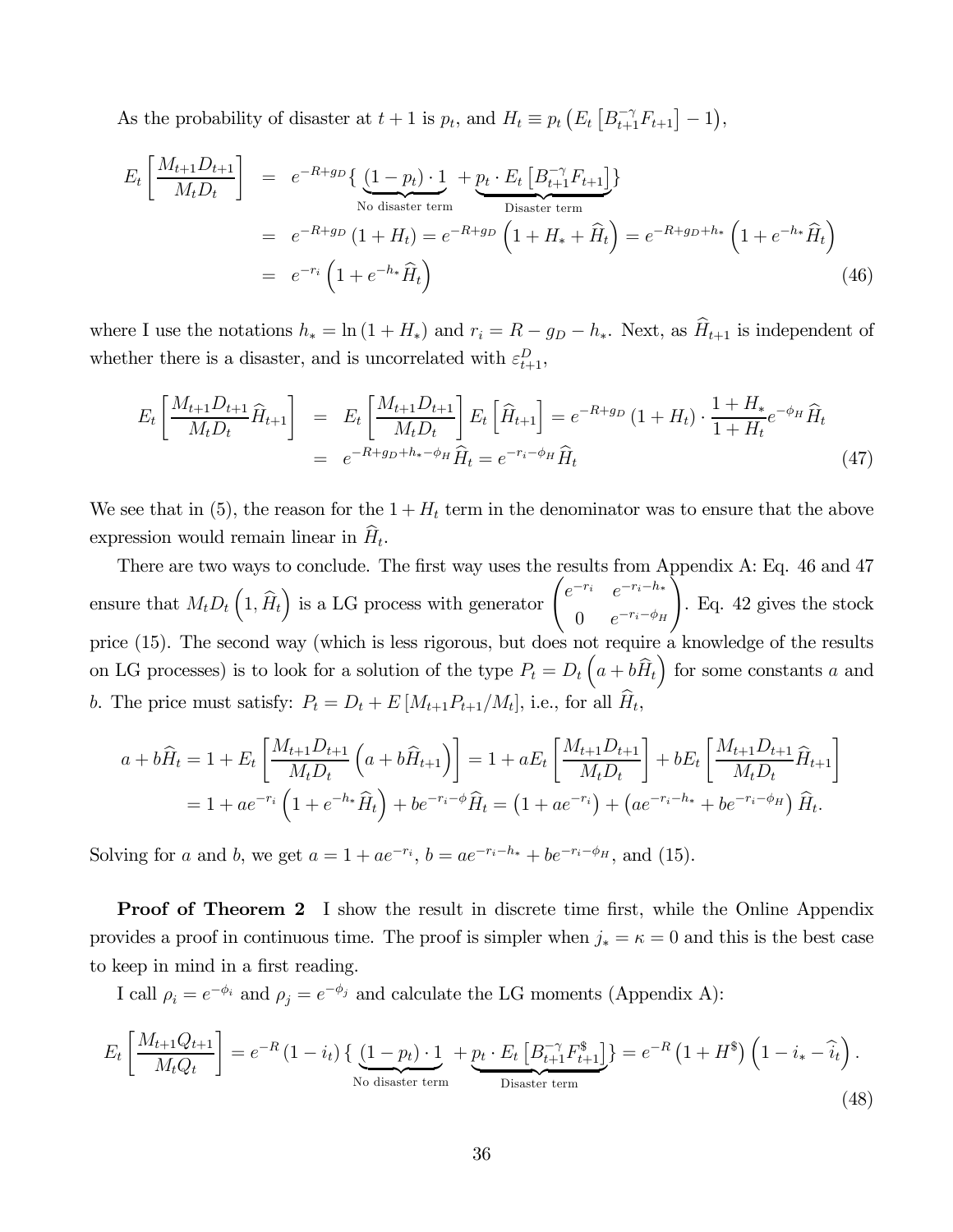$$
E_t\left[\frac{M_{t+1}Q_{t+1}}{M_tQ_t}\hat{i}_{t+1}\right] = e^{-R}(1-i_t)\left\{\underbrace{(1-p_t)E_t\left[\hat{i}_{t+1} \mid \text{No dis. at } t+1\right]}_{\text{No disaster term}}\right\}}_{\text{Disaster term}}
$$
\n
$$
+ \underbrace{p_t \cdot E_t\left[B_{t+1}^{-\gamma}F_{t+1}^{\$}\hat{i}_{t+1} \mid \text{Dis. at } t+1\right]}_{\text{Disaster term}}
$$
\n
$$
= e^{-R}(1-i_t)\frac{1-i_*}{1-i_t}\left\{\left(1-p_t + p_tE_t\left[B_{t+1}^{-\gamma}F_{t+1}^{\$}\right]\right)\rho_i\hat{i}_t + p_tE_t\left[B_{t+1}^{-\gamma}F_{t+1}^{\$}\right]\left(j_* + \hat{j}_t\right)\right\}
$$
\n
$$
= e^{-R}(1+H^{\$})\left(1-i_*\right)\left(\rho_i\hat{i}_t + \frac{p_tE_t\left[B_{t+1}^{-\gamma}F_{t+1}^{\$}\right]}{1+H^{\$}}\left(j_* + \hat{j}_t\right)\right)
$$
\n
$$
= e^{-R}(1+H^{\$})\left(1-i_*\right)\left(\rho_i\hat{i}_t + \left(1-i_*\right)\kappa\left(1-\rho_i - \kappa\right) + \pi_t\right).
$$

using  $(9)$  and  $(10)$ . This gives:

$$
E_t\left[\frac{M_{t+1}Q_{t+1}}{M_tQ_t}\frac{\hat{i}_{t+1}}{1-i_*}\right] = e^{-R}\left(1+H^{\$}\right)\left(1-i_*\right)\left(\kappa\left(1-\rho_i-\kappa\right)+\rho_i\frac{\hat{i}_t}{1-i_*}+\frac{\pi_t}{1-i_*}\right). \tag{49}
$$

Finally,

$$
E_t \left[ \frac{M_{t+1} Q_{t+1}}{M_t Q_t} \hat{j}_{t+1} \right] = E_t \left[ \frac{M_{t+1} Q_{t+1}}{M_t Q_t} \right] E_t \left[ \hat{j}_{t+1} \right] = e^{-R} \left( 1 + H^* \right) \left( 1 - i_t \right) \cdot \frac{1 - i_*}{1 - i_t} \rho_j \hat{j}_{t+1}
$$
  
= 
$$
e^{-R} \left( 1 + H^* \right) \left( 1 - i_* \right) \rho_j \hat{j}_{t+1}
$$

so that, using that  $\pi_t/(1 - i_*)$  is proportional to  $\hat{j}_t$  (Eq. 9),

$$
E_t\left[\frac{M_{t+1}Q_{t+1}}{M_tQ_t}\frac{\pi_{t+1}}{1-i_*}\right] = e^{-R}\left(1+H^{\$}\right)\left(1-i_*\right)\rho_j\frac{\pi_{t+1}}{1-i_*}.\tag{50}
$$

Hence  $M_t Q_t\left(1, \frac{\hat{i}_t}{1-i_*}, \frac{\pi_t}{1-i_*}\right)$ ) is a LG process, with generator:

$$
\Omega = e^{-R} \left( 1 + H^{\$} \right) \left( 1 - i_{*} \right) \begin{pmatrix} 1 & -1 & 0 \\ \kappa \left( 1 - \rho_{i} - \kappa \right) & \rho_{i} & 1 \\ 0 & 0 & \rho_{\pi} \end{pmatrix}.
$$

Eq. 43 gives the bond price,  $Z_t(T) = (1, 0, 0) \Omega^T \left(1, \frac{\hat{i}_t}{1 - i_*}, \frac{\pi_t}{1 - i_*}\right)$  $\int'$ , which concludes the derivation of (18) when  $\kappa = 0$ .

When  $\kappa \neq 0$ , one more step is needed. The eigenvalues of  $\sqrt{ }$  $\vert$  $1 \t -1 \t 0$  $\kappa (1 - \rho_i - \kappa)$   $\rho_i$  1 0 0  $\rho_{\pi}$  $\mathcal{L}$ ⎟⎠ are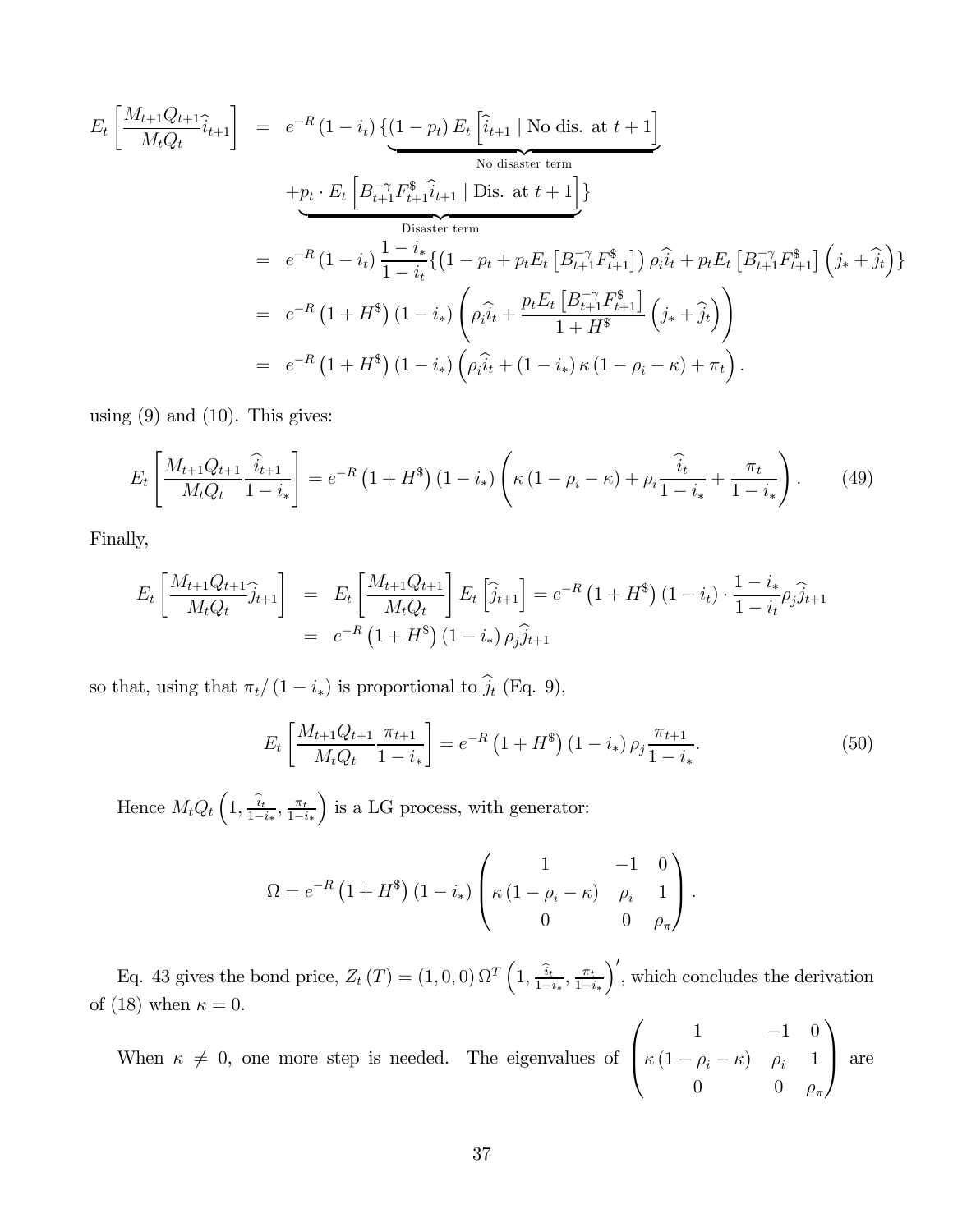${1 - \kappa, \rho_i + \kappa, \rho_{\pi}}$ . It is convenient to factorize by  $1 - \kappa$ , hence to define:

$$
\widetilde{\rho}_i = (\rho_i + \kappa) / (1 - \kappa), \qquad \widetilde{\rho}_\pi = \rho_\pi / (1 - \kappa)
$$
\n(51)

which are the discrete time analogues of the continuous time mean reversion speeds  $\psi_i \equiv \phi_i - 2\kappa$ and  $\psi_{\pi} \equiv \phi_{\pi} - \kappa$ . Calculating  $\Omega^{T}$  (diagonalizing  $\Omega$  by hand or via symbolic calculation software) gives the bond price:

$$
Z_{t}(T) = \left(e^{-R}\left(1+H^{*}\right)\left(1-i_{*}\right)\left(1-\kappa\right)\right)^{T} \times \left\{1-\frac{1}{1-\kappa}\frac{1-\tilde{\rho}_{i}^{T}}{1-\tilde{\rho}_{i}}\left(\frac{\hat{i}_{t}}{1-i_{*}}-\kappa\right)-\frac{1}{\left(1-\kappa\right)^{2}}\frac{\frac{1-\tilde{\rho}_{i}^{T}}{1-\tilde{\rho}_{i}}-\frac{1-\tilde{\rho}_{\pi}^{T}}{1-\tilde{\rho}_{\pi}}}{\tilde{\rho}_{i}-\tilde{\rho}_{\pi}}\frac{\pi_{t}}{1-i_{*}}\right\}
$$
\n
$$
(52)
$$

Taking the continuous time limit yields (18). The corresponding value of the yield  $y_t(T)$  =  $-\left(\ln Z_t(T)\right)/T$  is:

$$
y_{t}(T) = R - H^{\$} + i_{**} + \frac{1 - e^{-\psi_{i}T}}{\psi_{i}T} (i_{t} - i_{**}) + \frac{\frac{1 - e^{-\psi_{i}T}}{\psi_{i}} - \frac{1 - e^{-\psi_{\pi}T}}{\psi_{i}}}{(\psi_{\pi} - \psi_{i})T} \pi_{t} + O(i_{t} - i_{**}, \pi_{t})^{2} \tag{53}
$$

$$
= R - H^* + i_{**} + \left(1 - \frac{\psi_i T}{2} + \frac{\psi_i^2 T^2}{6}\right) (i_t - i_{**}) + \left(\frac{T}{2} - \frac{\psi_i + \psi_\pi}{6} T^2\right) \pi_t
$$
\n
$$
+ O(T^3) + O(i_t - i_{**}, \pi_t)^2
$$
\n(54)

$$
= R - H^* + i_t + (\kappa (\phi_i - \kappa) + \pi_t - \phi_i (i_t - i_*)) \frac{T}{2}.
$$
\n(55)

For instance, (55) means that when inflation is at baseline  $(i_t = i_*)$  the slope of the yield curve is half the bond maturity, times the bond risk premium,  $\kappa (\phi_i - \kappa) + \pi_t$ : the first term is the permanent part of the bond risk premium, the second is its variable part.

**Proof of Proposition 1** If a disaster occurs, dividends are multiplied by  $B_tF_t$ . As  $\widehat{H}_t$  does not change,  $P_t^{\#}/P_t = F_t$ . So returns are, by Eq. 12,

$$
r_t^e = R + p_t \left( 1 - E_t \left[ B_t^{-\gamma} F_t \right] \right) = R - H_t = R - H_* - \widehat{H}_t.
$$

**Proof of Proposition 2** After a disaster  $\pi_t$  does not change but  $i_t$  jumps to  $i_t + j_* + j_t$ . The bond holder suffers a capital loss:  $V_t - V_t^{\#} = e^{-\left(R - H^{\$} + i_{**}\right)T} \cdot \frac{1 - e^{-\psi_i T}}{\psi_i}$  $(j_* + \hat{j}_t)$ . Lemma 1 gives the risk premia, using  $p_t E_t \left[ B_{t+1}^{-\gamma} F_{t+1}^{\$} \left( j_* + \hat{j}_t \right) \right] = \kappa \left( \phi_i - \kappa \right) + \pi_t = \kappa \left( \psi_i + \kappa \right) + \pi_t.$ 

**Proof of Proposition 3** Proposition 1 gives the expected returns over a short horizon T to be  $r_{t,T}^e = (R - H_t)T$ . Eq. 16 implies that the right-hand side of (25) is to the leading order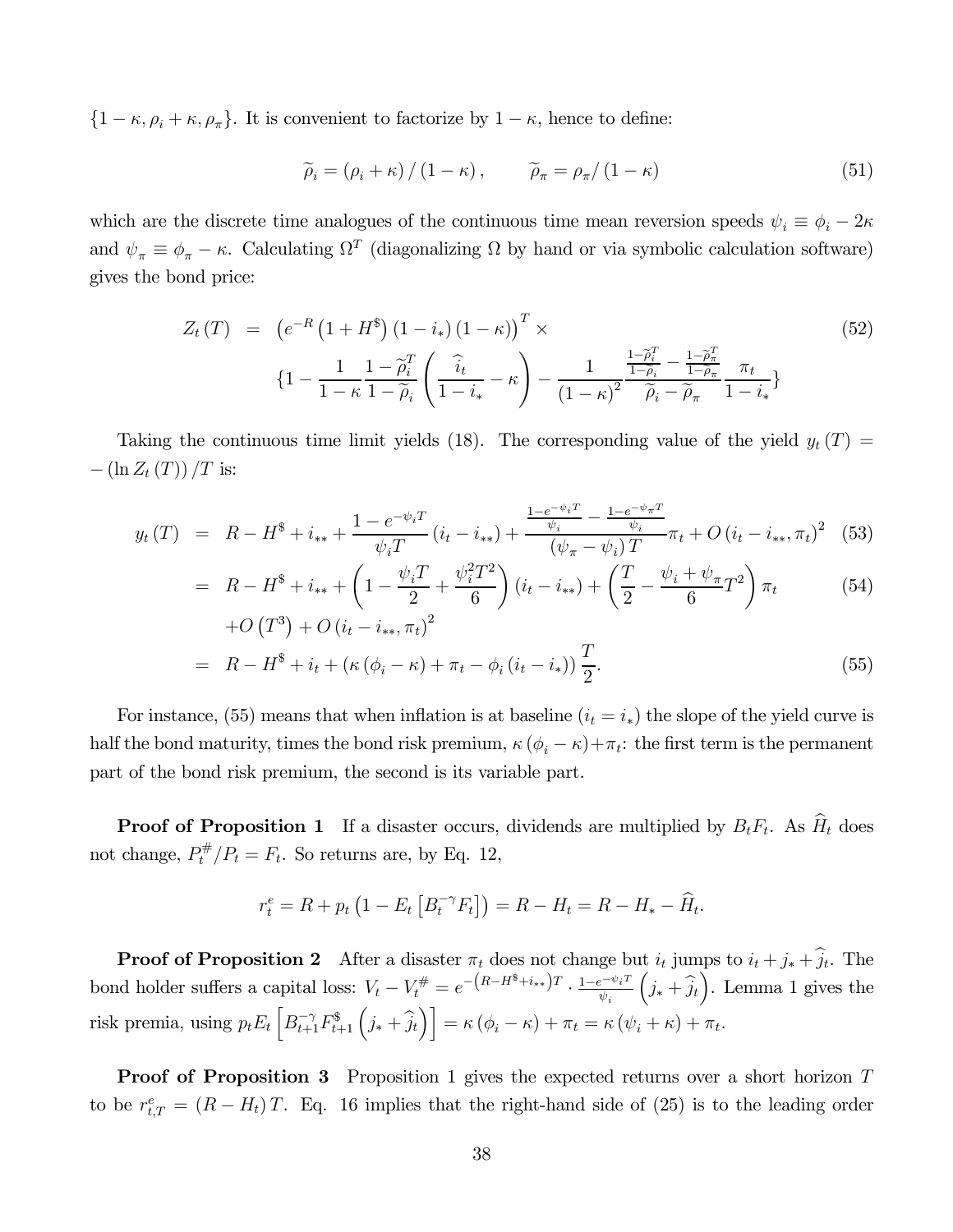$\ln (D/P)_t = -\ln r_i - \widehat{H}_t/(r_i + \phi_H)$ . So the regression is to a first order:

$$
r_{t,T}^{e} = \left(R - H_{*} - \widehat{H}_{t}\right)T = \text{constant} - \beta_{T}\frac{\widehat{H}_{t}}{r_{i} + \phi_{H}} + \text{noise}.
$$

Thus by inspection,  $\beta_T = (r_i + \phi_H)T$ . By the same reasoning regression (26) is  $r_{t,T}^e = \left(R - H_* - \widehat{H}_t\right)T =$ constant $-\beta'_T \frac{r_i H_t}{r_i + \phi_H} +$ noise, so  $\beta'_T = (r_i + \phi_H) T/r_i$ .

**Proof of Proposition 4**  $V_t = V_t^{ND} + V_t^D$  with:

$$
V_t^{ND} = (1 - p_t) E_t \left[ e^{-R} \left( K - \frac{P_{t+1}}{P_t} \right)^+ \mid \text{No disaster} \right] = (1 - p_t) e^{-R} E_t \left[ \left( K - e^{\mu + \sigma u_{t+1} - \sigma^2/2} \right)^+ \right]
$$
  

$$
V_t^D = p_t E_t \left[ e^{-R} B_{t+1}^{-\gamma} \left( K - \frac{P_{t+1}}{P_t} \right)^+ \mid \text{Disaster} \right] = p_t e^{-R} E_t \left[ B_{t+1}^{-\gamma} \left( K - e^{\mu} F_{t+1} \right)^+ \right]
$$

Recall that the Black-Scholes value of a put with maturity 1 is:  $E_t$ ∙  $e^{-r}\left(K - e^{r + \sigma u_{t+1} - \sigma^2/2}\right)^+$  =  $V_{Put}^{BS}(Ke^{-r},\sigma)$ . Hence, the first term is:

$$
(1 - p_t) e^{-R} E_t \left[ \left( K - e^{\mu + \sigma u_{t+1} - \sigma^2/2} \right)^+ \right] = (1 - p_t) e^{-R + \mu} E_t \left[ \left( K e^{-\mu} - e^{\sigma u_{t+1} - \sigma^2/2} \right)^+ \right]
$$
  
= 
$$
(1 - p_t) e^{-R + \mu} V_{Put}^{BS} \left( K e^{-\mu}, \sigma \right).
$$

**Proof of Proposition 5** The Fama-Bliss regression (30) yields:

$$
\beta_T = \frac{cov(R^e(T) - R^e(0), f_t(T) - f_t(0))}{var(f_t(T) - f_t(0))}.
$$

Eq. 19 and 23 give:

$$
f_t(T) - f_t(0) = (e^{-\psi_i T} - 1) i_t + \frac{e^{-\psi_i T} - e^{-\psi_\pi T}}{\psi_\pi - \psi_i} \pi_t + a_T + O(i_t, \pi_t)^2
$$
  

$$
R^e(T) - R^e(0) = \frac{1 - e^{-\psi_i T}}{\psi_i} \pi_t + O(i_t, \pi_t)^2
$$

where  $a_T$  is a constant. So up to  $O\left(var\left(\pi_t\right), var\left(i_t\right)\right)^{3/2}$  terms in the numerator and the denominator,

$$
\beta_T = \frac{\frac{e^{-\psi_i T} - e^{-\psi_\pi T}}{\psi_\pi - \psi_i} \frac{1 - e^{-\psi_i T}}{\psi_i} \text{var}\left(\pi_t\right)}{\text{var}\left(e^{-\psi_i T} - 1\right) i_t + \frac{e^{-\psi_i T} - e^{-\psi_\pi T}}{\psi_\pi - \psi_i} \pi_t\right)},\tag{56}
$$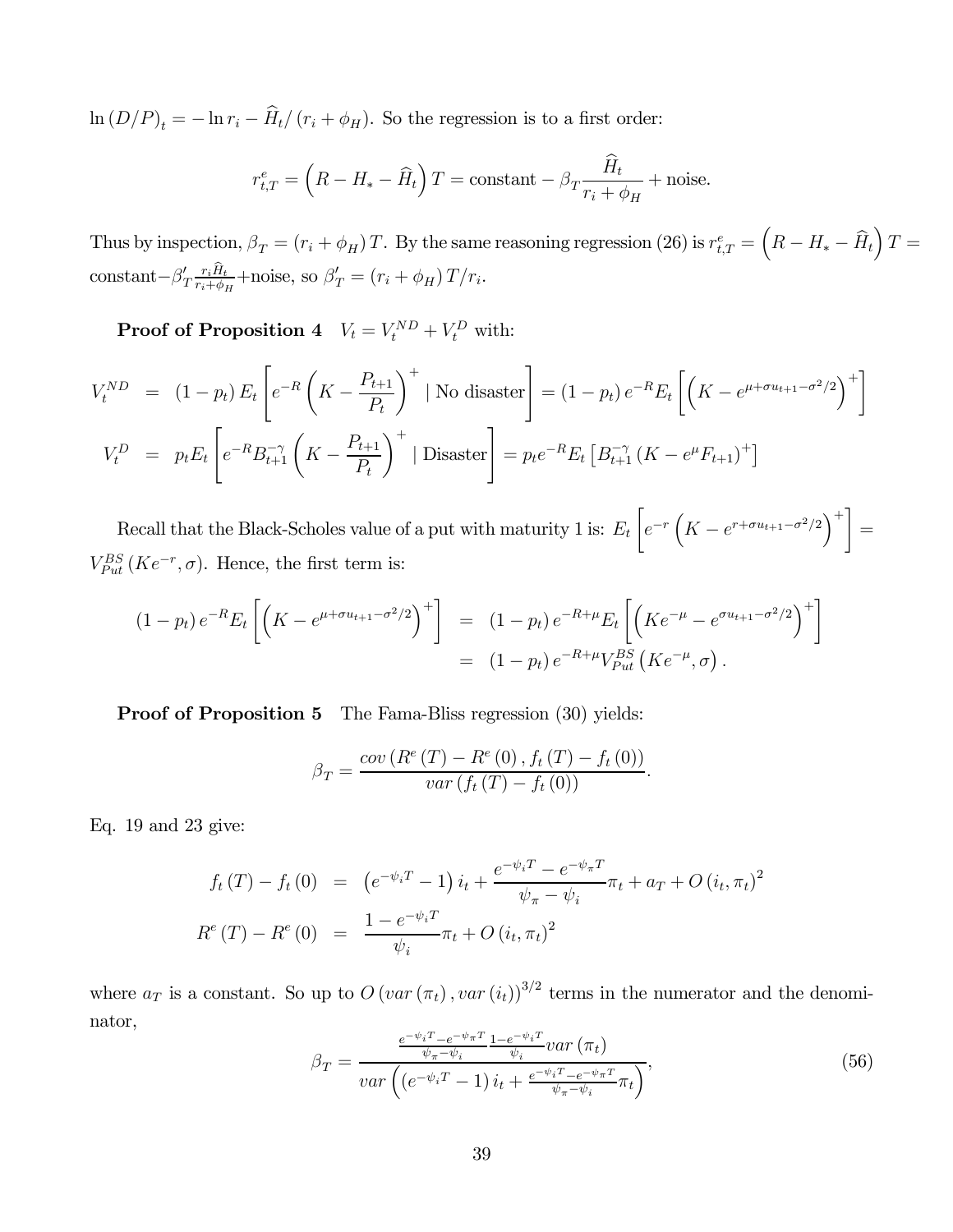which implies that:  $\lim_{T\to\infty} \beta_T = 0$ ,  $\lim_{T\to 0} \beta_T = \text{var}(\pi_t) / \text{var}(\psi_i i_t + \pi_t)$ , and (31).

**Proof of Proposition 6** This proof is in the limit of  $\sigma_i \to 0$ ,  $i_t = 0$ ,  $\kappa \to 0$ , and  $\Delta t \to 0$ . Eq. 53 gives:  $y_t(T) = a + b(T) \pi_t$ , with  $b(T) =$  $\frac{\frac{1-e^{-\psi_i T}-1-e^{-\psi_{\pi} T}}{\psi_i}}{(\psi_{\pi}-\psi_i)T} = \frac{T}{2} - \frac{\psi_i+\psi_{\pi}}{6}T^2 + O(T^3)$ . Hence:

$$
\frac{y_{t+\Delta t}(T-\Delta t)-y_t(T)}{\Delta t}=E_t\left[dy_t(T)\right]/dt-\partial y_t(T)/\partial T=(-\phi_\pi b(T)-b'(T))\,\pi_t
$$

As  $(y_t(T) - r_t) / T = b(T) \pi_t / T$ ,  $-\beta = \frac{\phi_\pi b(T) + b'(T)}{b(T)/T}$ , i.e.

$$
\beta = \frac{-Tb'(T)}{b(T)} - \phi_{\pi}T\tag{57}
$$

so that  $\beta = -1 - \frac{2\psi_{\pi} - \psi_i}{3}T + O(T^2)$  when  $T \to 0$  and  $\beta = -\psi_{\pi}T + o(T)$  when  $T \to \infty$ . The reasoning in the text of the paper comes from the fact that, for small T,  $E_t [dy_t(T)] / dt = -\frac{\phi_{\pi} T}{2} \pi_t$ ,  $-\partial y_t(T)/\partial T = \left(-\frac{1}{2} + O(T)\right)\pi_t$ , so  $\frac{y_{t+\Delta t}(T-\Delta t) - y_t(T)}{\Delta t} \simeq -\frac{\partial y_t(T)}{\partial T}$ .

**Proof of Proposition 7** From (23) and (53) up to third order terms  $CP'_t = (\psi_i + \psi_j) \pi_t =$  $CP''_t$ . The leading inflation term is  $-\psi_i^2 i_t$ , a third order term.

**Proof of Proposition 8** The Euler equation is:

$$
1 = e^{-R} (1 + y_i) [(1 - p) (1 - \lambda_i) + pE [B^{-\gamma} F^* F_i]]
$$

and the Proposition follows by taking the limit of small time intervals.

**Proof of Proposition 9** With  $Q_{t+1}/Q_t = 1 - i_t$ ,  $M_t D_t \left(1, \widehat{H}_t\right)$  and  $M_t Q_t \left(1, \frac{\widehat{i}_t}{1 - i_*}, \frac{\pi_t}{1 - i_*}\right)$ ´ are both LG processes, with the same moments as in the disaster economy.

**Proof of Proposition 10**  $M_t D_t\left(1, \hat{h}_t, \hat{g}_t\right)$  is a LG process, so the PD ratio obtains from the basic results reviewed in Appendix A.

Proof of Proposition 11  $\left(1,\widehat{h}_{1t},...,\widehat{h}_{N_k},\widehat{g}_{1,t},...,\widehat{g}_{N_g,t}\right)$  is a LG process, so the PD ratio obtains from the basic results reviewed in Appendix A.

**Proof of Proposition 12** Because  $\widetilde{C}_t^{-\gamma}(1, R_t)$  is a LG process, we have:  $E_t$  $\left\lceil \frac{\widetilde{C}_{t+T}^{-\gamma}}{\widetilde{C}_{t}^{-\gamma}} \right\rceil$ ¸  $= 1 \frac{1-e^{-\phi_R T}}{1-e^{-\phi_R}}R_t$ . With  $Q_t$  the real value of money, the nominal bond price is:  $Z_t = E_t \left[ \frac{M_{t+T} Q_{t+T}}{M_t Q_{t+T}} \right]$  $M_tQ_{t+T}$  $\vert =$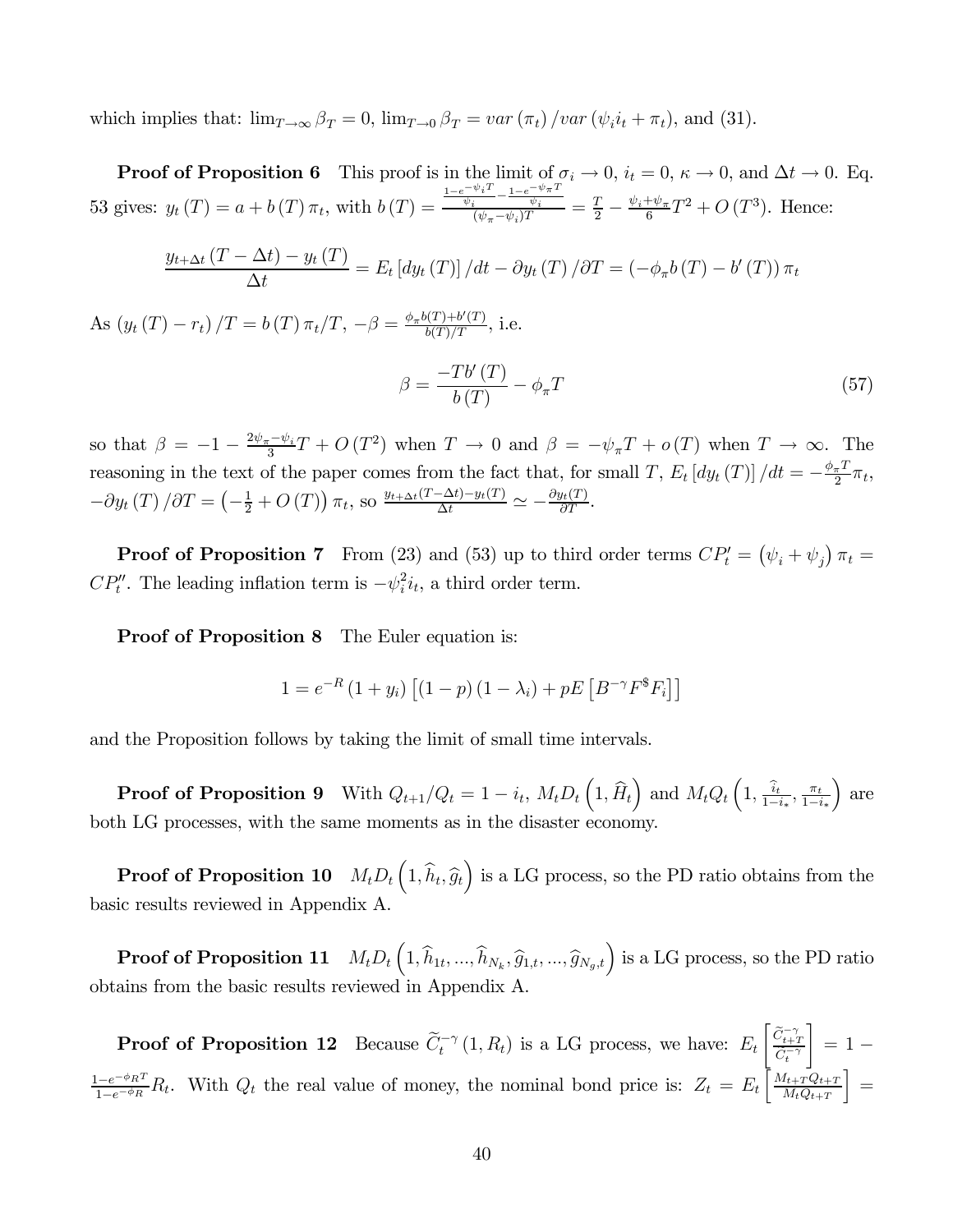$$
E_t\left[\tfrac{M_t^*Q_{t+T}}{M_t^*Q_{t+T}}\right]E_t\left[\tfrac{\widetilde{C}_{t+T}^{-\gamma}}{\widetilde{C}_t^{-\gamma}}\right] = Z_t^*\left(T\right)E_t\left[\tfrac{\widetilde{C}_{t+T}^{-\gamma}}{\widetilde{C}_t^{-\gamma}}\right].
$$

## References

Almeida, Heitor, and Thomas Philippon, "The Risk-Adjusted Cost of Financial Distress," Journal of Finance, 62 (2007), 2557-2586.

Baker, Malcolm, and Jeffrey Wurgler, "Investor Sentiment and the Cross-Section of Stock Returns," Journal of Finance, 61 (2006), 1645-80.

Baker, Malcolm, and Jeffrey Wurgler, "Comovement and Copredictability of Bonds and Bond-Like Stocks," Paper, New York University, 2007.

Bansal, Ravi, and Amir Yaron, "Risks for the Long Run: A Potential Resolution of Asset Pricing Puzzles," Journal of Finance, 59 (2004), 1481-1509.

Bansal, Ravi, and Ivan Shaliastovich, "A Long-Run Risks Explanation of Predictability Puzzles in Bond and Currency Markets," Paper, Duke University, 2008.

Barro, Robert, "Are Government Bonds Net Wealth?," Journal of Political Economy 82 (1974), 1095- 1117.

Barro, Robert, "Rare Disasters and Asset Markets in the Twentieth Century," Quarterly Journal of Economics, 121 (2006), 823-866.

Barro, Robert, and José Ursua, "Macroeconomic Crises Since 1870," Brookings Papers on Economic Activity (2008), 255-335.

Barro, Robert, Emi Nakamura, Jón Steinsson, and José Ursua, "Crises and Recoveries in an Empirical Model of Consumption Disasters," Working Paper, Harvard, 2008.

Bekaert, Geert, Eric Engstrom, and Steve Grenadier, "Stock and Bond Returns with Moody Investors," Working Paper, Columbia University, 2006.

Boldrin, Michele, Lawrence J. Christiano, and Jonas D. M. Fisher, "Habit Persistence, Asset Returns, and the Business Cycle," American Economic Review, 91 (2001), 149-166.

Bollerslev, Tim, George Tauchen, and Hao Zhou, "Expected Stock Returns and Variance Risk Premia," Review of Financial Studies, forth.

Brandt, Michael W., and Kevin Q. Wang, "Time-Varying Risk Aversion and Unexpected Inflation," Journal of Monetary Economics, 50 (2003), 1457-1498.

Brown, Stephen, William Goetzmann, and Stephen Ross, "Survival," Journal of Finance, 53 (1995), 853-73.

Buraschi, Andrea, and Alexei Jiltsov, "Term Structure of Interest Rates Implications of Habit Persistence," Journal of Finance, 62 (2007), 3009-63.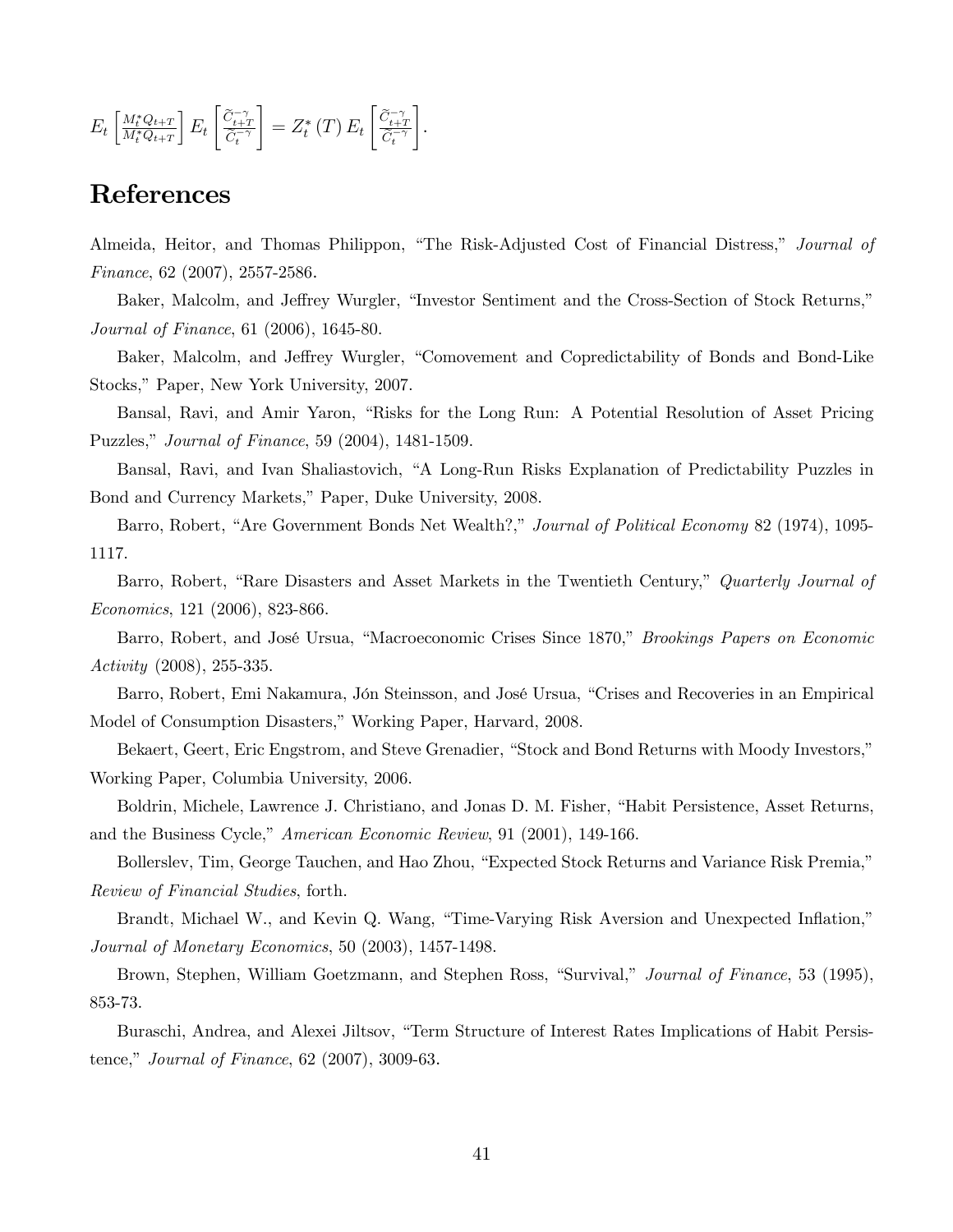Campbell, John Y., 2003. "Consumption-Based Asset Pricing," in: G.M. Constantinides, M. Harris and R. M. Stulz (ed.), Handbook of the Economics of Finance, 1B (Amsterdam: Elsevier, North Holland, 2003), 803-887.

Campbell, John Y., and John Cochrane, "By Force of Habit: A Consumption-Based Explanation of Aggregate Stock Market Behavior," Journal of Political Economy, 107 (1999), 205-251.

Campbell, John Y., Jens Hilscher, and Jan Szilagyi, "In Search of Distress Risk," Journal of Finance, 63 (2008), 2899-2939.

Campbell, John Y., and Robert J. Shiller, "The Dividend-Price Ratio and Expectations of Future Dividends and Discount Factors," Review of Financial Studies, 1 (1988), 195-228.

Campbell, John Y., and Robert J. Shiller, "Yield Spreads and Interest Rate Movements: A Bird's Eye View," Review of Economic Studies, 58 (1991), 495-514.

Campbell, John Y., and Tuomo Vuolteenaho, "Good Beta, Bad Beta," American Economic Review, 94 (2004), 1249-1275.

Cochrane, John, "The Dog That Did Not Bark: A Defense of Return Predictability," Review of Financial Studies, 21 (2008), 1533-1575.

Cochrane, John, and Monika Piazzesi, "Bond Risk Premia," American Economic Review, 95 (2005), 138-160.

Cohen, Randolph B., Christopher Polk, Tuomo Vuolteenaho, "The Value Spread," The Journal of Finance, 58 (2003), 609-641.

Dai, Qiang, and Thomas Philippon, "Fiscal Policy and the Term Structure of Interest Rates," Working Paper, NYU, 2006.

Dai, Qiang, and Kenneth J. Singleton, "Expectation Puzzles, Time-Varying Risk Premia, and Affine Models of the Term Structure,"Journal of Financial Economics, 63 (2002), 415-441.

Daniel, Kent, and Sheridan Titman, "Evidence on the Characteristics of Cross Sectional Variation in Stock Returns," Journal of Finance, 52 (1997), 1-33.

Davis, James L., Eugene F. Fama, and Kenneth R. French, "Characteristics, Covariances, and Average Returns: 1929 to 1997," Journal of Finance, 55 (2000), 389-406.

Drechsler, Itamar, and Amir Yaron, "What's Vol GotTo Do With It," Working Paper, Wharton, 2008. Du, Du, "How Bad Will the Potential Economic Disasters Be? Evidences from S&P 500 Index Options

Data," Working Paper, Hong Kong University of Science and Technology, 2008.

Duffee, Gregory, "Term Premia and Interest Rate Forecasts in Affine Models," Journal of Finance, 57 (2002), 405-443.

Dybvig, Philip H., Jonathan E. Ingersoll, Jr., and Stephen A. Ross, "Long Forward and Zero-Coupon Rates Can Never Fall," Journal of Business, 69 (1996), 1-25.

Epstein, Larry G. and Stanley E. Zin "Substitution, Risk Aversion, and the Temporal Behavior of Consumption and Asset Returns: A Theoretical Framework," Econometrica, 57 (1989), 937-969.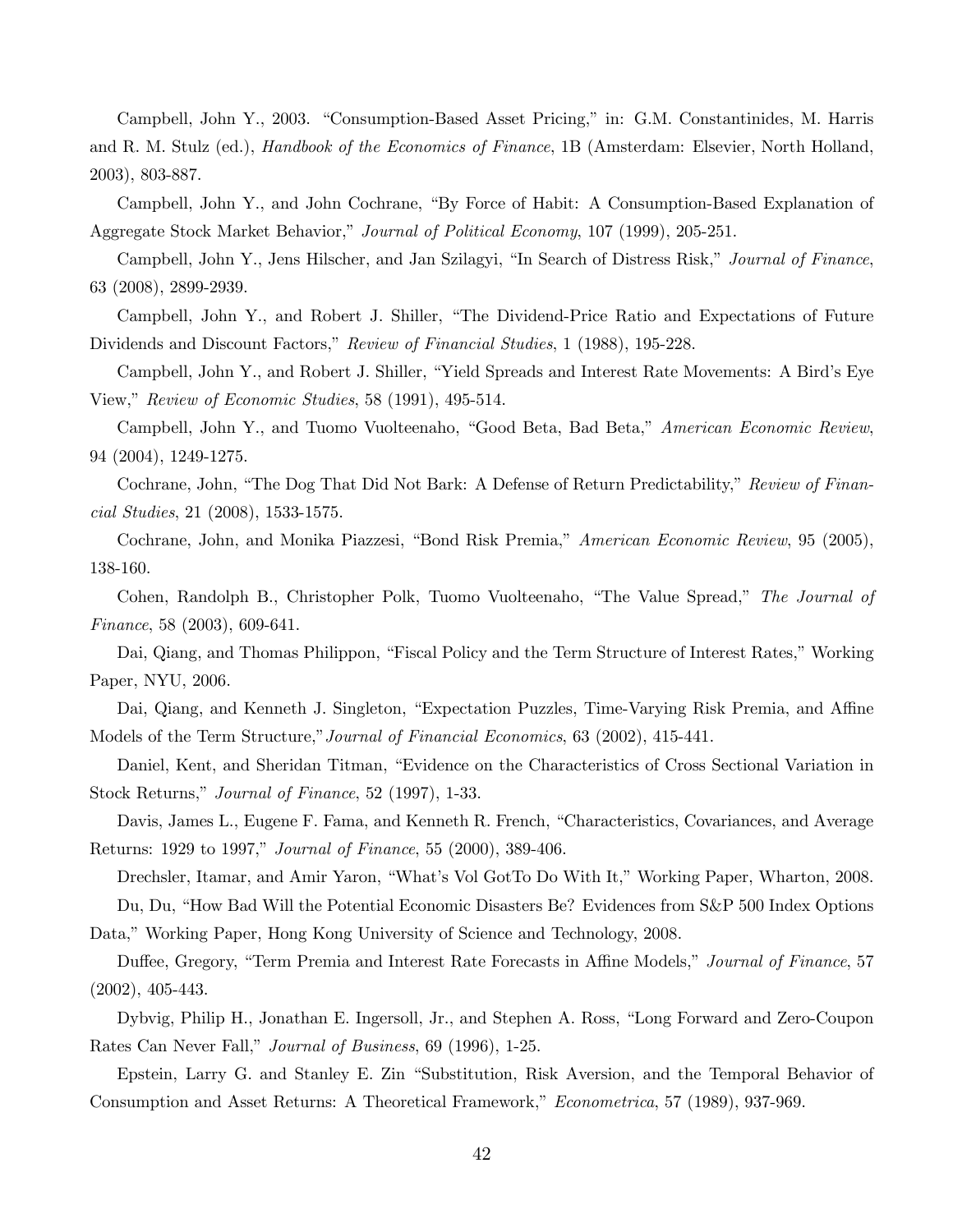Fama, Eugene F., "The Behavior of Interest Rates," Review of Financial Studies, 19 (2006), 359-379.

Fama, Eugene F., and Robert R. Bliss, "The Information in Long-Maturity Forward Rates," American Economic Review, 77 (1987), 680-92.

Fama, Eugene F., and Kenneth R. French, "Multifactor Explanations of Asset Pricing Anomalies," The Journal of Finance, 51 (1996), 55-84.

Fama, Eugene F., and Kenneth R. French, "Common Risk Factors in the Returns on Stocks and Bonds," Journal of Financial Economics, 33 (1993), 3-56.

Fama, Eugene F., and Kenneth R. French, "Migration," Financial Analysts Journal, 63 (2007), 48-58. Farhi, Emmanuel, and Xavier Gabaix, "Rare Disasters and Exchange Rates," NBER Working Paper 13805, 2008.

Farhi, Emmanuel, Samuel Fraiberger, Xavier Gabaix, Romain Ranciere, and Adrien Verdelhan, "Crash Risk in Currency Markets," Working Paper, IMF, 2009.

Figlewski, Stephen, "Estimating the Implied Risk Neutral Density for the U.S. Market Portfolio," in Volatility and Time Series Econometrics: Essays in Honor of Robert F. Engle (eds. Tim Bollerslev, Jeffrey

R. Russell and Mark Watson). Oxford, UK: Oxford University Press, 2008.

Gabaix, Xavier, "Linearity-Generating Processes: A Modelling Tool Yielding Closed Forms for Asset Prices," Paper, NYU, 2009.

Gabaix, Xavier "Variable Rare Disasters: A Tractable Theory of Ten Puzzles in Macro-Finance," American Economic Review Papers and Proceedings, 98 (2008), 64-67.

Gabaix, Xavier, and David Laibson, "The 6D Bias and the Equity Premium Puzzle," NBER Macroeconomics Annual, 16 (2002), 257-312.

Gourio, Francois, "Disasters and Recoveries," American Economic Review, Papers and Proceedings, 98 (2008), 68-73.

Ghosh, Anisha, and Christian Julliard, "Can Rare Events Explain the Equity Premium Puzzle?," Working Paper, Carnegie-Mellon University, 2008.

Goyal, Amit, and Ivo Welch, "A Comprehensive Look at the Empirical Performance of Equity Premium Prediction," Review of Financial Studies, 21 (2008), 1455-1508.

Hansen, Lars Peter, John C. Heaton and Nan Li, "Consumption Strikes Back? Measuring Long-Run Risk," Journal of Political Economy, 116 (2008), 260-302.

Huang, Ming and Jing-Zhi Huang, "How Much of the Corporate-Treasury Yield Spread is Due to Credit Risk?," Working Paper, Stanford University, 2003.

Jermann, Urban, "Asset Pricing in Production Economies," Journal of Monetary Economics, 41 (1998), 257-275.

Julliard, Christian, and Jonathan Parker, "Consumption Risk and the Cross-Section of Expected Returns," Journal of Political Economy, 113 (2005), 185-222.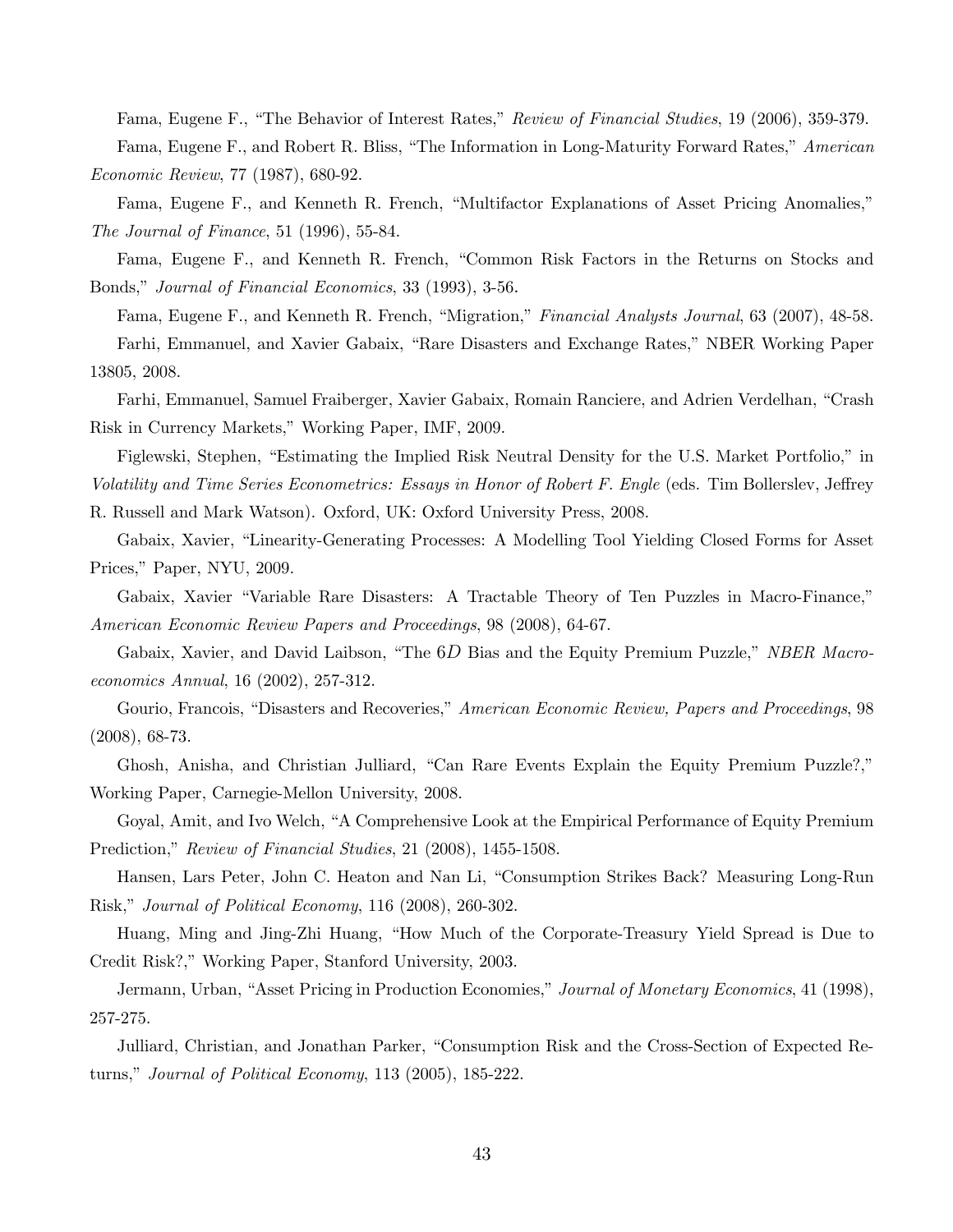Kahneman, Daniel, and Amos Tversky, "Prospect Theory: An Analysis of Decision under Risk," Econometrica, 47 (1979), 263-292.

Krishnamurthy, Arvind, and Annette Vissing-Jorgensen, "The Demand for Treasury Debt," Working Paper, Northwestern, Feb. 2008.

Lakonishok, Josef, Andrei Shleifer, and Robert Vishny, "Contrarian Investment, Extrapolation, and Risk," Journal of Finance, 49 (1994), 1541-78.

Lettau, Martin, and Stijn van Nieuwerburgh, "Reconciling the Return Predictability Evidence," Review of Financial Studies, 21 (2008), 1607-1652.

Lettau, Martin, and Jessica Wachter, "The Term Structures of Equity and Interest Rates," Working Paper, Wharton (2007).

Liu, Jun, Jun Pan and Tan Wang, "An Equilibrium Model of Rare Event Premia," Review of Financial Studies, 18 (2005), 131-164.

Longstaff, Francis, and Monika Piazzesi, "Corporate Earnings and the Equity Premium," Journal of Financial Economics, 74 (2004), 401-421.

Lustig, Hanno, Stijn van Nieuwerburgh, and Adrien Verdelhan, "The Wealth-Consumption Ratio: A Litmus Test for Consumption-based Asset Pricing Models," Working Paper, NYU, 2008.

Martin, Ian, "Consumption-Based Asset Pricing with Higher Cumulants," Working Paper, Stanford, 2008.

Mehra, Rajnish, and Edward Prescott, "The Equity Premium: A Puzzle," Journal of Monetary Economics, 15 (1985), 145–161.

Naik, Vassantilak, and Moon Lee, "General Equilibrium Pricing of Options on the Market Portfolio with Discontinuous Returns," Review of Financial Studies, 3 (1990), 493-521.

Piazzesi, Monika, and Martin Schneider, "Equilibrium Yield Curves," NBER Macroeconomics Annual, 2007, 389-442.

Rietz, Thomas, "The Equity Risk Premium: A Solution," Journal of Monetary Economics, 22 (1988), 117-131.

Santa Clara, Pedro and Shu Yan, "Crashes, Volatility, and the Equity Premium: Lessons from S&P 500 Options," Review of Economics and Statistics, forth.

Shiller, Robert, "Do Stock Prices Move Too Much to Be Justified by Subsequent Changes in Dividends?" American Economic Review, 71 (1981), 421-436.

Uhlig, Harald, "Explaining Asset Prices with External Habits and Wage Rigidities in a DSGE Model," American Economic Review, Papers and Proceedings, 97 (2007), 239-43.

Veronesi, Pietro, "The Peso Problem Hypothesis and Stock Market Returns," Journal of Economic Dynamics and Control, 28 (2004), 707-725.

Wachter, Jessica, "A Consumption-Based Model of the Term Structure of Interest Rates," Journal of Financial Economics, 79 (2006), 365-399.